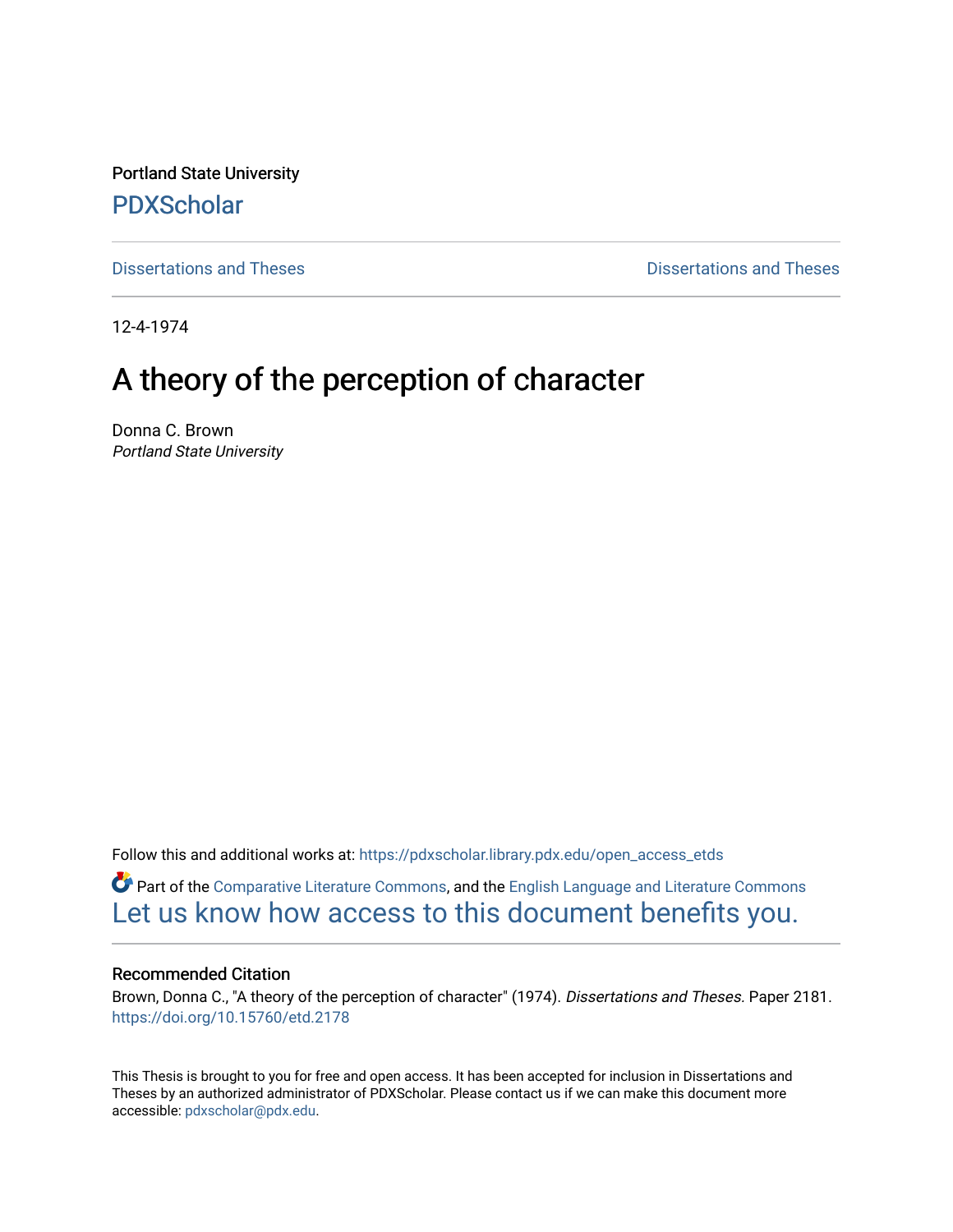AN ABSTRACT OF THE THESIS OF Donna C. Brown for the Master of **Arts** in English presented December 4, 1974. Title: A Theory of the Perception of Character APPROVED BY MEMBERS OF THE THESIS COMMITTEE:

|             | Gregory $G$ $\phi$ kji $\phi$ n, Chairman |   |  |
|-------------|-------------------------------------------|---|--|
|             |                                           |   |  |
|             | Georgia Crampton                          | 7 |  |
|             |                                           |   |  |
| John Cooper |                                           |   |  |
|             |                                           |   |  |

J. Alexander Scharbach

In this thesis, the critical term "character" is defined from a reader's perspective as a process involving three elements: (1) syntactical character, the printed words that delimit character in the order in which they occur; (2) spatial character, these printed words organized in the reader's mind into a pattern. These two together are called grammatical character; and (3) a mental image that results from reading these printed words.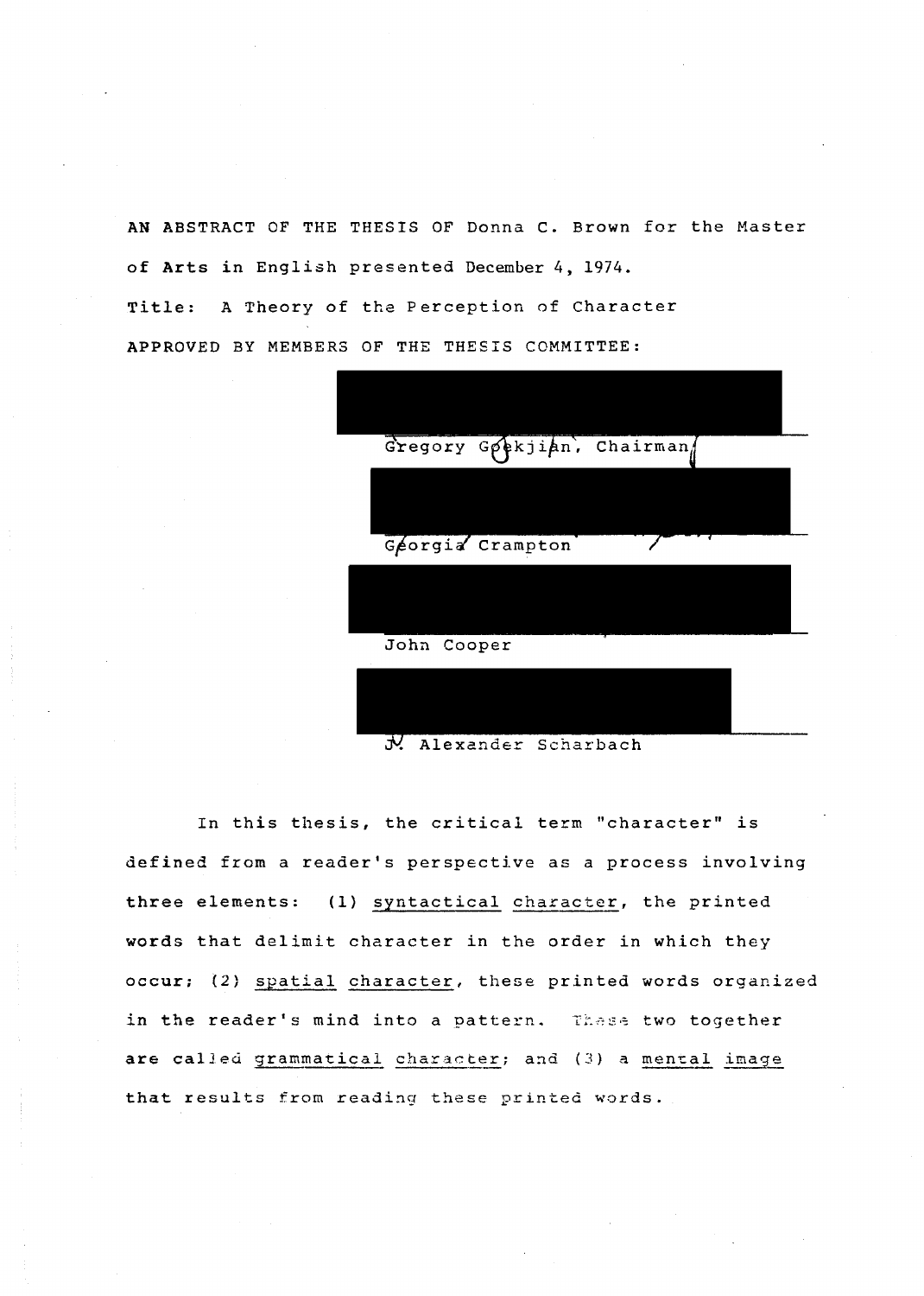This definition is then diamussed in terms of such polar definitions as those of E. M. Forster, that characters are "people in books," and William Gass, that characters are simply "noises" or "verbal organizations." The discussion attempts to clarify both what readers do when they compare characters to people and what critics mean by such terms as "concrete universal" and "character type."

It concludes that by using this three-element definition, criticism of character can account for the traditional comparison between characters and people without confusing the two with such metaphors as "people in books" and without having to discard one of the elements with such phrases as "verbal organization."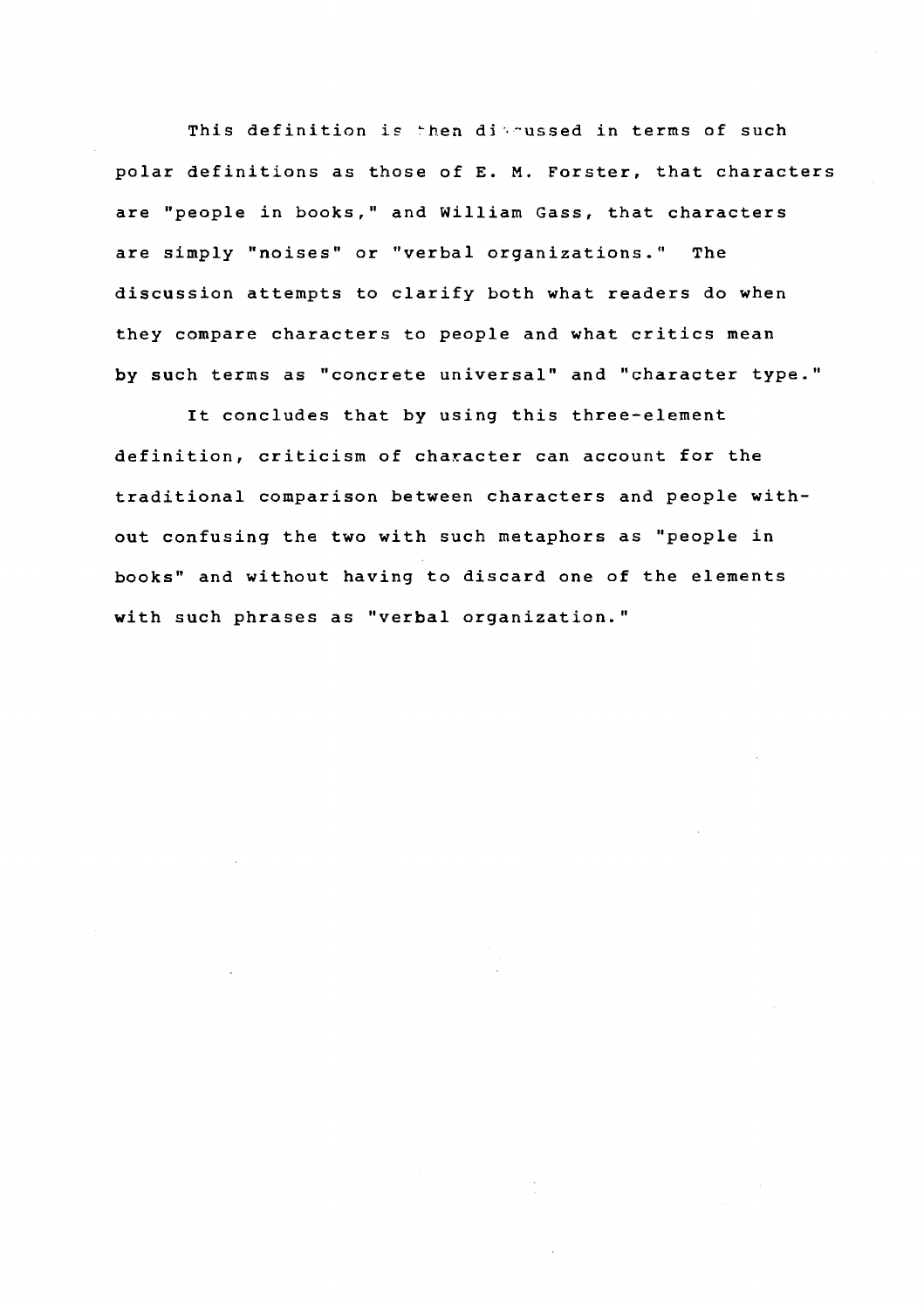TO THE OFFICE OF GRADUATE STUDIES AND RESEARCH:

The members of the Committee approve the thesis of Donna c. Brown presented December 4, 1974.





**PCRTLAND STATE UNIVERSITY LIBRARY**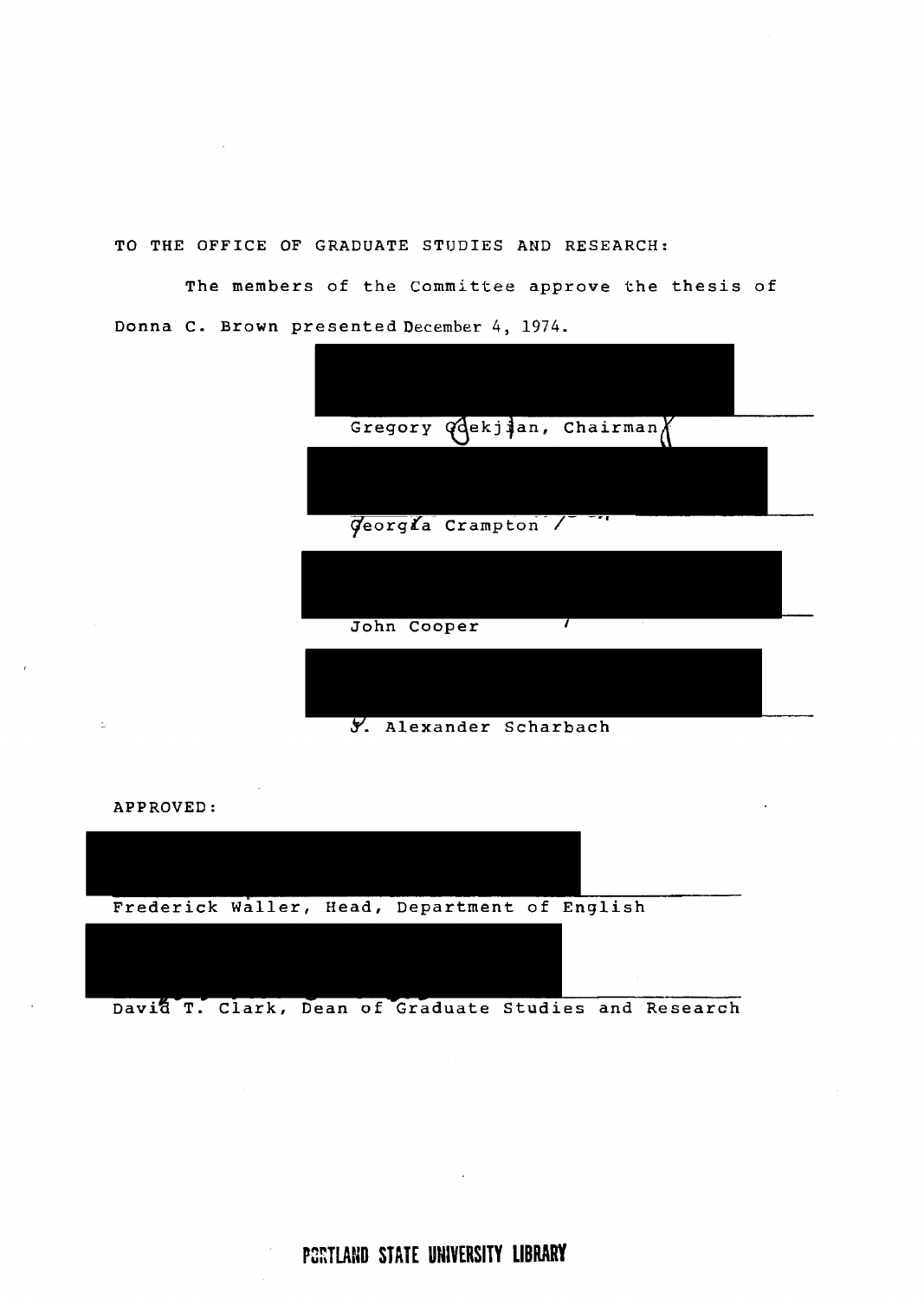A THEORY OF THE PERCEPTION OF CHARACTER

by

DONNA C. BROWN

A thesis submitted in partial fulfillment of the requirements for the degree of

> MASTER OF ARTS in ENGLISH

Portland State University 1974

 $\ddot{\phantom{0}}$ 

 $\mathbf{r}$ 

PORTLAND **STATE** UNIVERSITY **LIBRARY** 

 $\mathcal{L}_{\rm{max}}$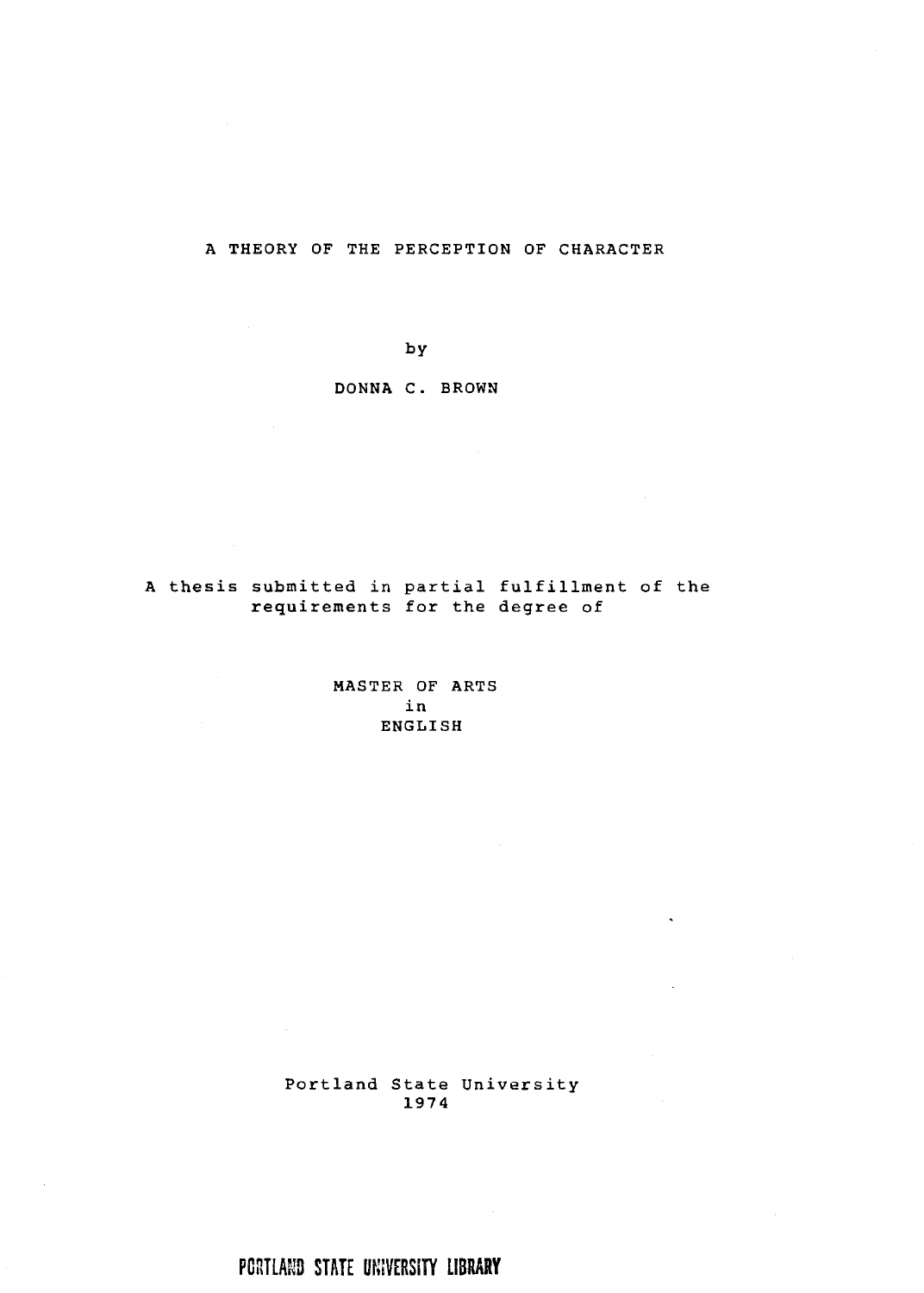# TABLE OF CONTENTS

CHAPTER

# PAGE

|     | I QUESTIONS CONCERNING THE RELATIONSHIP<br>BETWEEN PEOPLE AND LITERARY CHARACTERS 1 |  |
|-----|-------------------------------------------------------------------------------------|--|
| TT. | THREE ELEMENTS OF CHARACTER 13                                                      |  |
|     | III CHARACTERS IN BOOKS AND PEOPLE IN LIFE 30                                       |  |
|     | IV CONCLUSION 49                                                                    |  |
|     |                                                                                     |  |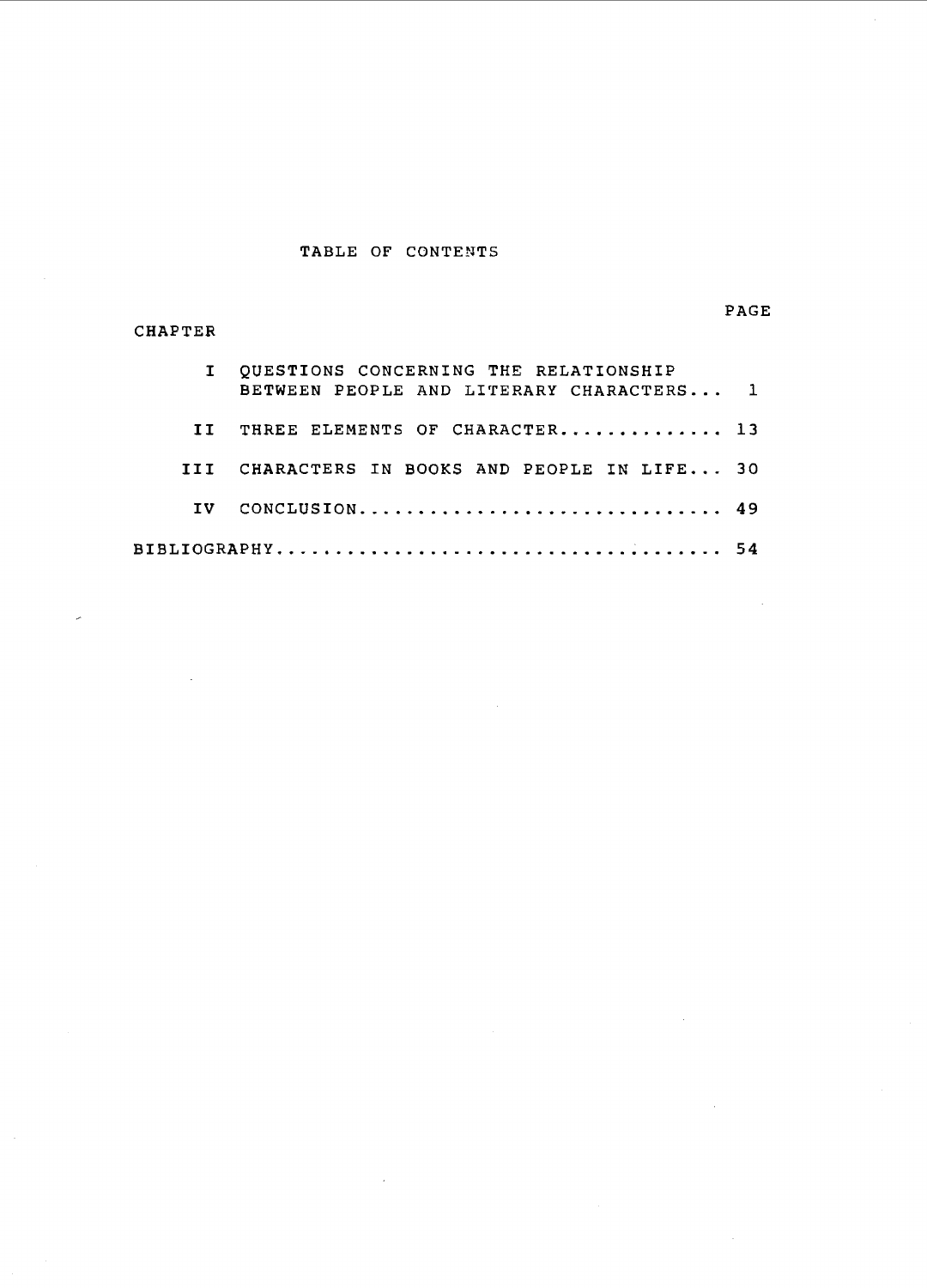#### CHAPTER I

# QUESTIONS CONCERNING THE RELATIONSHIP BETWEEN PEOPLE AND LITERARY CHARACTERS

Most often we think of characters in books as though they were people. It's easy to do. Don't we laugh at Falstaff and cry for Katrina Ivanovna? Don't we feel we know them well, often better than we feel we know our friends? But this feeling we have that characters are people cannot be transferred to criticism. For instance, if I decide that Hamlet is person enough to be like my brother, I have not communicated anything about the Hamlet who *is* the character in the play Hamlet. I would not want to say: "I read Hamlet; it is about my brother;" but I might say: "I read Hamlet; and Hamlet is like my brother." I might say this, but it is not criticism, because it doesn't communicate critically anything about the character Hamlet. If I were to go another step and say that Hamlet is like my brother in that Hamlet puns a lot and so does my brother, and then drop out the part about the brother to say, "Hamlet puns a lot," I move into criticism. The part about Hamlet being person enough to be like my brother is irrelevant to criticism, but it was useful in the process of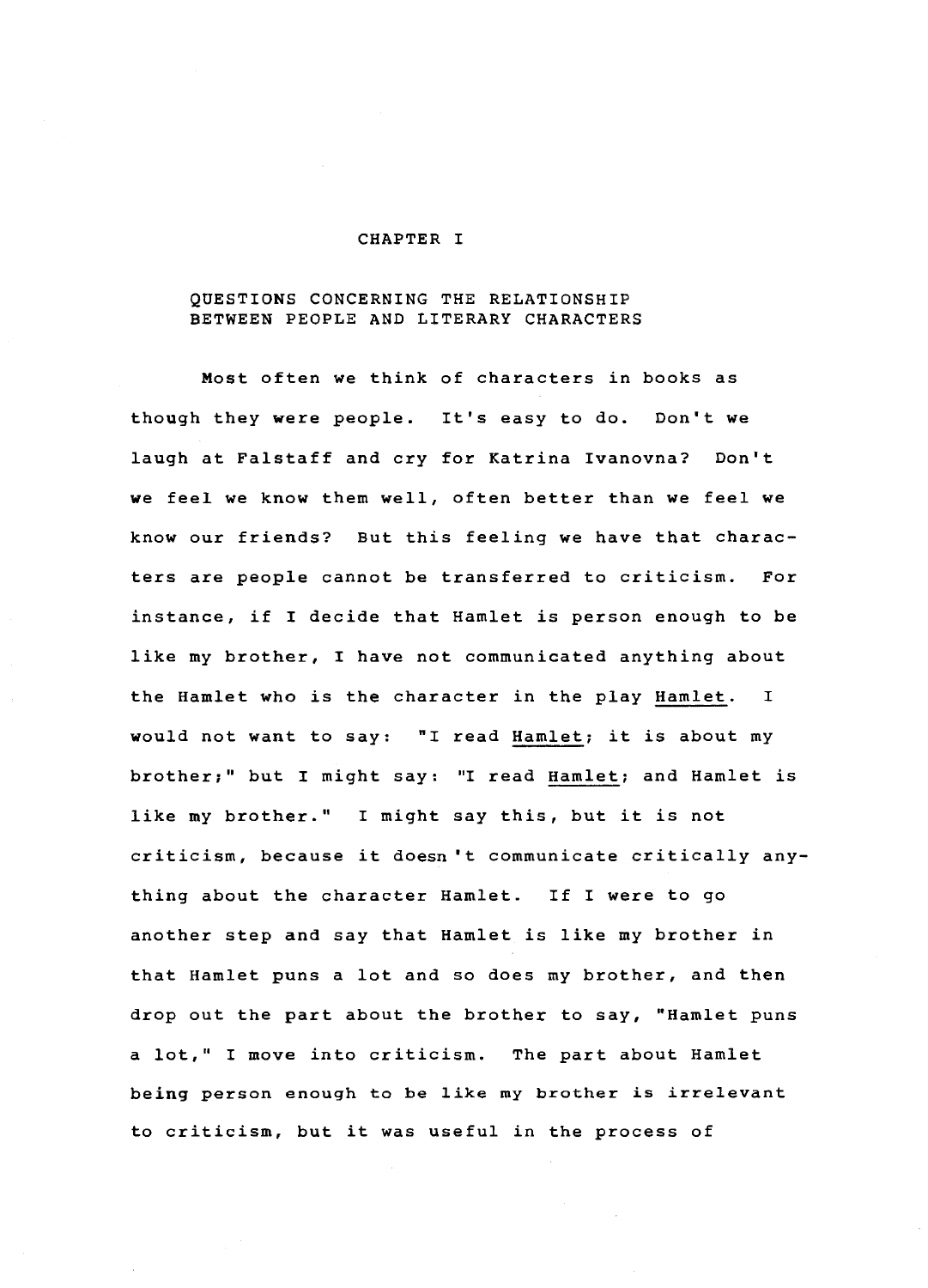arriving at criticism. The impulse that makes us connect characters in books with various kinds of people in our lives should not be confused with criticism about character. The words on the page are not people; those words on the page are characters, and they resemble people no more than the alphabetical characters *£ <sup>1</sup>*~' and ~ "resemble" a familiar pet.

George Wright's theory of character in The Poet and the Poem seems to work well when discussing character. He suggests that "characters in literature have no extension beyond the limits of the work in which they appear; they have, on the other hand, a kind of extendibility, a symbolic dimension that the matter-of-fact persons of our acquaintance do not have." $1$  If the first part of this is accepted, it might be possible to say that a character is a collection of words divided into two parts: the part that can be called the body collection (actions, socalled, fit into this collection); and the part that can be called the mind collection (thoughts, so-called, fit here). These collections of words, when read and formed into a pattern by the reader, create an image in the reader's mind. But it is a little misleading to suggest that collections of words must be read in order to create an image. Whenever even one character word is read, an image is created. "Image," here, does not always mean "picture." If we are honest and look at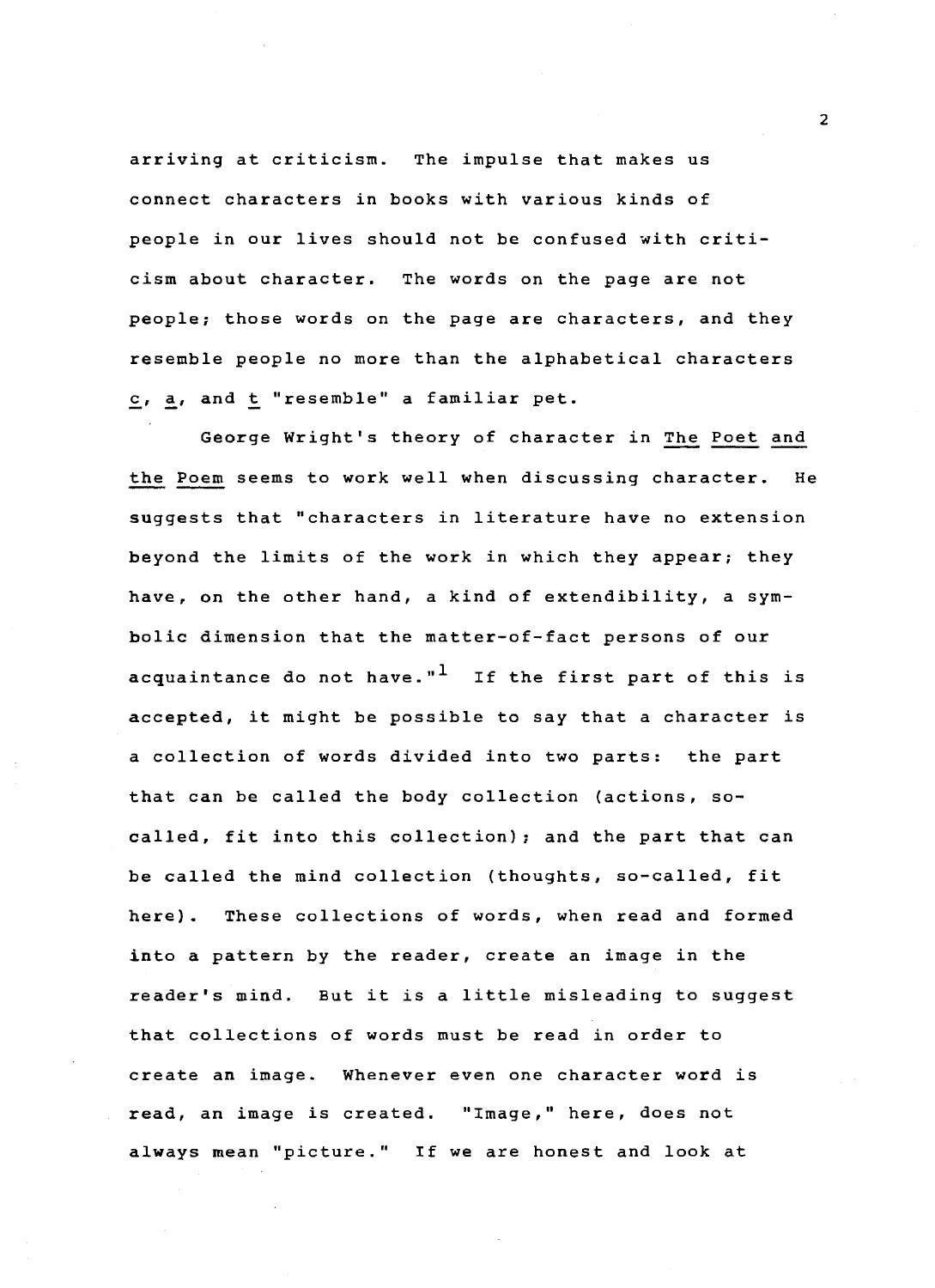the words that delimit character, we find that there are not enough words on the page to make a picture in our minds. But, as Arnold Bennett has noticed, "the honest written word possesses a mysterious and intimidating power. This power has to do with the sense of sight. You see something. You do not see your action or your thought as it might be on the cinema screen - happily! -- but you do see something *in* regard to the matter."<sup>2</sup> This "something" might be called an image, which Ezra Pound has defined as "an intellectual and emotional complex in an instant of time."<sup>3</sup>

This image can be extended into verbal life, can be extended, that is, not to people, but to what we are willing to say about people. Of the various collections of words that are *in* a book, syntactical characters are those collections of words that can be distinguished from other groups of words in perhaps two ways: the first is that characters are groups of words we are willing to say are people, or are willing, at least, to say are like people once we have formed an image; the second distinction is that characters couldn't possibly refer to anyone outside the book.

Of course, as William Gass has noted in "The Concept of Character in Fiction," "anything, indeed, which serves as a fixed point, like a stone *in* a stream or that soap in Bloom's pocket, functions as a character,"<sup>4</sup> but in this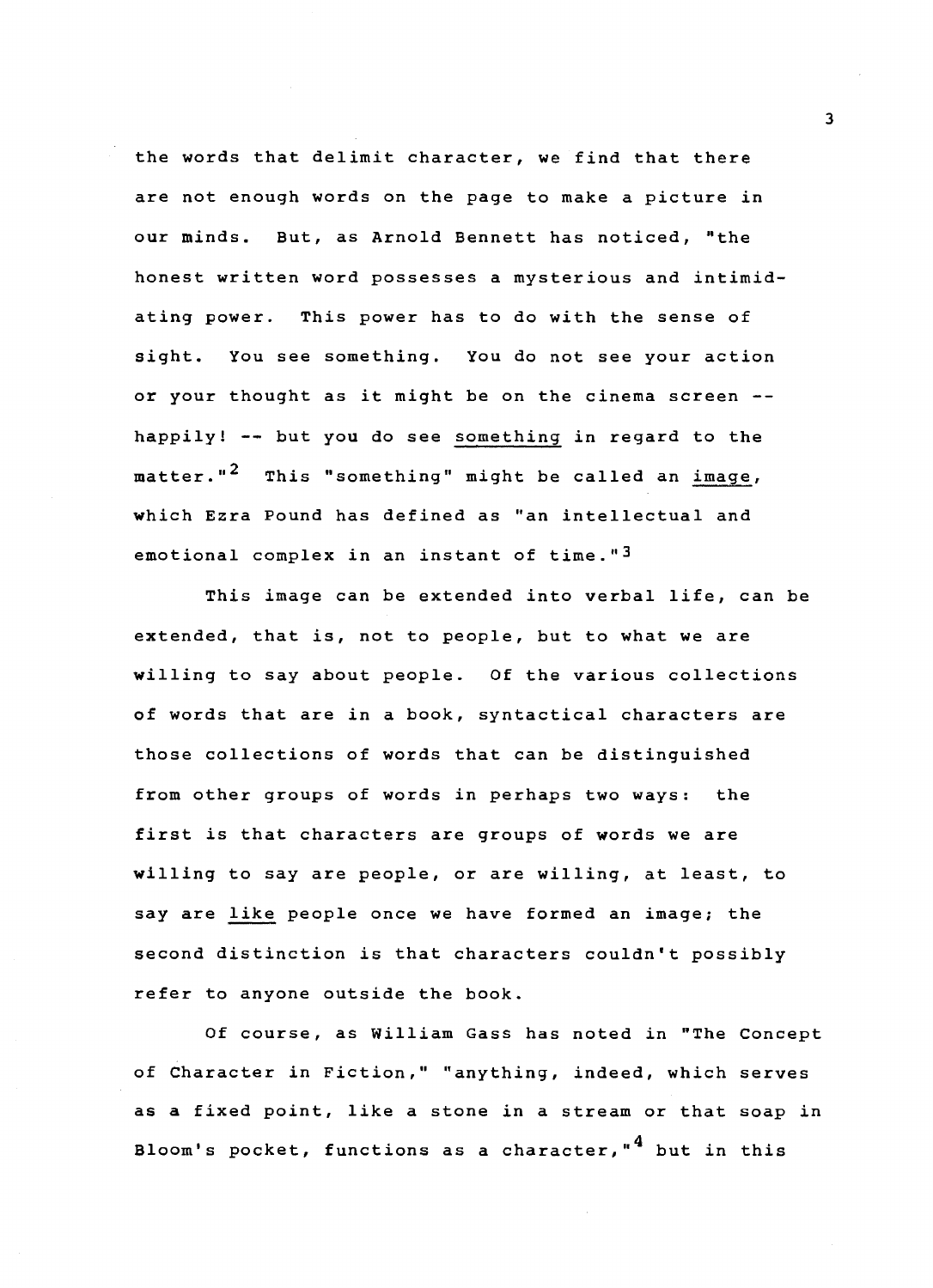paper only those fixed points around which the language of a work flows, those fixed points a reader would identify with "people" will be considered characters.

Much criticism of character is based on some form of this first assumption about character, the assumption that characters are words we would identify with people. But, unfortunately, the criticism sometimes confuses this identification with what a character is. Since there is a lot of criticism based on this assumption, it might be helpful when surveying it to classify it according to M. H. Abrams' schema for classifying general criticism. Criticism of character can fit into Abrams' four categories -- the mimetic, which is the relationship between the work of art and life; the expressive, which is the relationship between the work and the artist; the pragmatic, which is the relationship between the work and the audience; and the objective, which is the work itself.<sup>5</sup> In the criticism of character, the mimetic does not remain a category in itself; it divides into two parts and then falls into either the expressive or the pragmatic categories.

If it can be assumed that a character is a collection of words and the image that results from reading those words, we can say that "character" differs from a person in that a character is not expected to appear physically from behind this curtain of words; a character is not the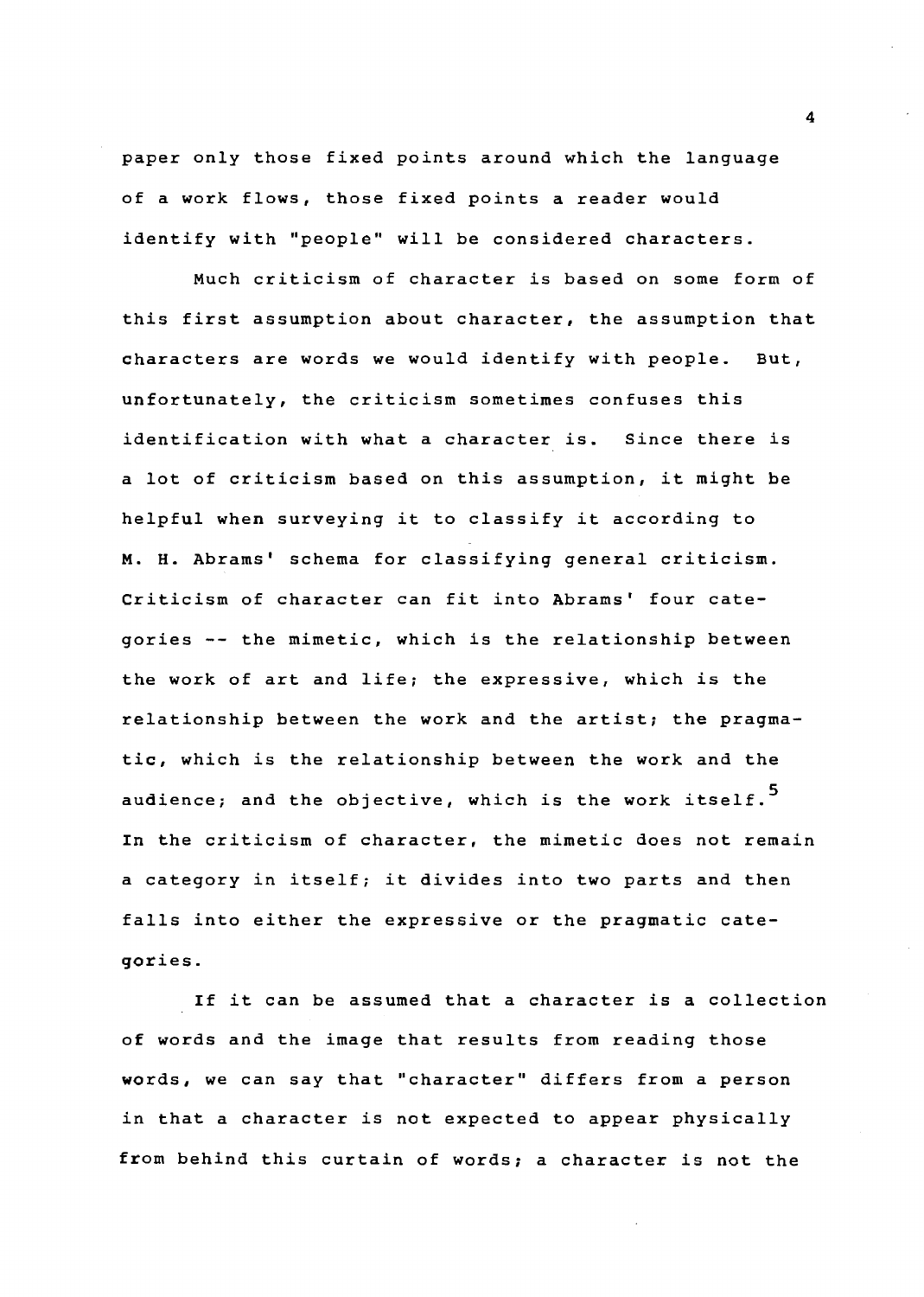object of perception that a person can be. Yet mimetic criticism, like that of E. M. Forster, assumes that characters are people in books who were once people in life. What, then, is the relationship between people in a novel and people in an historical tract? Forster says that "there is bound to be a difference" between the two:

If a character in a novel is like Queen Victoria -- not rather like but exactly like - then it actually is Queen Victoria, and the novel, or all of it that the character touches, becomes a memoir. A memoir is history, it is<br>based on evidence. A novel is based on evide A novel is based on evidence + or - x, the unknown quantity being the temperament of the novelist, and the unknown quantity always modifies the effect of the evidence, and sometimes transforms it entirely.

Forster seems to get carried away when he suggests that the character "actually is Queen Victoria," because if we were to accept that, words would be life, or, at least, we'd be constantly giving birth, like Zeus, to Anthenas out of our minds. Surely he doesn't mean this. He means instead something like: there was a real Queen Victoria who was observed, and certain observations, among a multitude of possible ones, and only those certain observations, were written down. And so we know we have picked up a book of memoirs.

What is Forster's corresponding assumption about novels? He assumes that there was a real Elizabeth Bennett, say, who existed and was observed prior to the creation of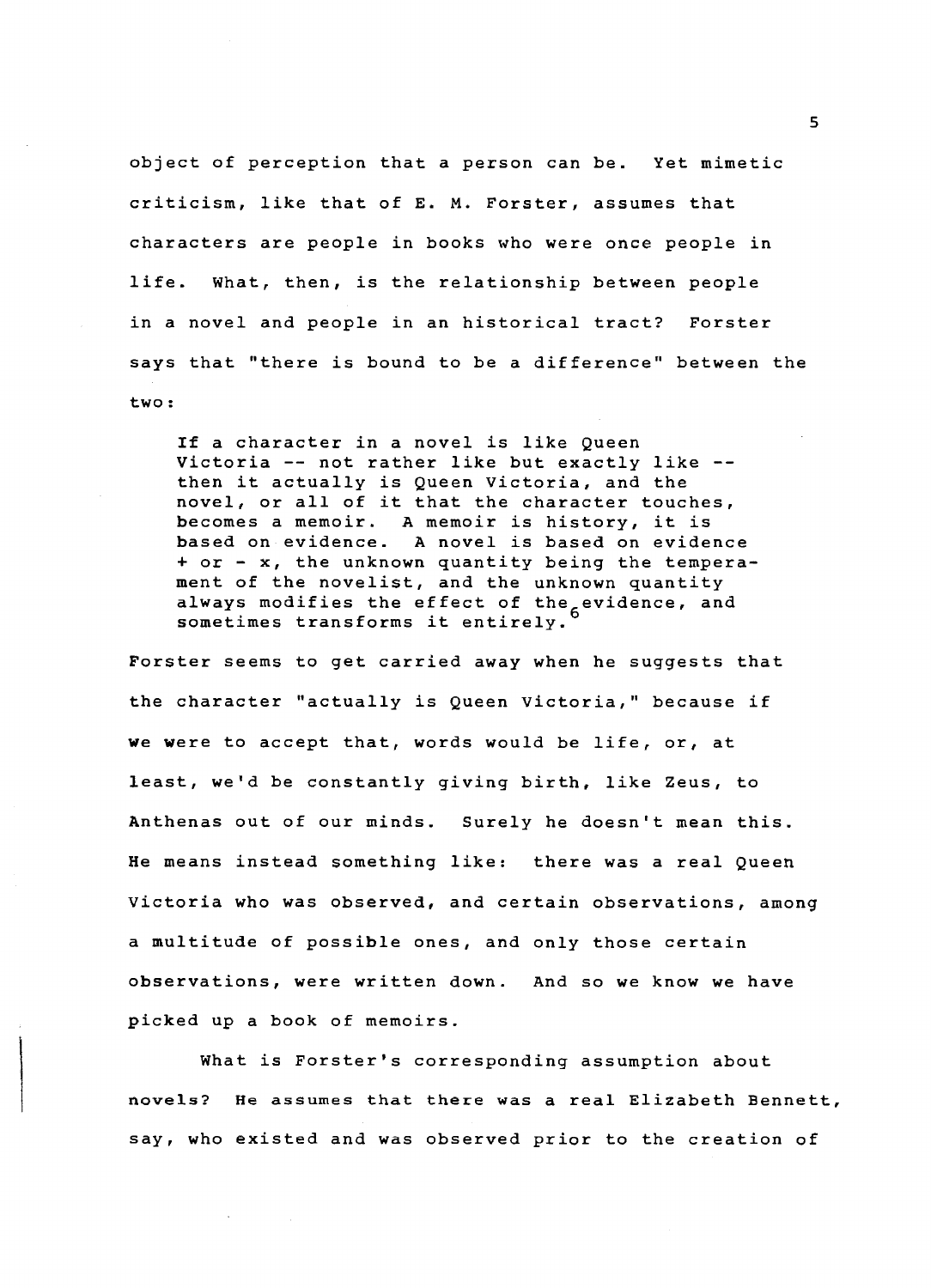Middlemarch, and these felt observations ("temperament of the artist") were written down, felt observations which alter the affect of the original Elizabeth Bennett almost, often, to the point of completely changing the observations, and these, which we might call "observations," are written down. If we assume that there was a real Elizabeth Bennett, Middlemarch becomes not a record of the real Elizabeth Bennett, for that would make Middlemarch a memoir, but a record of the emotions of the novelist, or, as Castelvetro says, "the strife of the poet." This is a seemingly mimetic view of the novel that is actually an expressive view, a romantic view.

Critically, we don't know very much about character if we use Forster's thinking. Does it inform the character Hamlet to say that Hamlet is how Shakespeare felt about some real Hamlet? Not any more than discovering Hamlet is like one's brother helped us critically. Forster didn't take his criticism quite far enough. He begins with the assumption that characters are people in books and ends his discussion on a point that doesn't inform us about character; it informs us about novelists.

It would seem that if an expressive view isn't critically useful, an objective view might be, because an objective view concentrates on the book itself, on the book we read. It is on the objective level that character is a collection of words. Perhaps an analysis of a passage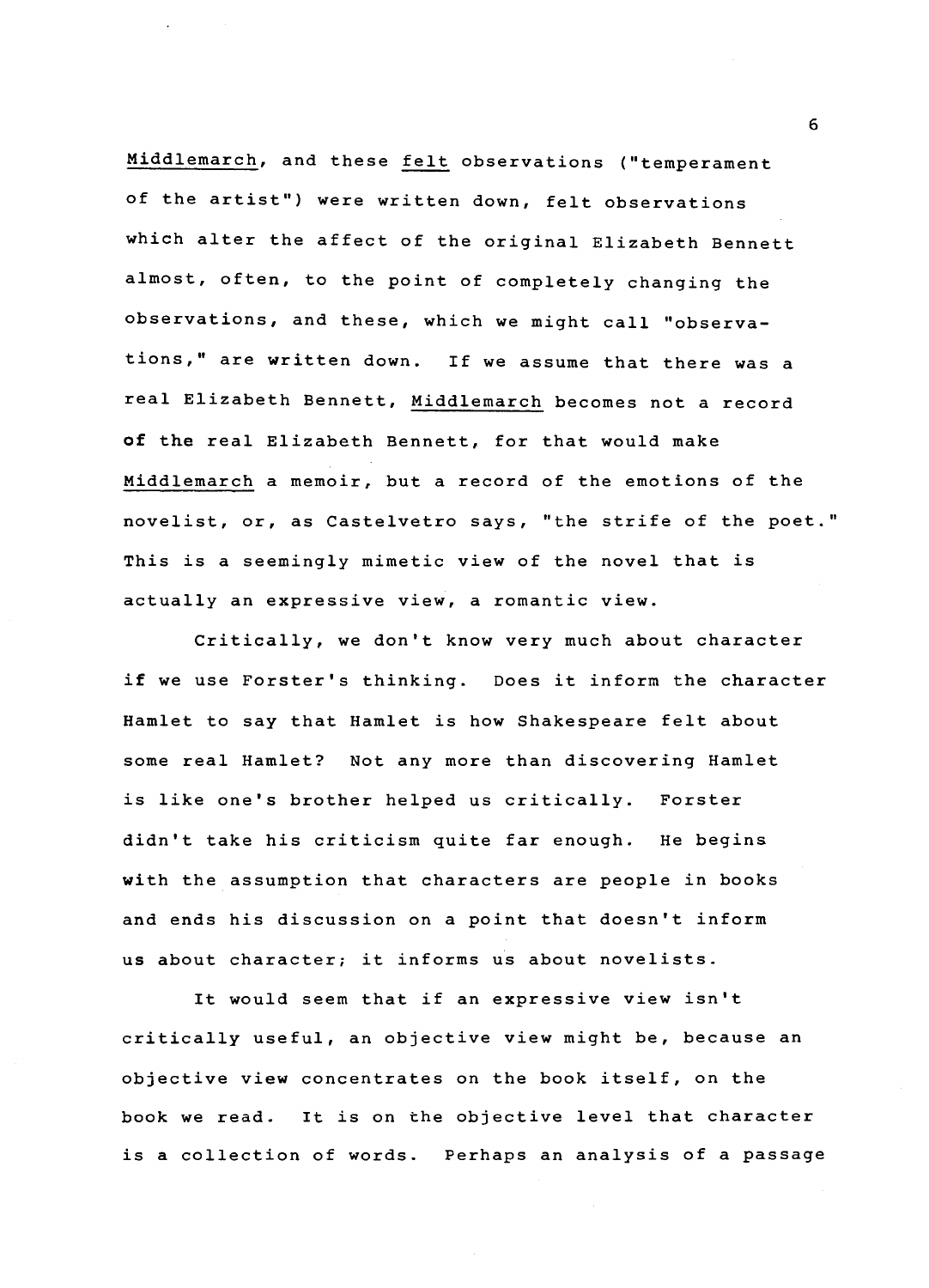from Middlemarch would be useful here:

Caleb pushed his spectacles upward, listened, looked into his favorite's clear young eyes, and believed him.

Caleb is a grammatical character in a book, a group of words grammatically bound to a proper name. Caleb is "pushed," "his spectacles," "listened, looked," "believed," and "Caleb." The grammatical character "Caleb" is not yet someone who wears glasses. As the image is formed from these words, the notion of "live person" is added to them, because "Caleb" is the sort of name a person would have, and because the verbs and nouns that cluster around "Caleb" are the kinds of verbs and nouns that would be associated with a live person. And so caleb becomes "someone" who wears glasses. So the associations go on, but at the simple level of words on the page, there is no person.

William Gass assumes that this simple level, words on a page, is the only "reality" of character. In Gass's schema, "Caleb" would be "(1) a noise, (2) a proper name, (3) a complex system of ideas, (4) a controlling conception, (5) an instrument of verbal organization, (6) a pretended mode of referring, and (7) a source of verbal energy."<sup>8</sup>

Of course, this is not the alive-seeming Caleb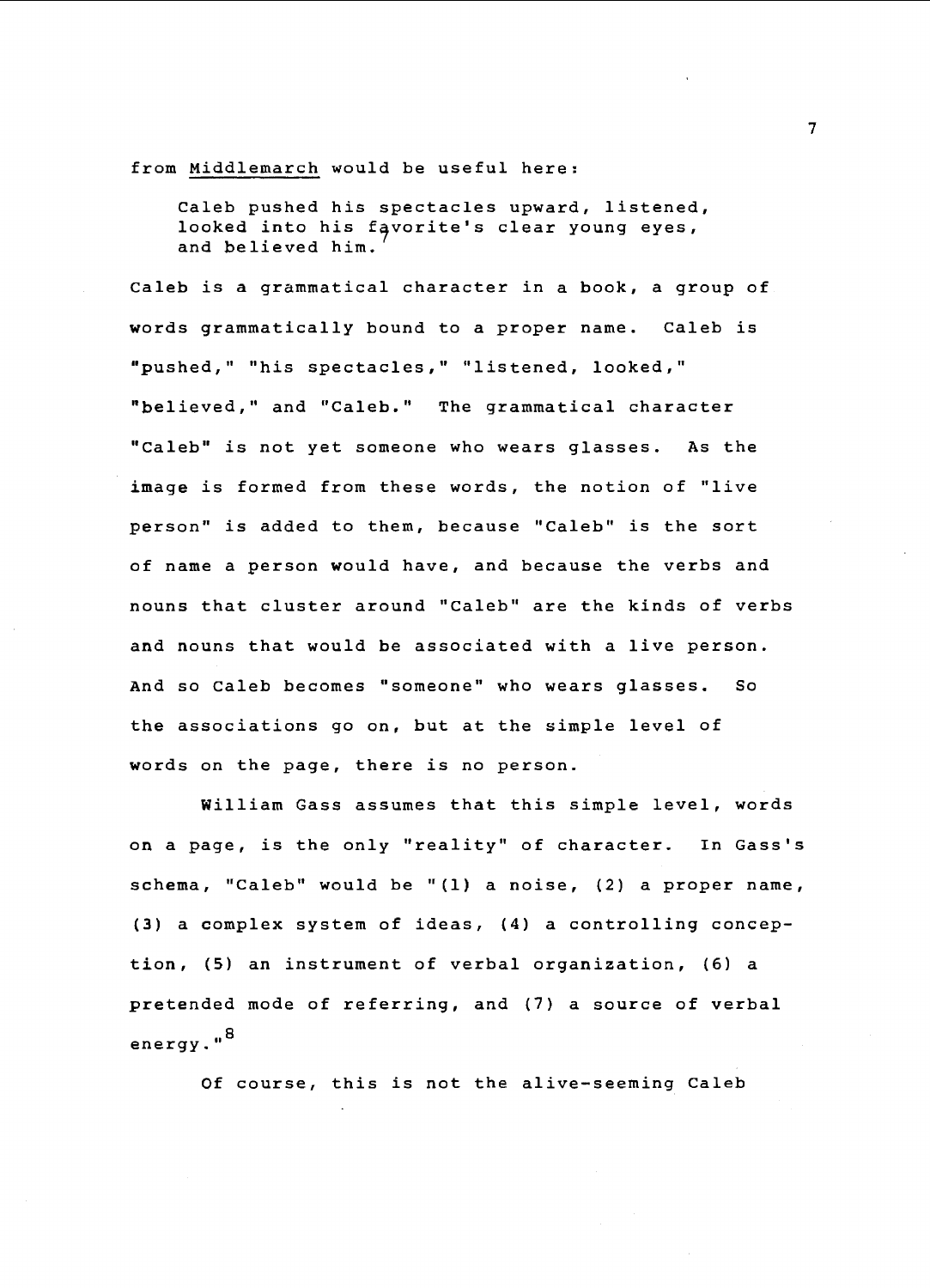Garth we talk about when we discuss Middlemarch, because we don't have the image yet; but, for us as readers, Caleb Garth begins as words in a book. He begins as words, and these words, which become patterned, or are realized to be "a complex system of ideas," become almost simultaneously a mental image. We need this image to account for our sense that Caleb lives. Although Gass can account for part of a reader's experience with character, his criticism falls short of a full sense of that experience because he calls character "a pretended mode of referring," instead of noting that character, as words on a page, give rise to an image, an image that we can critically refer to.

Pragmatic criticism, because it is concerned with the relationship between the work of art and an audience, would seem a likely place to find the missing part of our experience with character, but, curiously, pragmatic criticism seems to be another form of mimetic criticism that fails to give us a full sense of character. Sir Philip Sidney, one of the teach-and-delight critics, a pragmatic critic therefore, says that poetry is made "tc imitate, and imitate both to delight and teach, and delight to move men to take that goodness in hand, which without delight they would flie as from a stranger...,"<sup>9</sup> Even though Sidney means the poet to imitate not people but "notable images of virtues, vices, or what els," $10$  characters still become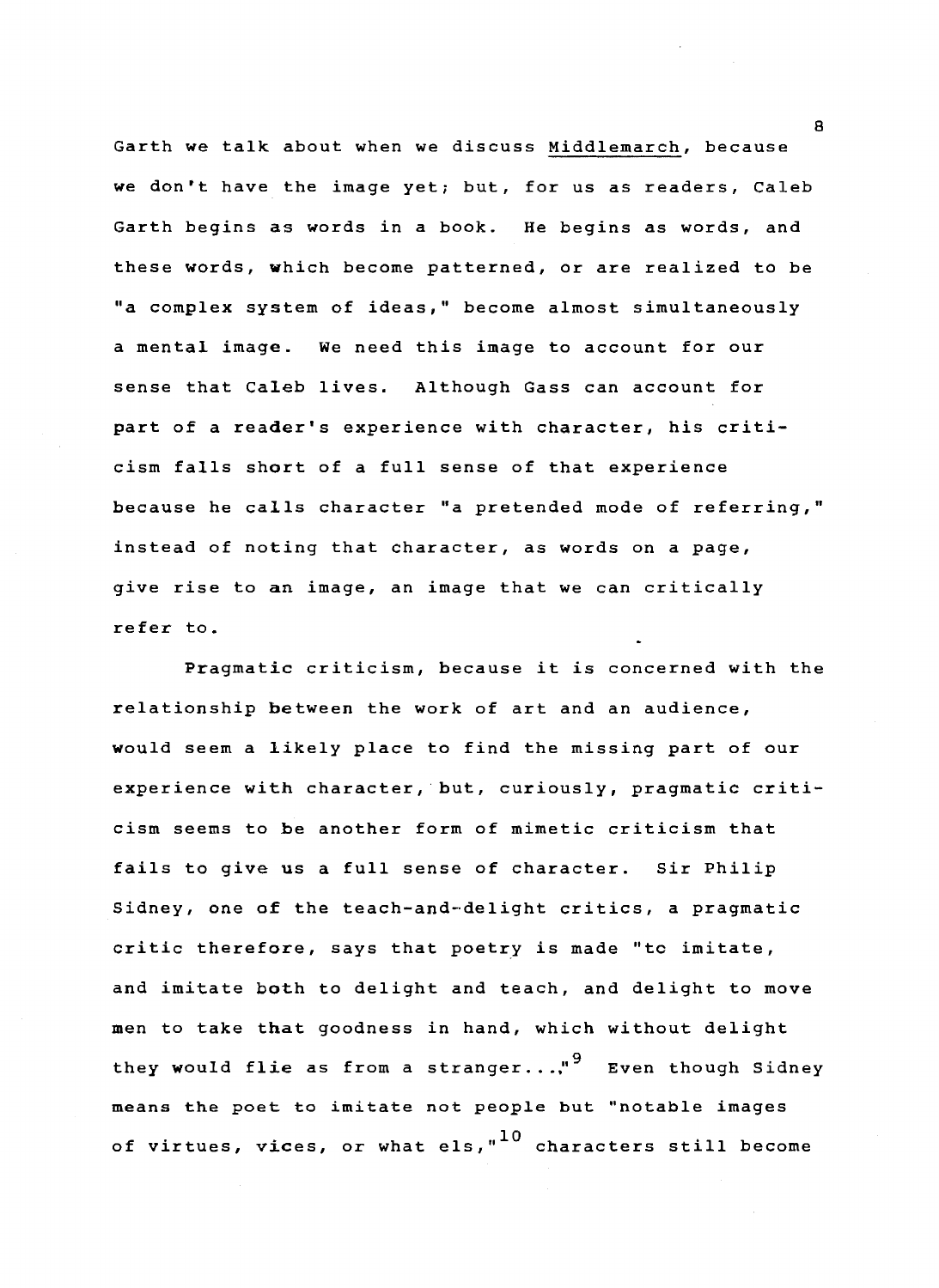speaking pictures, pictures not of men, but of vices: "wisdom and temperance in Ulysses and Diomedes, valure in Achilles, friendship in Nisus and Eurialus."<sup>11</sup> The reader is to be delighted by the pictures of embodied virtues and vices that appear in the book. Sidney understands that there are images associated with reading, but he puts the images in the wrong place. The role of the reader is more active than Sidney supposes. The reader does not read an already-put-together picture book; the reader reads words, and if there are images, the reader must make them from those words.

It seems, then, that the question of the relationship between characters in a book and people in life is still an open question critically. Further, it seems that any answer to the question must consider the three experiences we have with character, the two experiences of the words on the page and the experience of those words somehow coming alive.

In this connection Wright's observation about character is particularly useful, and this paper owes much of its thought and organization to the implications of that observation. The second chapter of this paper will be based mainly on Wright's contention that "characters in literature have no extension beyond the limits of the work in which they appear." The second chapter, then is concerned mainly with objective criticism that finds that on the simple level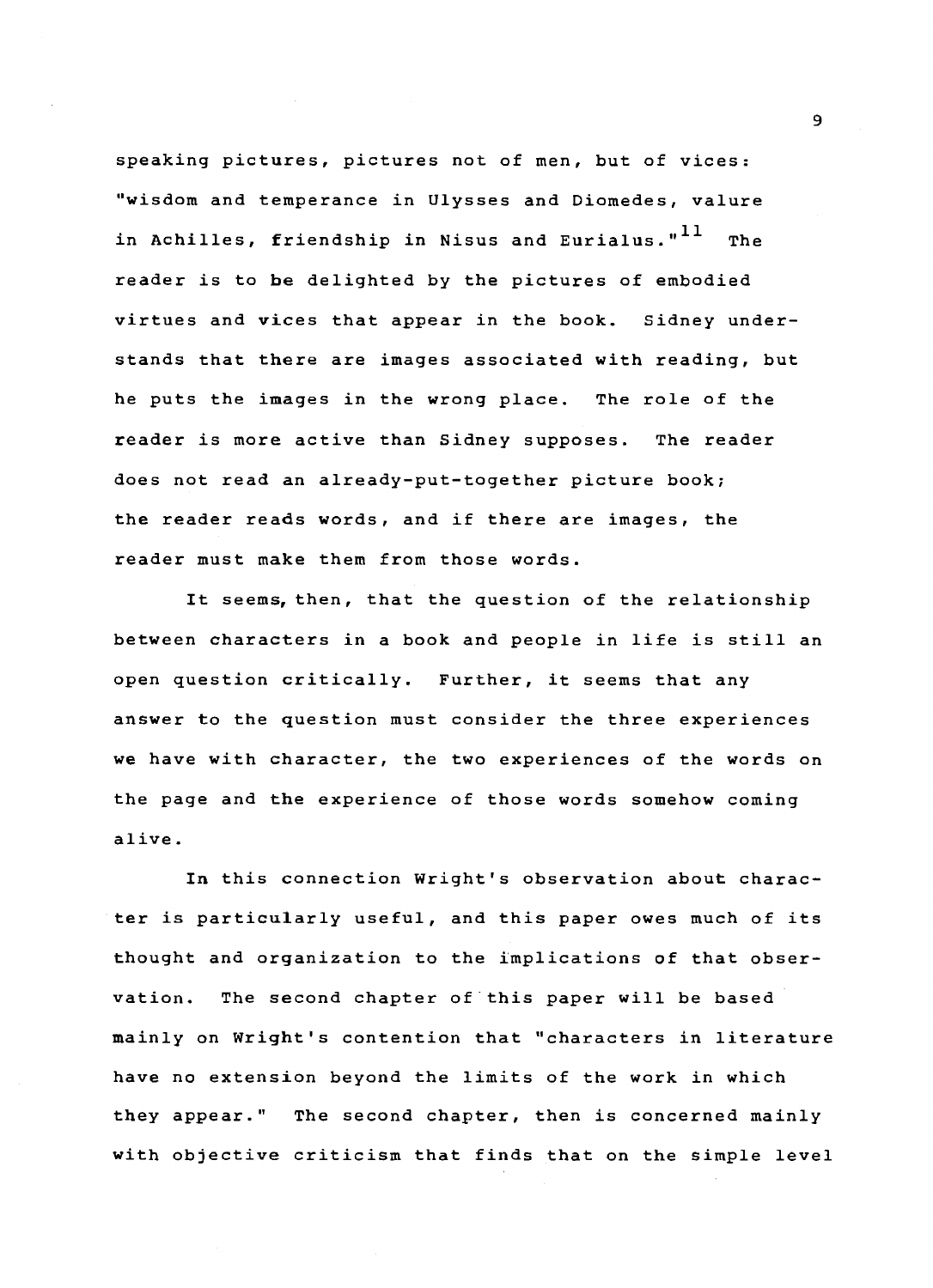of words in a book, there are two of the three parts of our experience with character. The first part is the syntactical character, which is the occurrence on the printed page of character words, character words as they appearone after another as the book is read. The second part is the spatial character, the recognition by the reader that the name we have seen several times, with its accompanying noun and verb clusters, is about the same thing; spatial character is what Gass might be calling an "instrument of verbal organization." The spatial character relies at least partially on the image for its organization.

Also in the second chapter, between objective criticism and Wright's "symbolic dimension," is the image, the "emotional and intellectual complex," which is the "something" we get in our minds at the first sight of a character word and which moves and changes with each additional character word as the reader patterns the syntactical character. The image is fluid, because it depends both on the words read in the past and on the words that are being read, but it is in no sense symbolic of the words being read, nor is it a translation into a picture of what is being read. It is a "something" that the grammatical character gives rise to. In the second chapter, then, character is defined as these three elements -- syntactical character, spatial character, and image.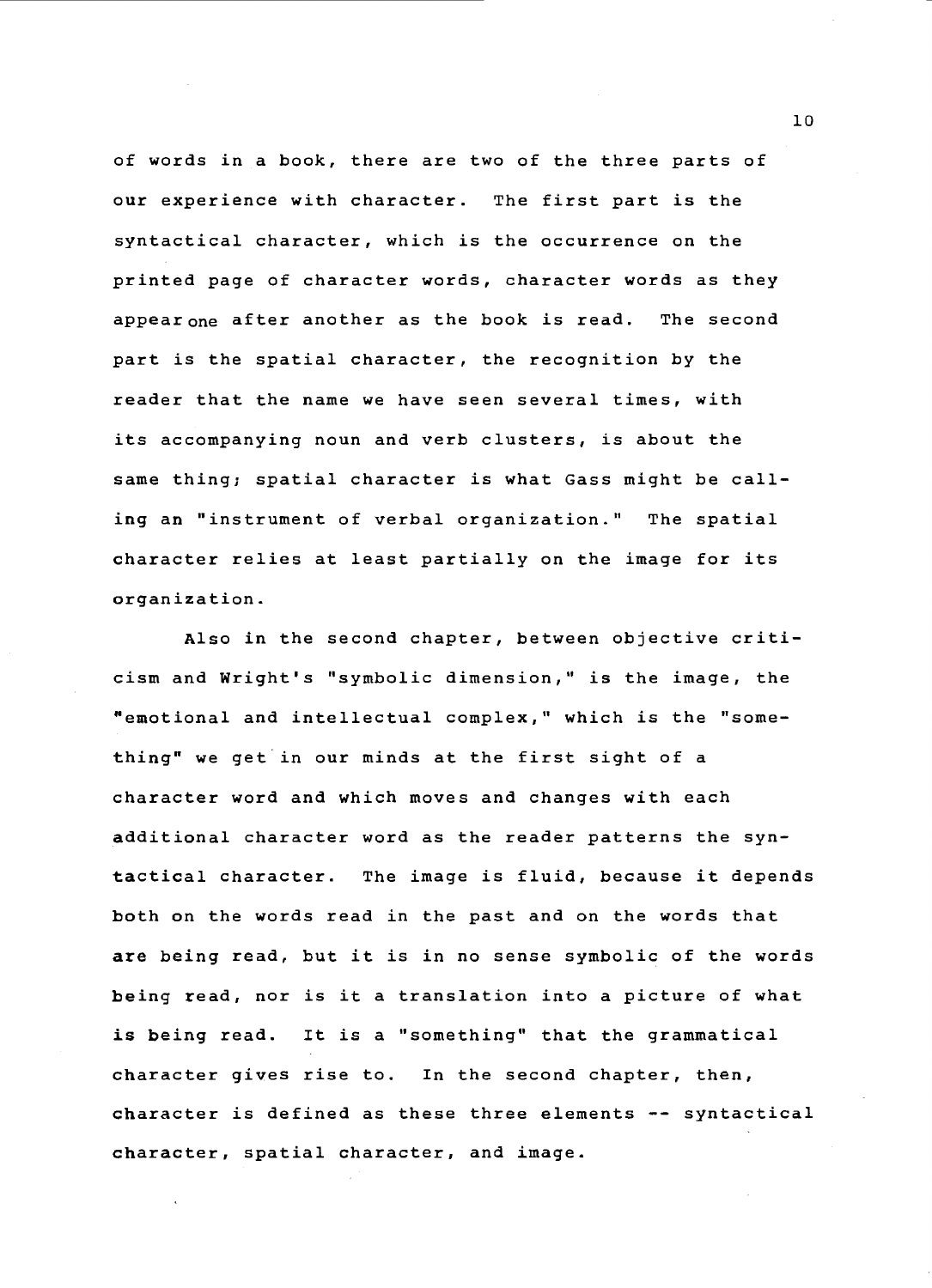The third chapter of this paper will discuss Wright's notion that characters in literature "have...a kind of extendability, a symbolic dimension that the matter-offact persons of our acquaintance do not have." The third chapter assumes that there is no relationship between people and characters in a book; rather, the relationship is between the grammatical character, the image, and what a reader is willing to say about people.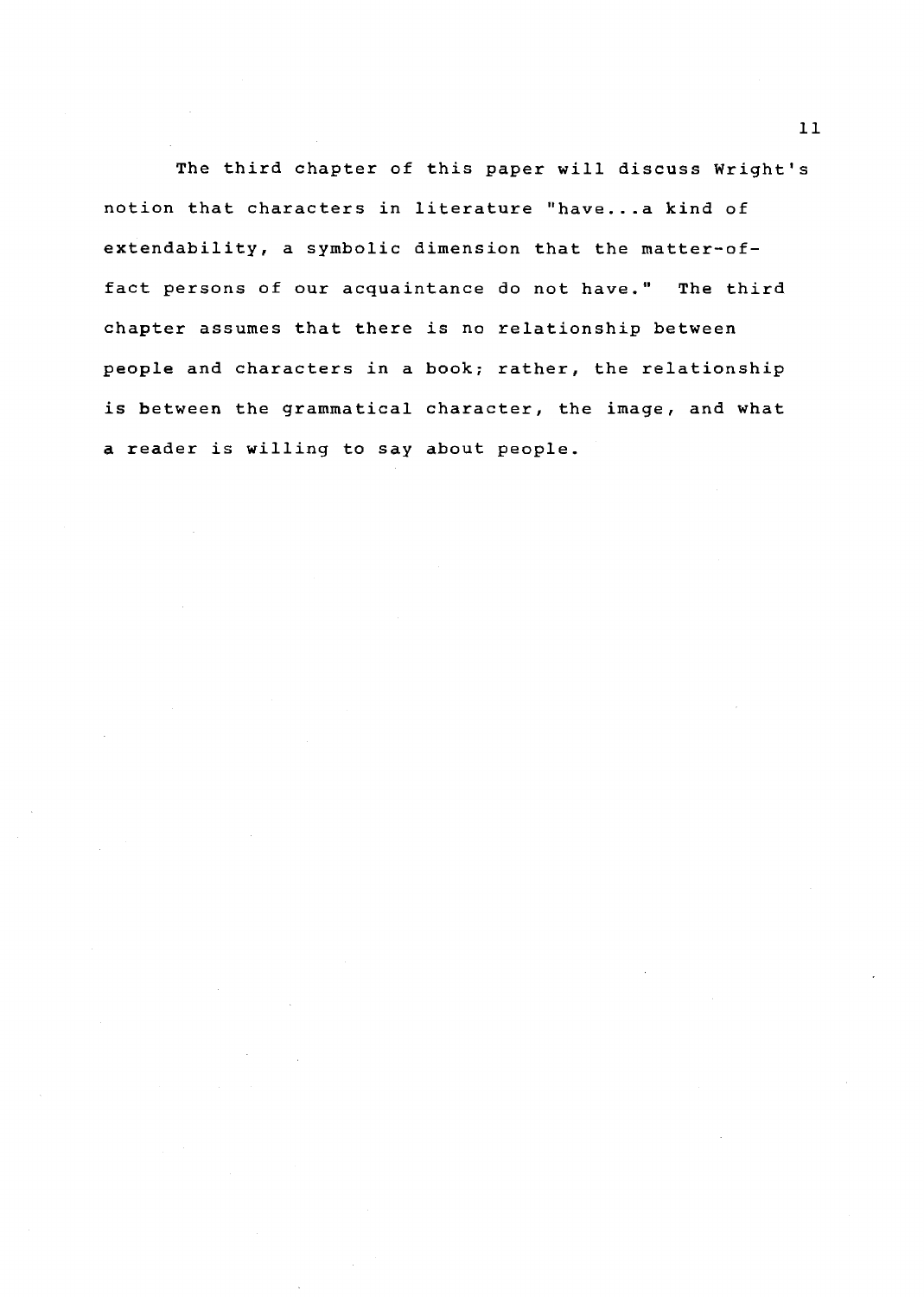#### FOOTNOTES TO CHAPTER I

1 George Wright, The Poet in the Poem (Berkeley: University of California Press, 1960), p. 8.

2 Arnold Bennett, Self and Self-Management (New York: George H. Doran Co., 1918), p. 43.

<sup>3</sup>Ezra Pound, "A Retrospect," in Prose Keys to Modern Poetry, ed. Karl Shapiro (New York: Harper &  $Row, 1962), p. 105.$ 

4<br>**William Gass, <u>Fiction</u> and the Figures of Life** (New York: Vintage Books,  $1971$ ),  $p.$  50.

5<br>**M. H. A**brams, <u>The Mirror and the Lamp</u> (New York: Oxford University Press,  $1953$ ),  $pp. 8-29$ .

6<br>E. M. Forster, <u>Aspects of the Novel</u> (New York: Harcourt, Brace & World, 1927), pp. 44-45.

<sup>7</sup>Lodovico Castelvetro, "The Poetics of Aristotle Translated and Annotated," in Literary Criticism: Plato to Dryden (Detroit: Wayne State University, 1962), p. 312.

<sup>a</sup>George Eliot, Middlemarch (Boston: The Riverside Press, 1968), p. 171.

 $^9$  Gass, p. 44.

10 Sir Philip Sidney, The Defense of Poesie, a facsimile of the 1595 edition published by Scholar Press Limited (Menston, England, 1969), p. C3.

 $^{11}$ Sidney, p. C3.

 $^{12}$ Ibid., p. D2.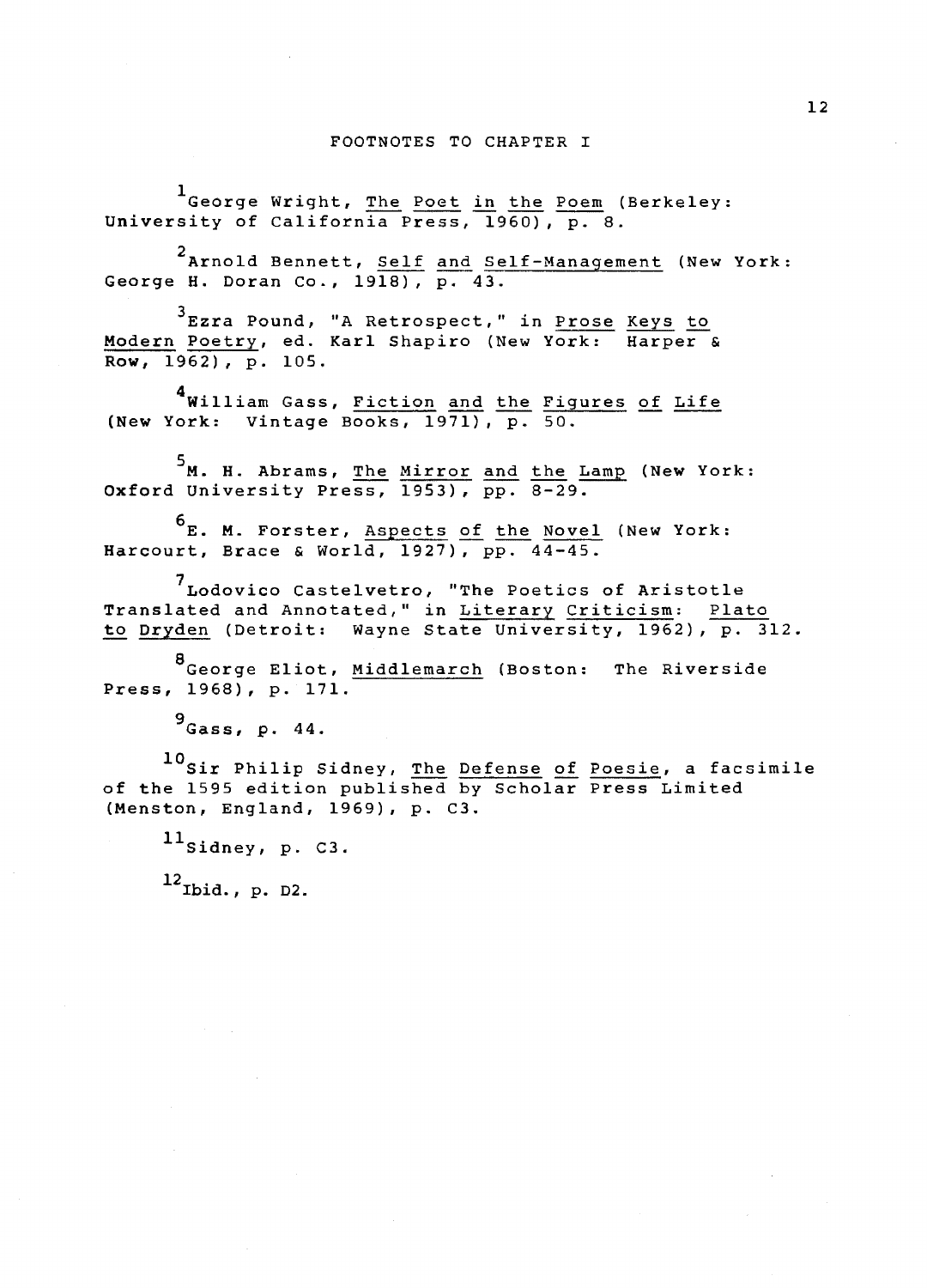#### . CHAPTER II

## THREE ELEMENTS OF CHARACTER

Character in prose and in poetry is a process that includes three separate elements, and, as a critical term, "character" means all three: (1) the words that delimit character in the order in which they occur on the printed page; (2) these printed words organized in the reader's mind to be a verbal pattern on the syntactical level; (3) a mental image that results from reading the printed words. The image is not memorized printed words, nor is it just a picture.

The first two elements, as I state in the first chapter, are suggested by Wright's claim that "characters in literature have no extension beyond the work in which they appear," and they refer as well to Northrop Frye's definition of the literal level of literature: "the literal basis of meaning... can only be its letters, its inner structure of interlocking motifs."<sup>1</sup> Frye's "meaning of its letters" corresponds to the first element, "the words of character as they appear on the prirted page." This first element will be called syntactical character. The "inner structure of interlocking motifs," mentioned by Frye as part of his definition of "literal," corresponds to the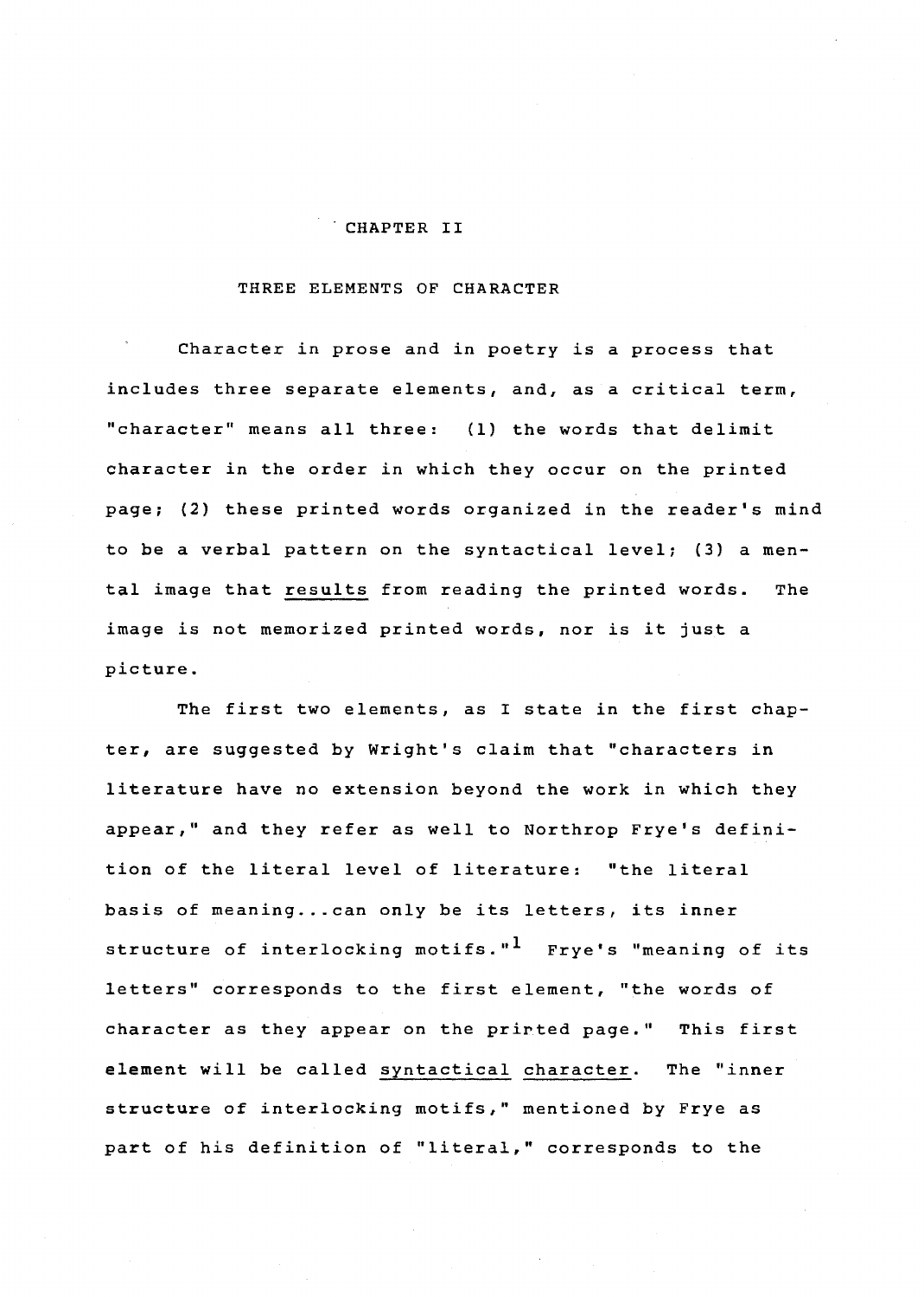second element, the printed words of character ordered into a pattern. This second element will be called the spatial character. These two phases of character together will be called the grammatical character.

The third element, the image, is extraliteral, meaning not that character comes mysteriously from the air, nor that character resides in the world, but that the image comes mysteriously from the printed words; it is not, however like the words it comes from, nor is it the words themselves. Images haunt our minds as the thing which the grammatical character gives rise to.<sup>2</sup>

On the syntactic level, one of the most obvious facts about character is the name, a name that is a nonsense word. There will not be strong support for calling names like "Artegall," "Dorothea Brooke," or "Odysseus" nonsense words, but on the syntactic level they are, because all that can be said about them, as William Gass has said, is that they are either noises or proper names.

A discussion of a passage from The Faerie Queene might help us here.

Dread Soverayne Goddesse, that doest highest sit In seate of judgement in th' Almighties stead, And with magnificke might and wondrous wit Doest to thy people righteous doome aread, That furthest Nations filles with awful dread, Pardon the boldnesse of thy basest thrall, That dare discourse of so divine a read As they great justice, praysed over-all,<br>The instrument whereof loe! here they Artegall.<sup>3</sup>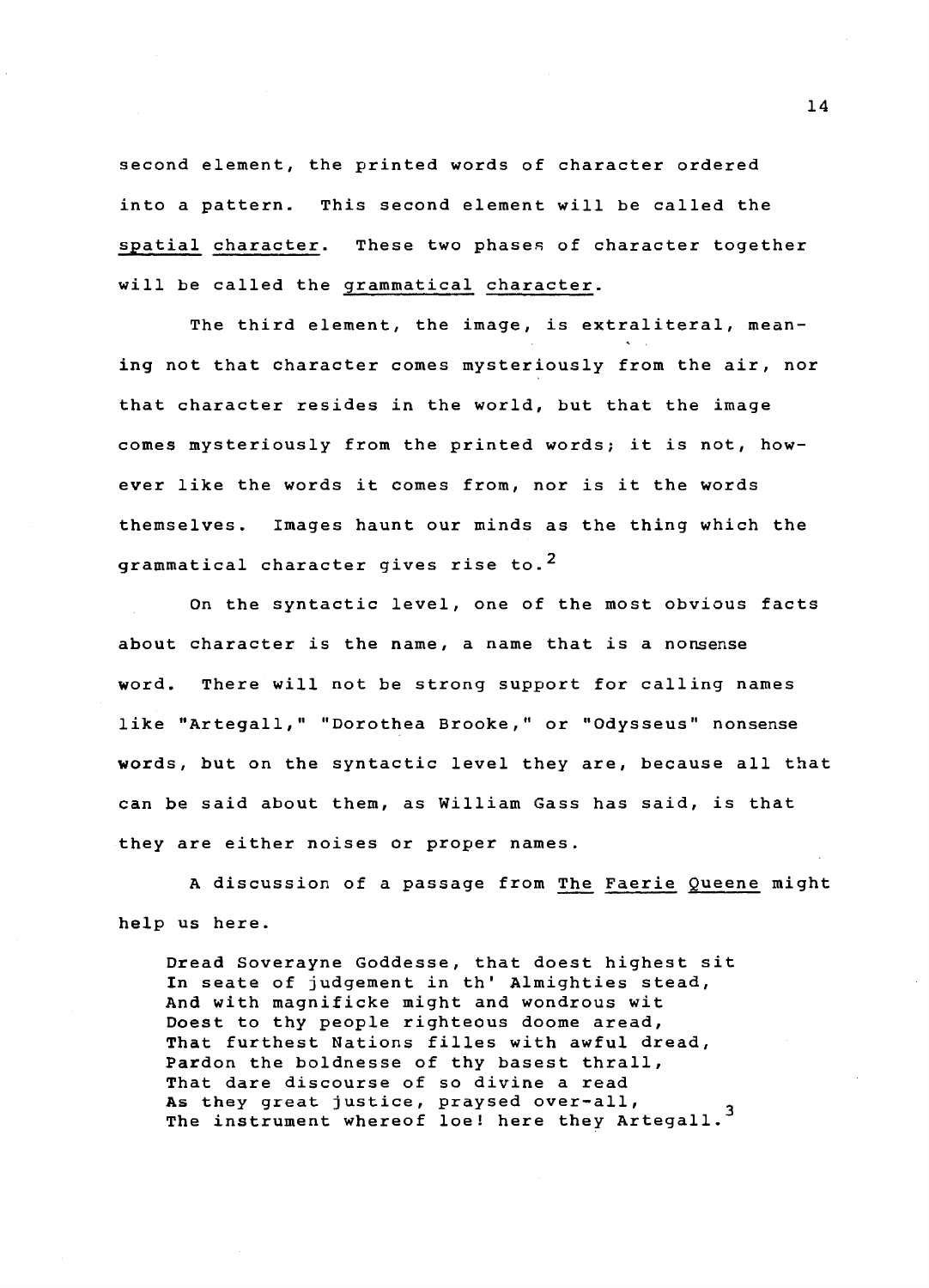Here "Artegall" is simply a noise, a proper name, if we are reading on the level of the syntactic character. We are not concerned with the truth of the word, its reference to the world. Spenser did not need an Artegall to write "Artegall" any more than Lewis Carroll needed a vorpal sword in order to write "vorpal sword." Nor do we, as we read, need a real Artegall or a real vorpal sword in order to understand these words. Syntax itself will allow us to create words that have only literal meaning, which means that the "words cannot be separated and attached to sign-values: all possible sign values of a word are absorbed into a complexity of verbal relationships." $4$  In this understanding of the literal level of the poem, Frye is talking about the meaning of a whole poem, so the notion of literal meaning he uses might be applied to only some words of a poem, say, to the names and noun and verb phrases that are syntactic character. "Soverayne Goddesse," for instance, is the name of a character, a name that has possible sign value, but the sign values have been absorbed into the poem. There is only one word in the passage from The Faerie Queene that is a nonsense word, a word that has no possible sign value. That word is "Artegall." On the literal level, then, Artegall is where the name is.

It is from a realization like this that William Gass has said that "words are opaque, as opaque as my garden gloves and trowel, objects which, nevertheless, may vividly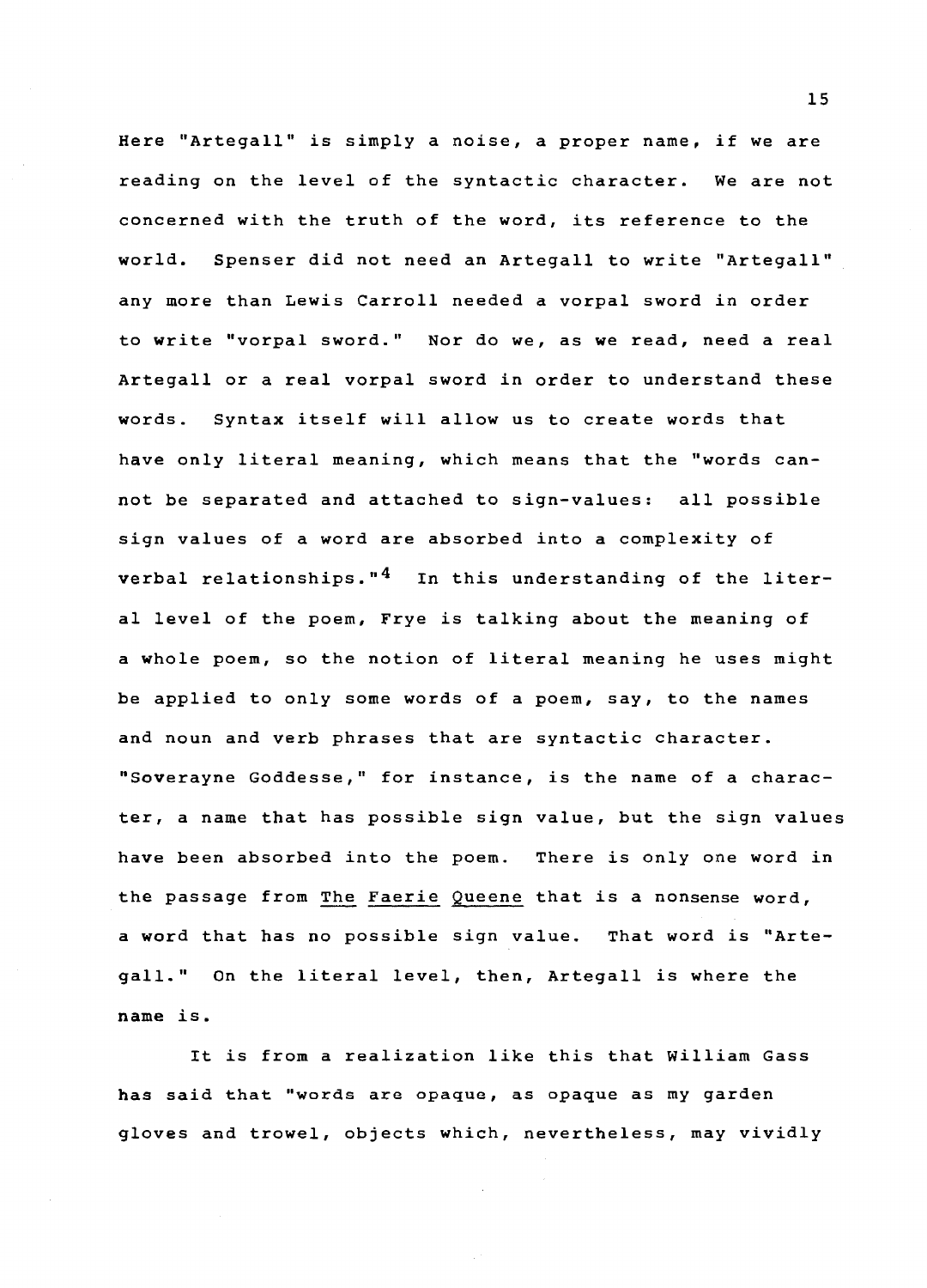remind me of spring, earth, and roses."<sup>5</sup> Gass, here, is talking about what can be called literal meaning. But such a view as his seems to take a purely syntactic analysis too far to be true of our perception of character. Although literally a character is only where the name and the nouns and verbs of it are, we don't want to say that these words are opaque, because we have yet to get an image from them. To continue Gass's metaphor, if we say these words are opaque to us as readers, we have also said that the trowel is opaque to us when we have gardening to do. And, of course, we don't want to say that because just as the trowel is a tool for gardening, so are words tools for images. The words of character on the literal level are opaque to Gass because character words are opaque to the world. But syntactical character is not opaque to us as readers the way vorpal sword is.

It is the realization that these words are not opaque to us as readers that creates the need critically for both the spatial character and the image. The spatial character, as a pattern of character words, is what defines syntactical character as a character for us rather than as simply unassociated words. The image is the mental thing that the grammatical character gives rise to; the image is, therefore, on the mental side of the grammatical character. In the passage from The Faerie Queene, for example, "Artegall" means spatially "the instrument of thy justice."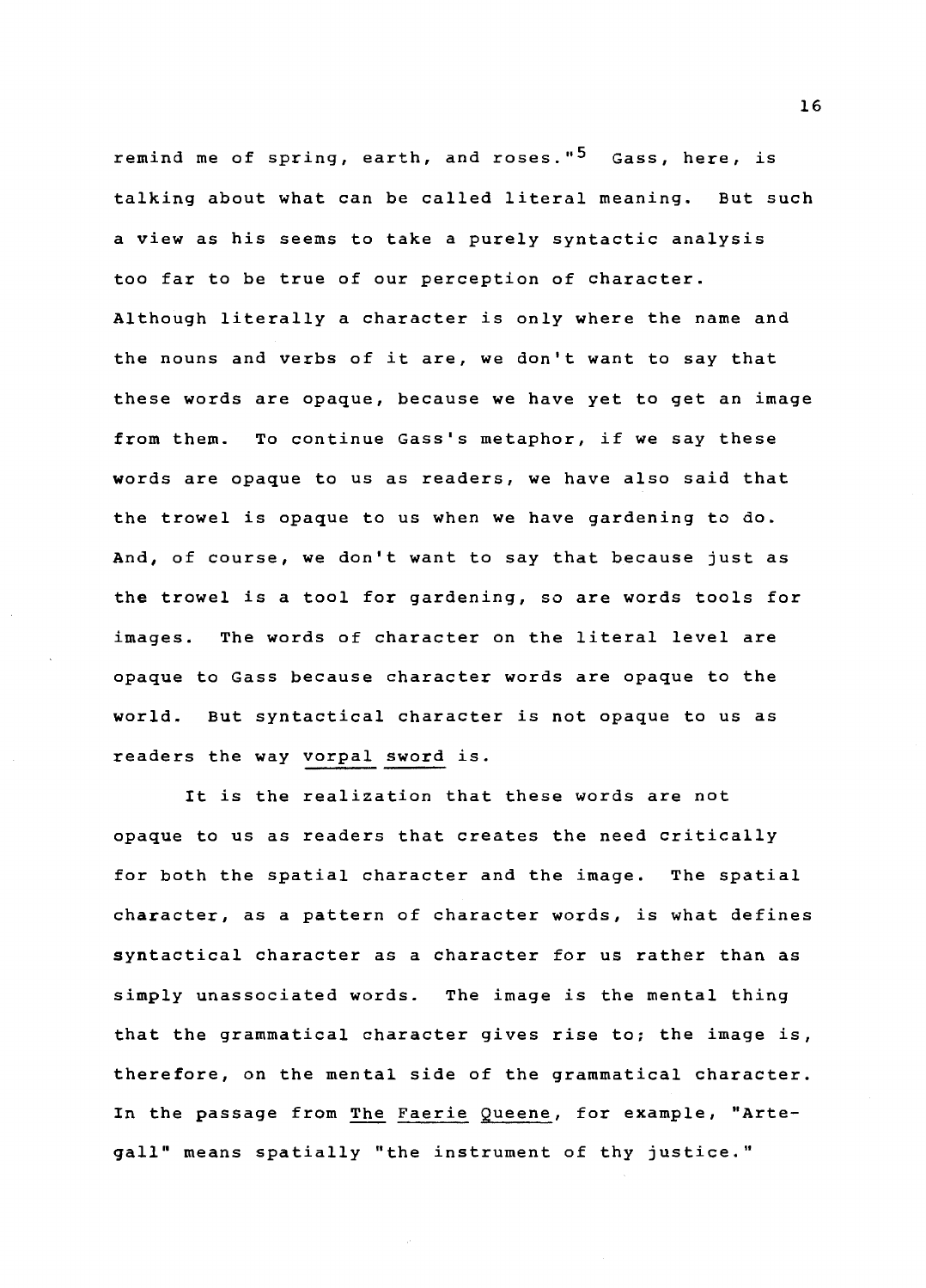Syntactically, the word ''Artegall" means "Arthur's equal," and because "Artegall" is capitalized, we know that it is a proper name. But these grammatical and etymological meanings are not always what we mean critically when we discuss Artegall. There is a spatial meaning that seems closer to our notions of character than does "Arthur's equal." What we would probably say critically is that "Arthur's equal" is the meaning of a character's name; we would not finally say that the name or its meaning is the character, but syntactically it is.

I know that a while back I said that syntactically, the words of character are nonsense. This meant that character words do not refer to the world; it also meant that syntactical character does not make sense as character until we put it all together, until we create spatial character. A regular reading of syntax was all that was necessary for us to understand that "Artegall" means not only "Arthur's equal," but that it means "instrument of thy justice" as well. With the addition, then, of the notion of spatial character, "Artegall" not only gets character meaning, but the words "instrument of thy justice," words which might have possible sign value,get subsumed into the literal level of the text, and, for the first time, critically, we have grammatical character, our first sense of full character.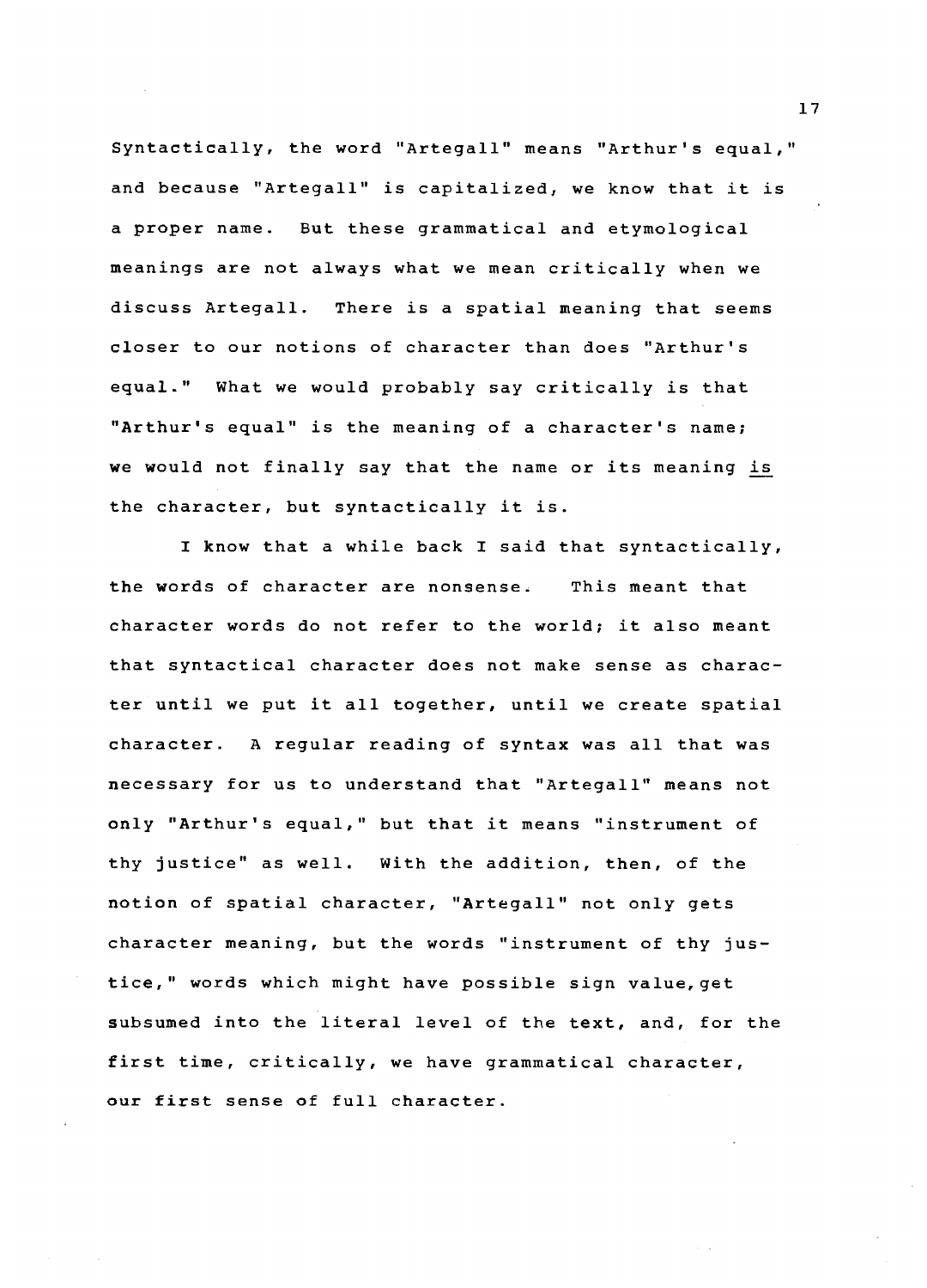Not all verbal patterns that we would call character center themselves on names, but the same process is always involved. Shakespeare's sonnets seem a likely place to find grammatical characters without names:

My Mistress' eyes are nothing like the sun, Coral is far more red than her lips' red. If snow be white, why then her breasts are dun, If hairs be wires, black wires grow on her head. I have seen roses damasked, red and white, But no such roses see I in her cheeks. And in some perfumes is there more delight Than in the breath that from my mistress reeks. I love to hear her speak, yet well I know That music hath a far more pleasing sound. I grant I never saw a goddess go, My mistress, when she walks, treads on the ground. And yet, by heaven, I think my love ag rare As any she belied with false compare.

Syntactically, there are two characters here, "Mistress' eyes are nothing like the sun,/Coral is far more red than her lips' red./If snows be white," etc., which, when they are sorted out syntactically, become the two characters "Mistress" and "I." The grammatical character "mistress" means 7 spatially "eyes are nothing like the sun," "Coral is far more red than her lips' red," "her breasts are dun," "black wires grow on her head," "her cheeks," "And in some perfumes is there more delight/Than in the breath that from my mistress reeks," "her speak," "mistress," "she walks, treads on the ground," "love as rare/As any she belied with false compare." The grammatical character "I" means "my," "I have seen," "see I," "my," "I love to hear," "well I know/That music hath a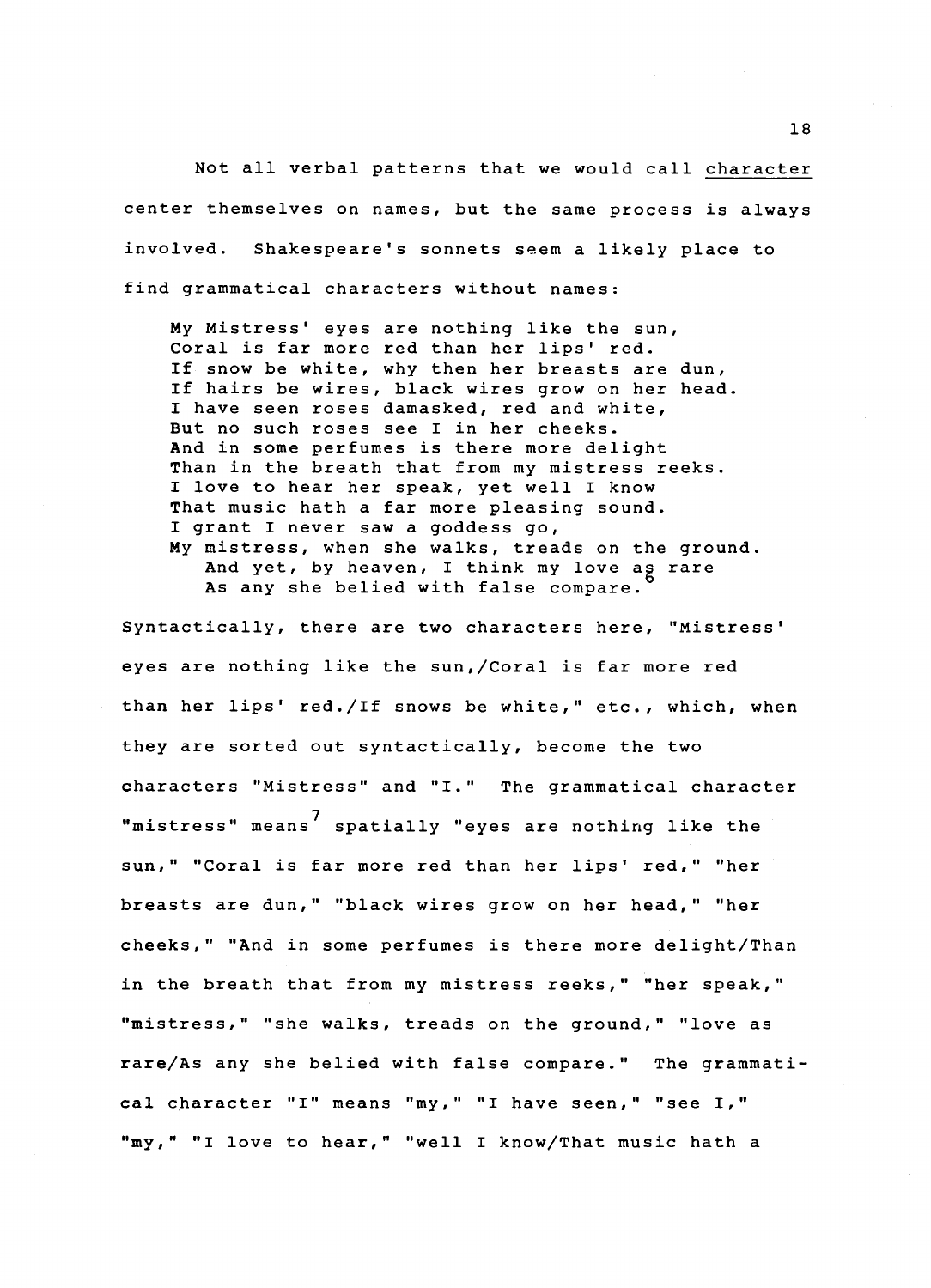more pleasing sound," "I grant I never saw," "my," "I think."

It is customary to think that "I" means William Shakespeare. Perhaps, but it doesn't add very much critically to think that after each "I" there is a parenthetical William Shakespeare. Syntactically, "I" is simply a first person pronoun that governs the choice of the verb; it also means that the speaker of a sentence and the doer of it are the same. But, of course, this sense of "I" seems cold.

Wright speaks well to our sense that "I" is somehow alive and sacred.

There are always two levels of speech in a work of literature -- that on which the characters speak to each other, to themselves, to an implied audience, or to God, and that on which the writer speaks to us. In the lyric poem more than in any other genre these levels tend to become confused. We can sense rather easily the presence of the two levels in a fairly formal lyric, say a love sonnet. On the surface we can read the following personae: 1st person: singer of love song 2nd person: singer's mistress 3rd person: singer's love for mistress. <sup>8</sup>

The first two persons are the "I" and the "mistress" of Shakespeare's sonnet. The third person is not "in" the words of the poem; it is associated with the image as can be seen in Wrights's second level of speech: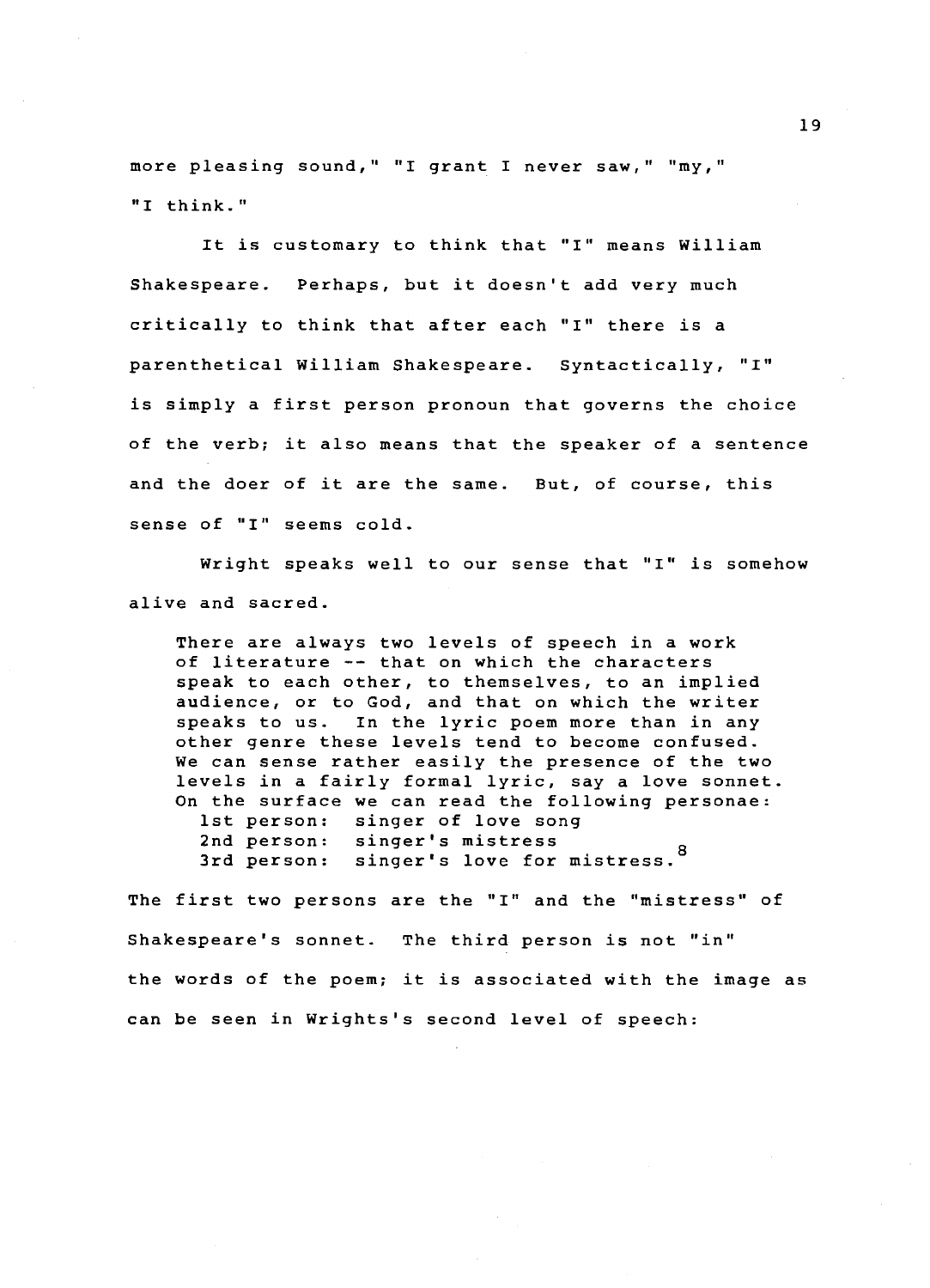1st person: composer of song 2nd person: 3rd person: we as readers or hearers human passion, one aspect of the human world.9

This third person is clearly different from the 2nd person because human passion is larger than any one person's private notion of it, just as the poet is larger than any "I" of a poem. Wright says that when a poet tries to give us his world view, a view requiring for its full formulation those "particular events, situations, emotions, and tones," he could never express it "by an 'I' within the poem. The poet's point of view is always larger than any 'I' for the 'I,' like the other surface materials of the poem, is only a conventional element."

It is possible, then, to consider the 'I' of a poem as separate from the writer of the poem. Of course, Wright's contention that the poet's point of view is always larger than any 'I' of the poem, falls out of our view of this paper since it deals with the relationship between artist and work, and this paper deals with the relationship between work and audience. But it is possible to replace Wright's first person with the syntactical aspects of the poem -- its rhyme, its rhythm, its sounds, and so on. We could then say that the 'I' of any poem, or maybe any character of a poem, is only one part of a poem; the poem is always larger than any character. or, to play on Aristotle, you can always have a poem without a character, but you cannot have a character without a poem.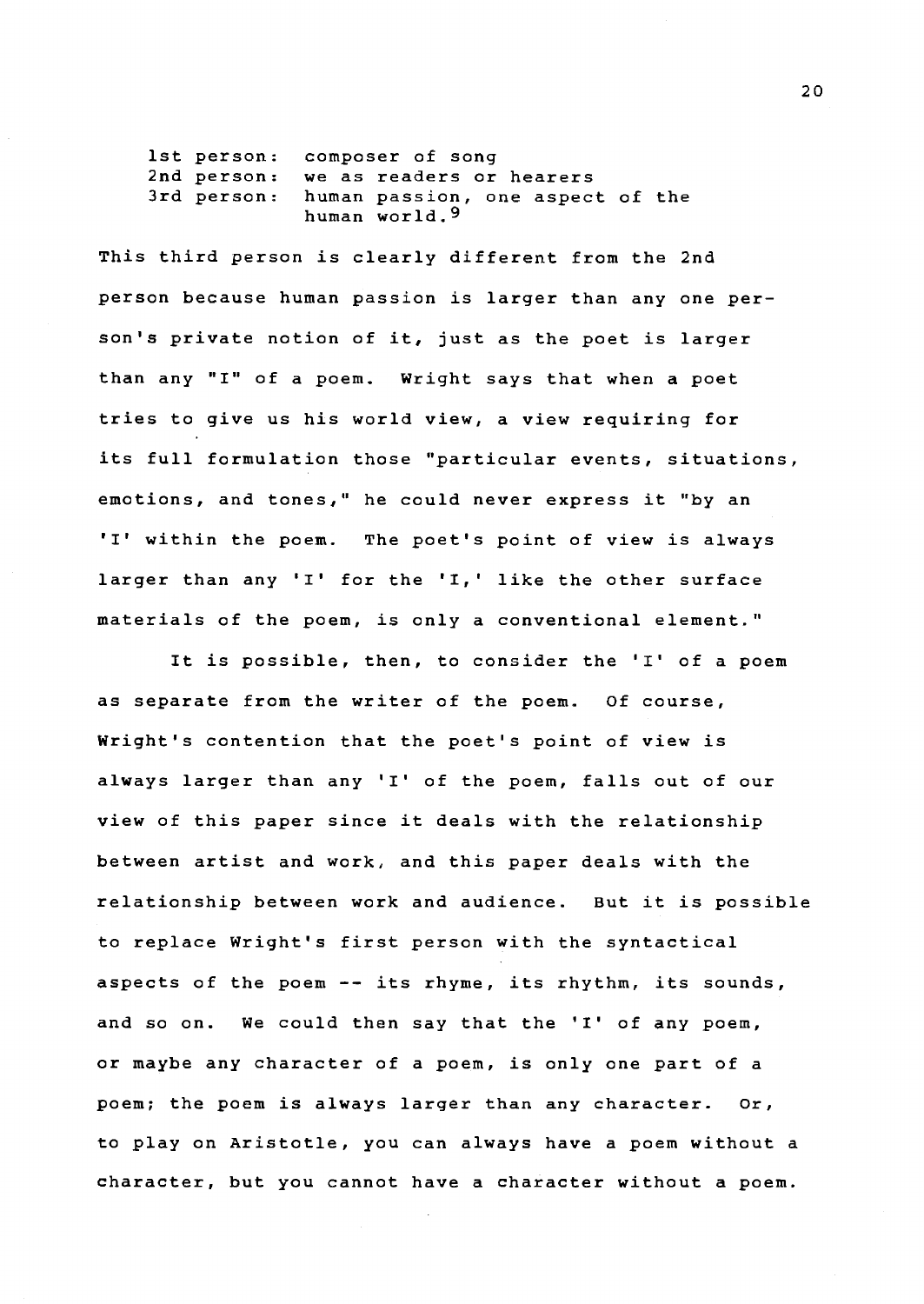Our sense that "I" is somehow alive and sacred comes, then, from the third person, "human passion, one aspect of the human world," and the sense of human passion resides in the second person, the readers or hearers. But this anticipates the third chapter and so will wait until then.

The "I," of Sonnet 130 can be spoken of as separate from William Shakespeare and can be said to take its meaning as a character, rather than as a word, from the spatial character, so that as a spatial character "I" both is and means "My," "I have seen," and all those other phrases that were listed before.

Throughout this discussion of grammatical character, phrases have been used that imply the presence of the image. When I said that the "I" of Sonnet 130 gets its meaning from syntax, the grammatical character "I" was certainly being pointed at, but so was the image. Perhaps critically the image can best be seen when it replaces the grammatical character in criticism. Percy Lubbock, in a brilliant discussion of why Emma Bovary is in Madame Bovary, replaces the grammatical character with its image:

Here is the clue, it seems, to his treatment of the theme. It is pictorial, and its object is to make Emma's existence as intelligible and visible as may be. We who read the book are to share her sense of life...The fact of Emma is taken with entire seriousness of course; she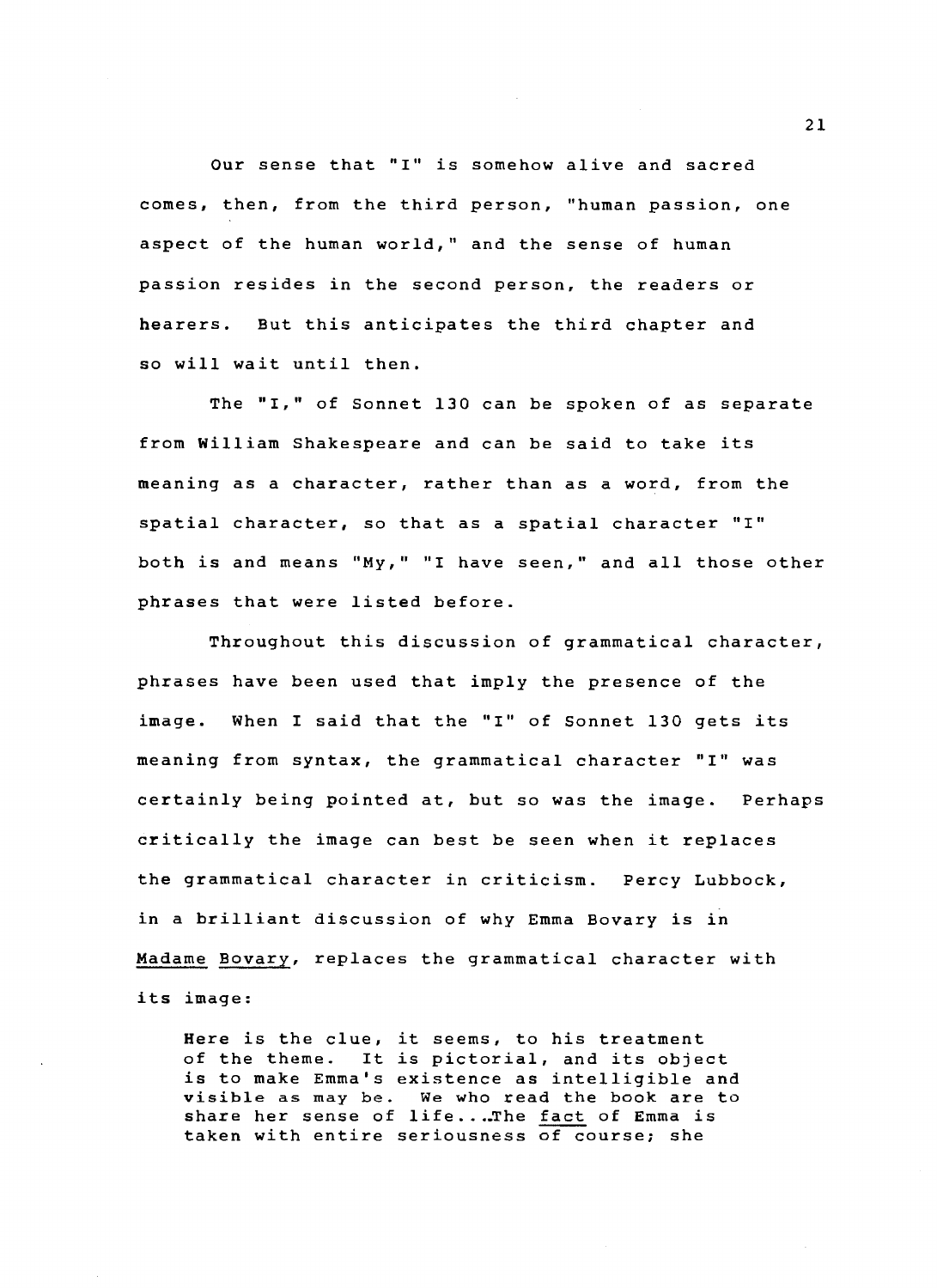is there to be studied and explored, and no means of understanding her point of view will be neglected.lO

then Lubbock says "the fact of Emma," and not "the fact of 'Emma'," and when he talks about the visible sense of the book, he is replacing grammatical character with the image.

When we say that Red Crosse Knight killed the dragon Error instead of quoting the passage, we are usually referring to the image and not to the grammatical character "Red Crosse Knight." What is the image?

Unfortunately, a critic cannot point to the images and say, "there they are"; one must simply appeal to one's experience. I've said before that the image could best be understood as "an intellectual and emotional complex presented in an instant of time," and that the image is 11 not the words themselves; it is a sort of Gestalt.

Before discussing the obvious complication that we often understand "image" only as though it translates "picture," we might examine how the grammatical character is perceived by the reader; for, it is in the perception of the grammatical character that the image first arises. In order to facilitate the later discussion of mental pictures, it may be helpful to look at Sonnet 130 again, since it would be difficult to get a picture of either of the two characters in that poem.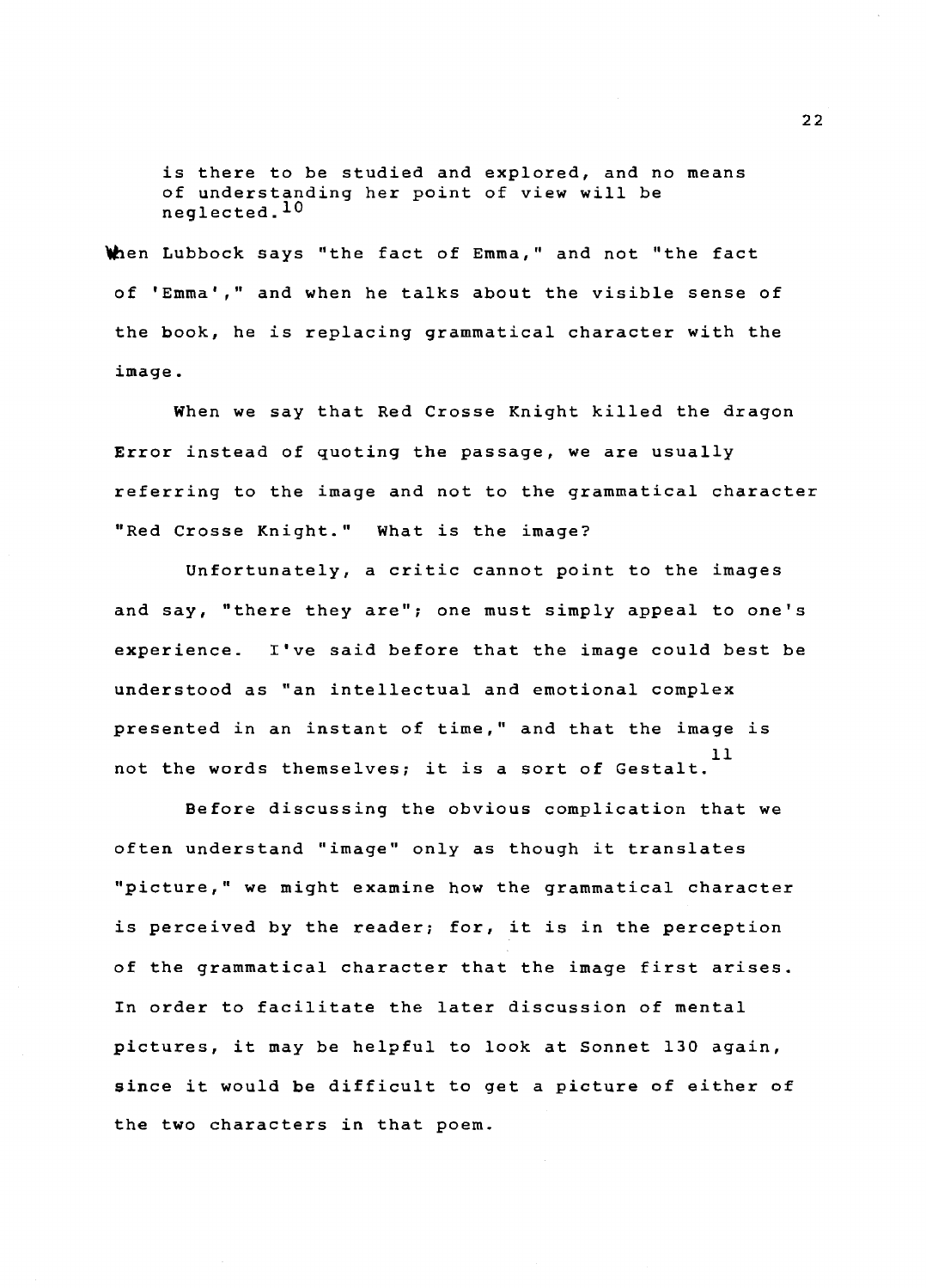It was noticed before that there are two grammatical characters in Sonnet 130, the "I" and the "mistress," and all the phrases that cluster around either word. "Syntactical character" is the phrases as they occur in the order in which we read them. Spatial character is these phrases patterned. If we look again at the first six lines of the sonnet, we can see that there are at least two ways to explain how the reader patterns the syntactical character.

> My mistress' eyes are nothing like the sun, Coral is far more red than her lips' red. If snow be white, why then her breasts are dun, If hairs be wires, black wires grow on her head. I have seen roses damasked, red and white, But no such roses see I in her cheeks.

By the time we have read "My Mistress'" we have two syntactical characters. Then, at the end of the second line, we read "her lips' red," and we link together "Mistress'" and "her lips," thereby creating the beginning of a grammatical character centered around "Mistress'." There are at least two ways of talking about this link; "her" refers syntactically to "Mistress'," and we can say that there is a link by image; we recognize, probably because of the grammatical link, that "Mistress'" and "her" are about the same thing. This "thing" is the image. We began creating the image at the same time that we read the word "Mistress'." There might be a confusion here. I am not talking about understanding the words, for, as Ludwig Wittgenstein has remarked, "it is no more essential to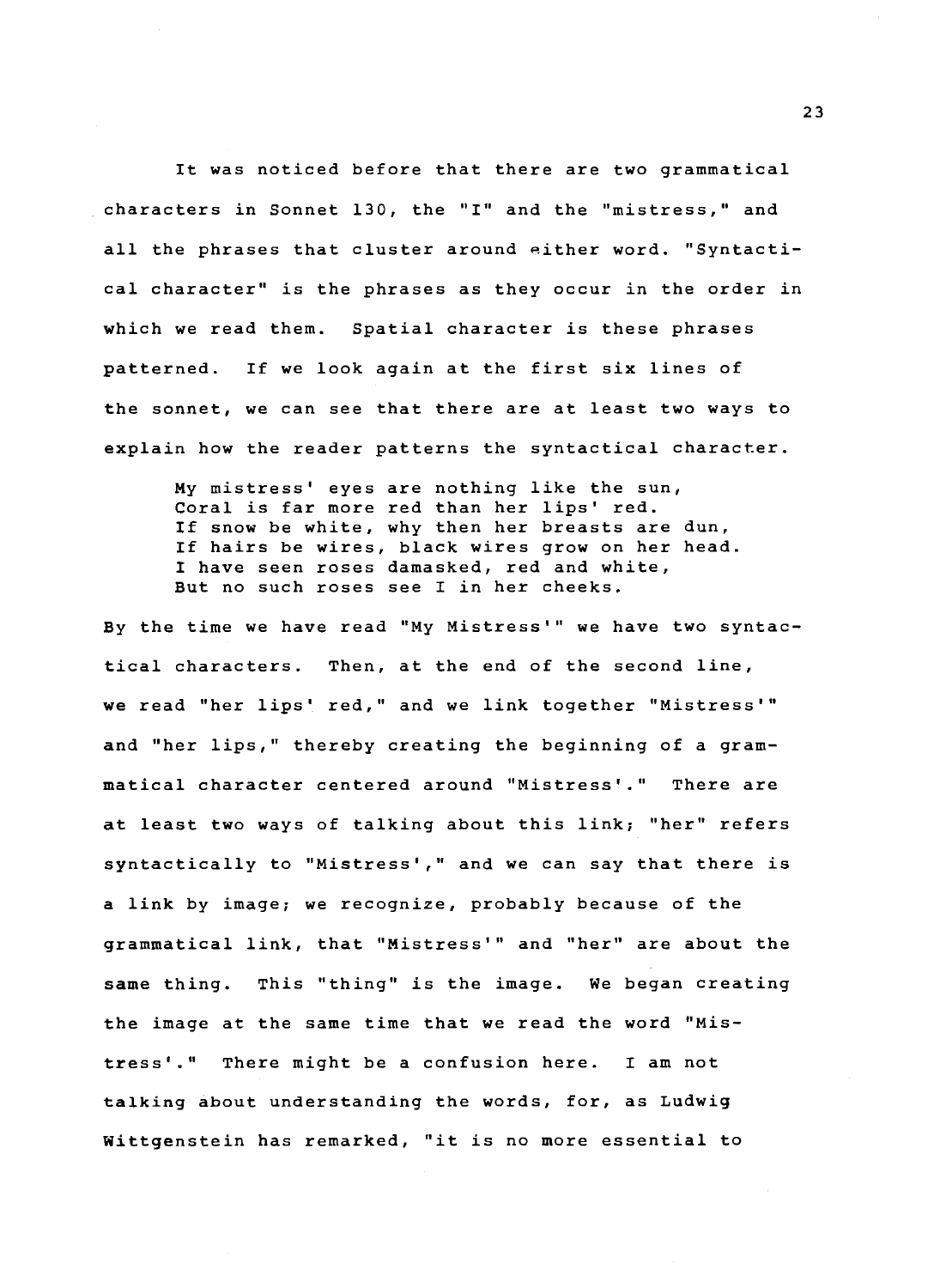the understanding of a proposition that one should imagine anything in connection with it, than that one should make a sketch from it."<sup>12</sup> We understand the syntactical characters "Mistress'" and "I," and we understand these words as they take on literal meanings from spatial character; we don't need the image, in the sense of a picture, an analogy or a "something" in order to understand.

The image exists, however, and is used in criticism. In this sense Wittgenstein is again useful.

Instead of "imaginability" one can also say here: representability by a particular method of representation. And such a representation may indeed safely point a way to further use of a sentence. On the other hand a picture may obtrude itself upon us and be of no use at all.<sup>13</sup>

The clause here that is particularly useful is "And such a representation may indeed safely point a way to further use of a sentence." We use our images in criticism, and criticism is a further use of a passage. Perhaps if we look at a passage from Madame Bovary and then look again at Lubbock's discussion of Emma, we can see that the image is not necessarily a picture, but that the image is used critically.

Once she was standing there on a day of thaw, when the bark of the trees in the farmyard was oozing sap and the snow was melting on the roofs. She went inside for her parasol, and opened it. The parasol was of rosy iridescent silk, and the sun pouring through it painted the white skin of her face with flickering patches of light. Beneath it she smiled at the springlike warmth; and drops of water could be heard falling one by one on the taut moire.<sup>14</sup>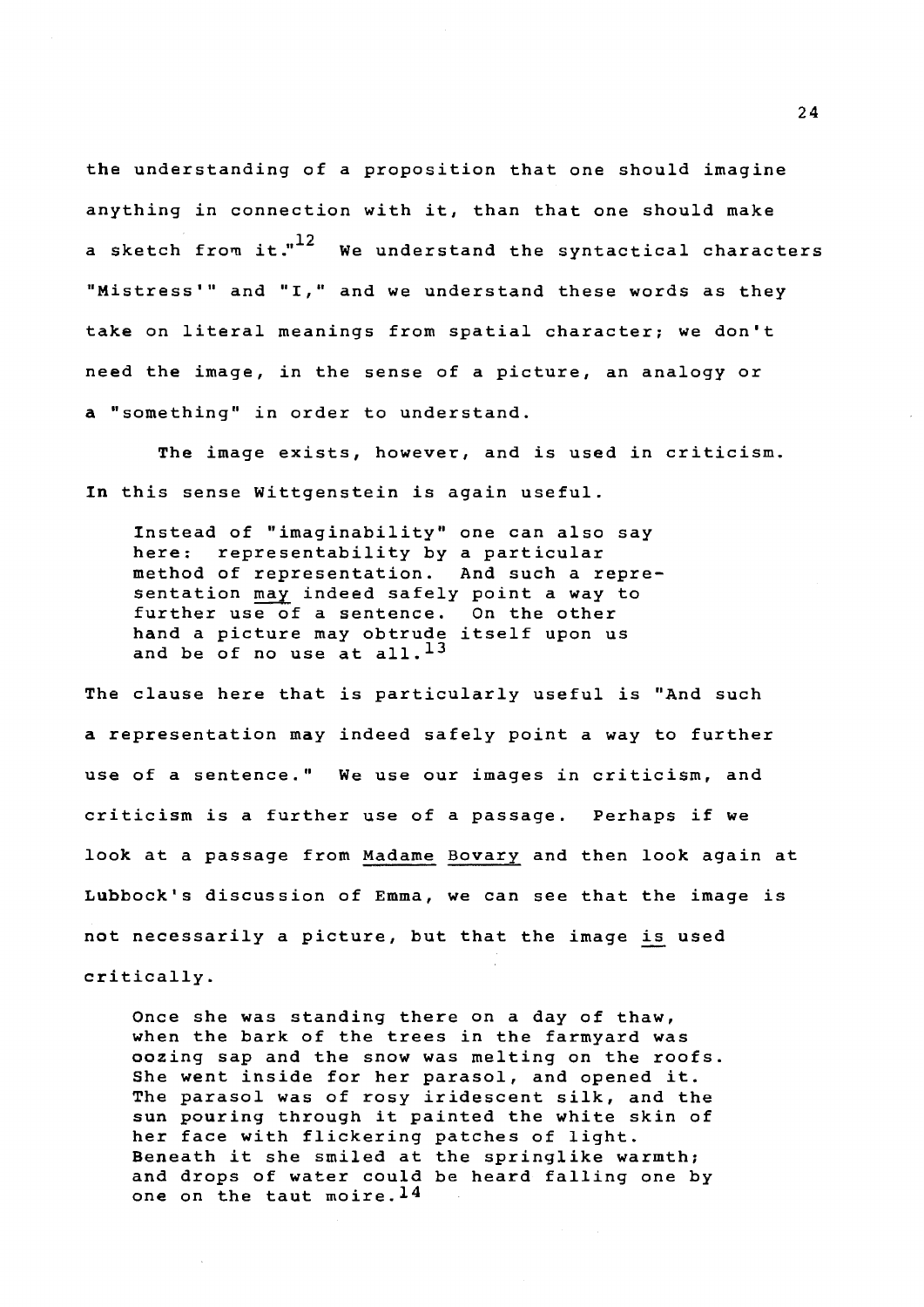If this passage gives rise to a picture in our minds, presumably we see a woman, because of "she," with a whiteskinned face and a smile, with no body, holding, without hands, a rosy-red parasol. William Gass, when he is discussing Mr. Cashmore in The Awkward Age, suggests that as "a set of sensations Mr. Cashmore is simply impossible; as an idea he is admirably pungent and precise."<sup>15</sup> The same thing can be said of Emma Bovary; as a grammatical character she is "mostly empty canvas," but as an image she is a wonderful idea.

When Lubbock said "the fact of Emma," he wasn't talking about the grammatical character nor was he really talking about a picture in our minds. Why, then, does it make so much sense when he says "it is pictorial, and its object is to make Emma's existence as intelligible and visible as may be"? What is he talking about? I think he's talking about the idea, the thing we "see" with respect to character, not exactly the "seeing" in which we understand what something means, the sense with which we "see what it means," but in the visual sense, that Frye calls "doodle."

The two elements of subconscious association which form the basis for lyrical melos and opsis, respectively, have never been given names. We may name them if the terms are thought dignified enough, babble and doodle.<sup>16</sup>

"Doodle" is opsis, the visual aspect of art; it is imagism, of which Frye says: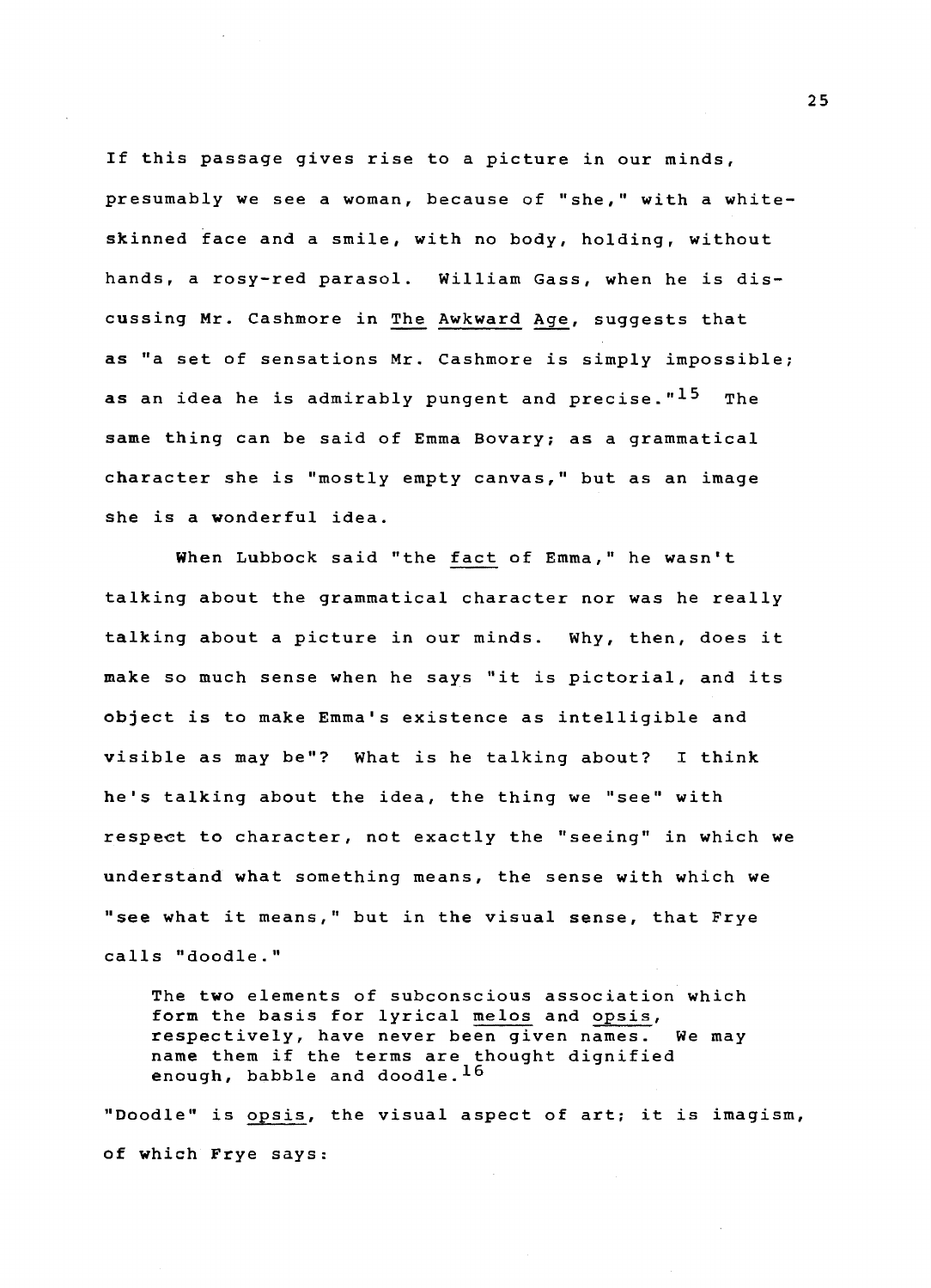There are thousands of lyrics so intently focused on visual imagery that they are, as we may say, set to pictures. In the emblem an actual picture appears, and the poet-painter Blake...engraved lyrics in the emblem tradition...The movement called imagism made a great deal of the pictorial element in the  $1$ yric.<sup>17</sup>

Just on the level of style alone, it is easy to see the critical difference between using the grammatical person and using the image. As a group of words, Emma Bovary is a point of view; as an image it is possible for her to have a point of view. And it is one step from Emma's having a point of view to our being able to say that Emma becomes a kind of person. At the beginning of the book, when she was just the words "standing there on a day of thaw" and "she smiled at the springlike warmth," we could not say that Emma was anything except several words, a point of view.

Gass has a warning about images, a warning that should be noted: "We tend to pay attention to our picture, and lose sight of the meaning. The novelist's words are not notes which he is begging the reader to play, as if his novel needed something more to be done to it in order to leap into existence." $16$  I think the novel does have more done to it than to be simply understood, as Gass is suggesting, but he is right that readers must avoid impressionistic criticism. We must be careful that we don't image a purple cow from Faulkner's "The Old People;" the words won't support such an image.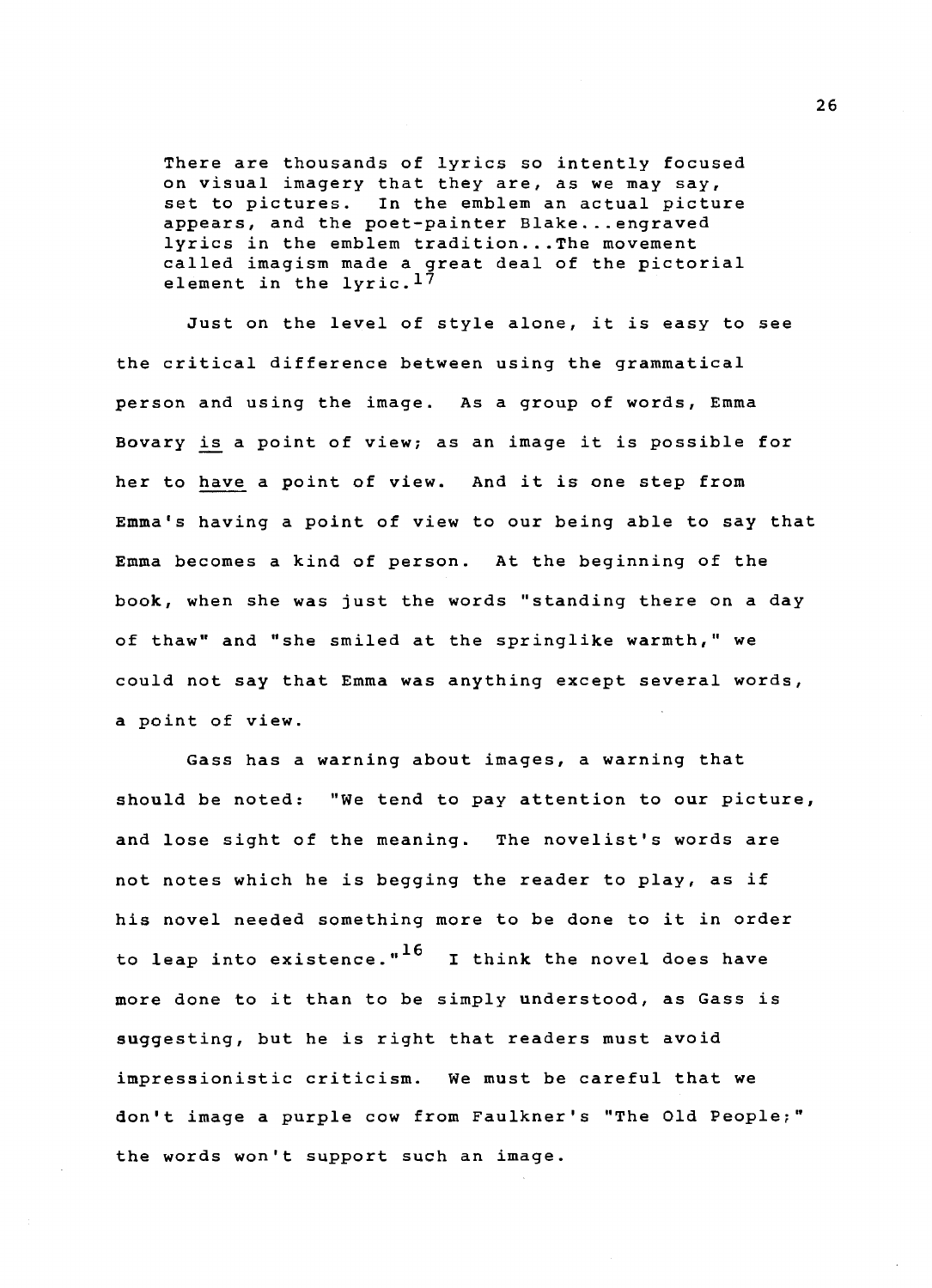Now this criticism has come full circle. The grammatical character must again be referred to, even if we have arrived at an image. The images are a kind of representation that are used to talk about grammatical character. Returning to the grammatical character, realizing that grammatical character is words, prevents such critical comments as Forster's that characters are people in books and Sidney's that characters are pictures of virtues and vices.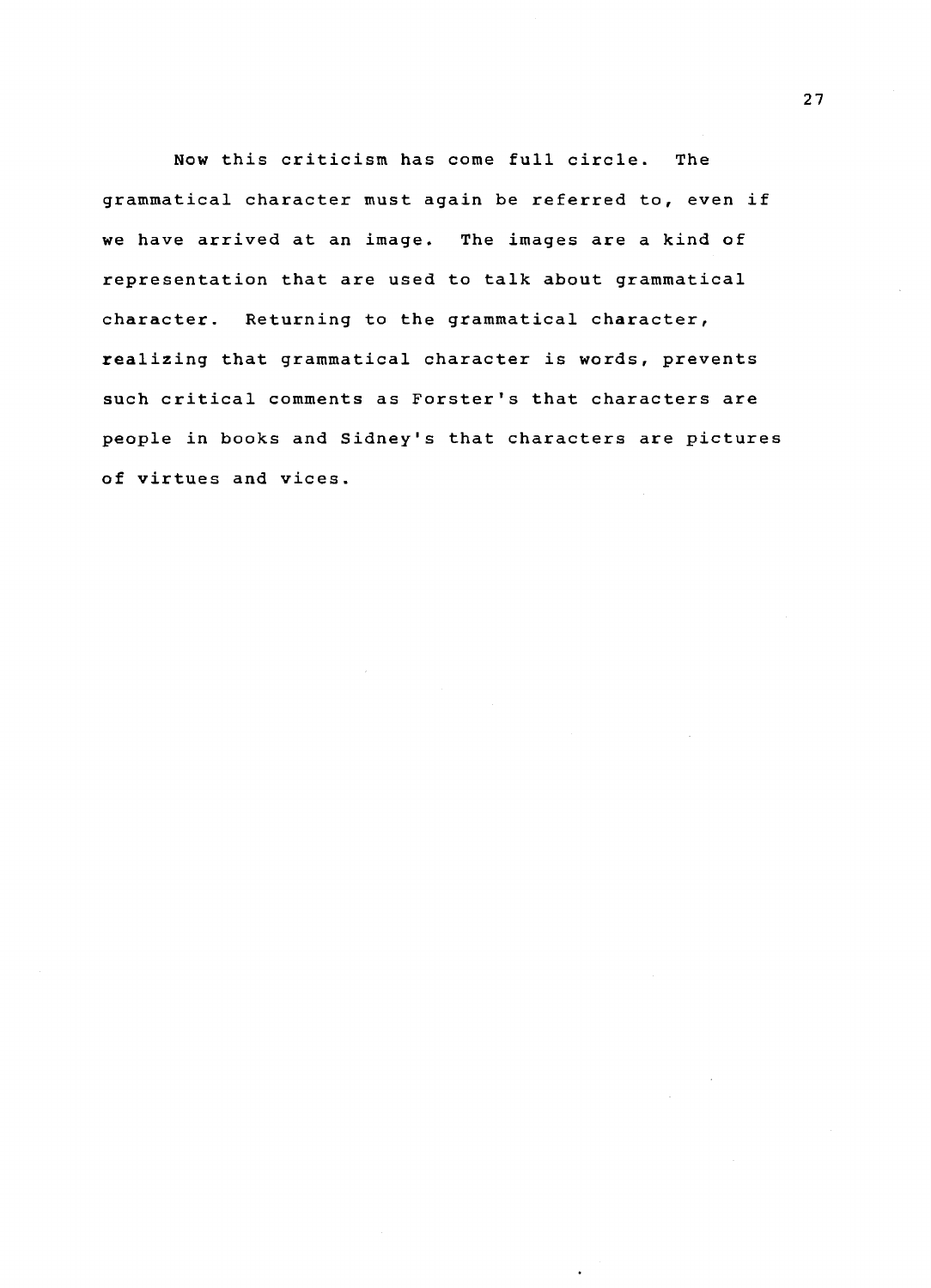1 Northrop Frye, Anatomy of Criticism: Four Essays (Princeton: Princeton University Press, 1957), p. 77.

 $2$ It might be argued that the image is really the meaning of the words, but the meaning and the image are two different things. Words carry their own meaning. The image is a mental pantomime or a visual sense of a scene or a character that follows from understanding words. The image is not verbal; meaning is.

3 Edmund Spenser, The Faerie Queene, Vol. 11 (London: J. M. Dent & Sons, Ltd., 1910; rpt. 1969), p. 151.

> $4$ Frye, p. 78. 5 Gass, pp. 48-49

6william Shakespeare, "Sonnet 130," in Shakespeare: The Complete Works, ed., G. B. Hardison (New York: Harcourt, Brace, & World, 1968), p. 1619.

7 This verb "means" may seem odd; "is" would scan better, and grammatically "is" would seem appropriate because at that level "is" is the same as "means." I chose "means" to emphasize that I am talking about the grammatical level here. "Is" often works with the image as well as with the grammatical person.

 $8$ Wright, p. 19.

 $9$  Wright, pp. 19-20.

10 Percy Lubbock, The Craft of Fiction (New York: The Viking Press, 1957), p. 84.

<sup>11</sup> "Gestalt" simply means that "perception includes more than is found in separate sensations." (S. Stansford Sargent, Basic Teachings of the Great Psychologists (New York: Doubleday & Co., 1965), p. 133). For character this simply means that the perception of character is more than the sum of the words of character; the image adds at least emotions and concepts to the grammatical character.

12Ludwig Wittgenstein, Philosophical Investigations, trans., G. E. M. Anscombe, 3rd Ed. (New York: Macmillan Co., 1958), p. l20e.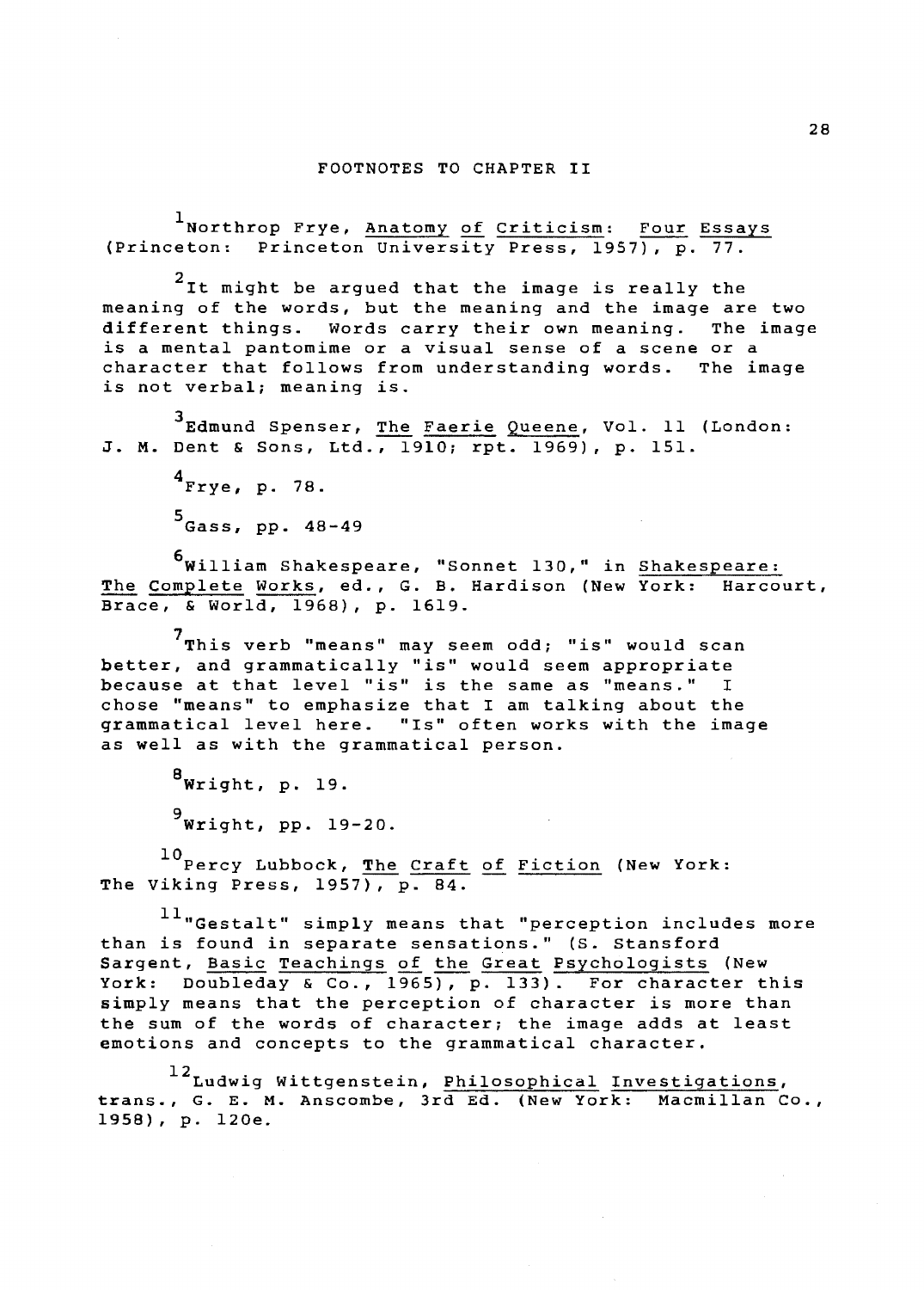$^{13}$ Wittgenstein, p. 120e. 14<br>Gustav Flaubert, <u>Madame Bovary</u>, trans. Francis Steegmuller (New York: The Modern Library, 1957), p. 20. 15 Gass, p. 46. 16 Frye, p. 275.  $17$  Ibid., p. 274. 18 Gass, p. 47.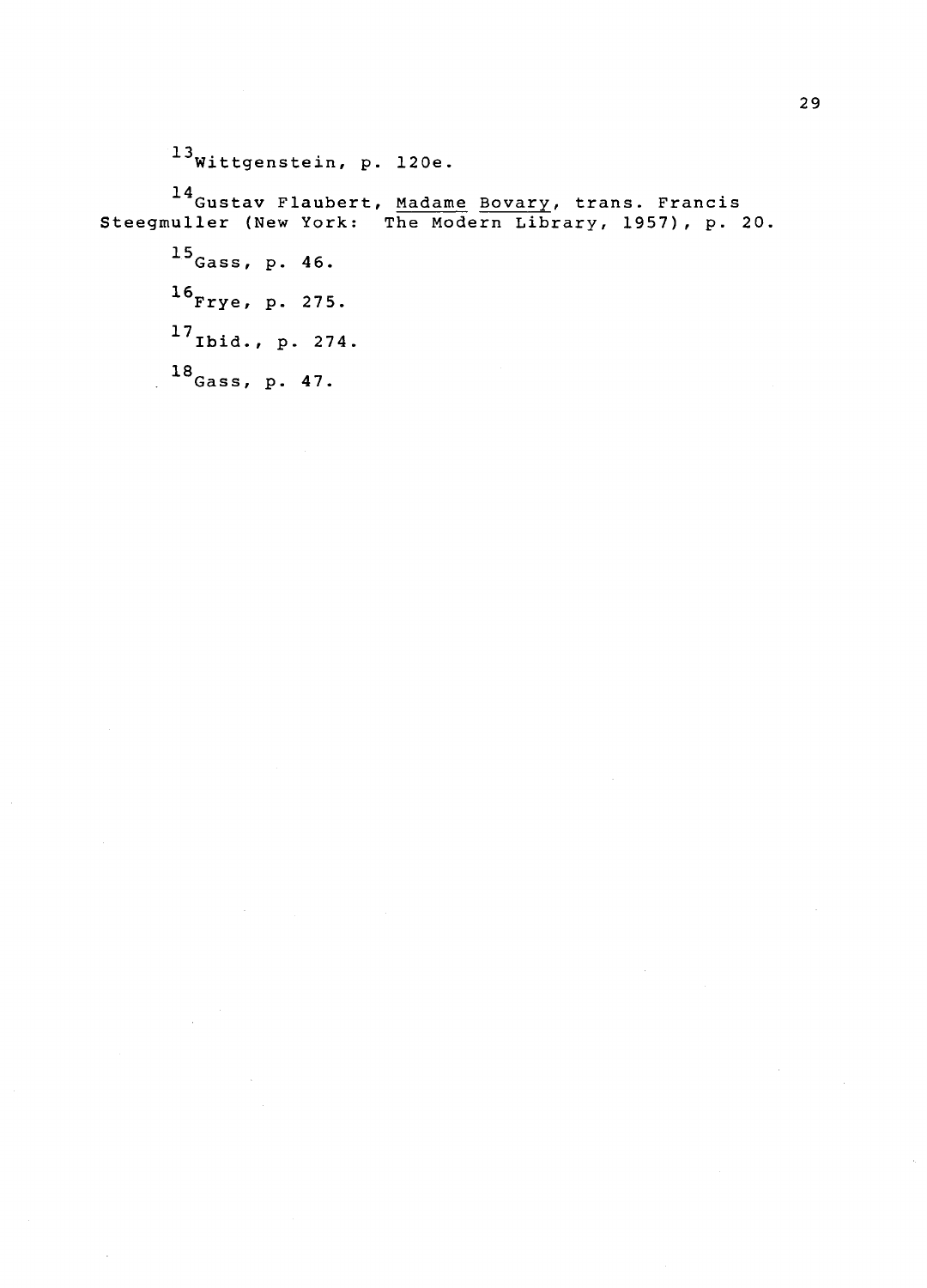#### CHAPTER III

CHARACTERS IN BOOKS AND PEOPLE IN LIFE

Most often we think of characters in books as though they were people in life. At the beginning of the first chapter, I suggested that this is easy to do. But now that it might be possible to isolate three phases of character, it might also be difficult to think of characters in books as though they were people. If "characters in books" means solely grammatical character, means, in other words, a group of words on a page, there can be no resemblance between characters in books and people in life. But, we keep thinking, there is some kind of resemblance. Perhaps the relationship is that characters in books, if they are said to resemble anything, resemble what the reader is willing to say about life.

This last, "what people are willing to say about life," is implicit in most discussions of character. Aristotle, when he discusses the universal, is discussing what readers would be willing to say about life; he is not discussing life.

For poetry tells us rather the universals, history the particulars. 'Universal' means what kind of thing a certain kind of person will say or do in accordance with probability or necessity, which is what poetic composition aims at, tacking on names afterward; while 'particular' is what Alcibiades did or had done to him.l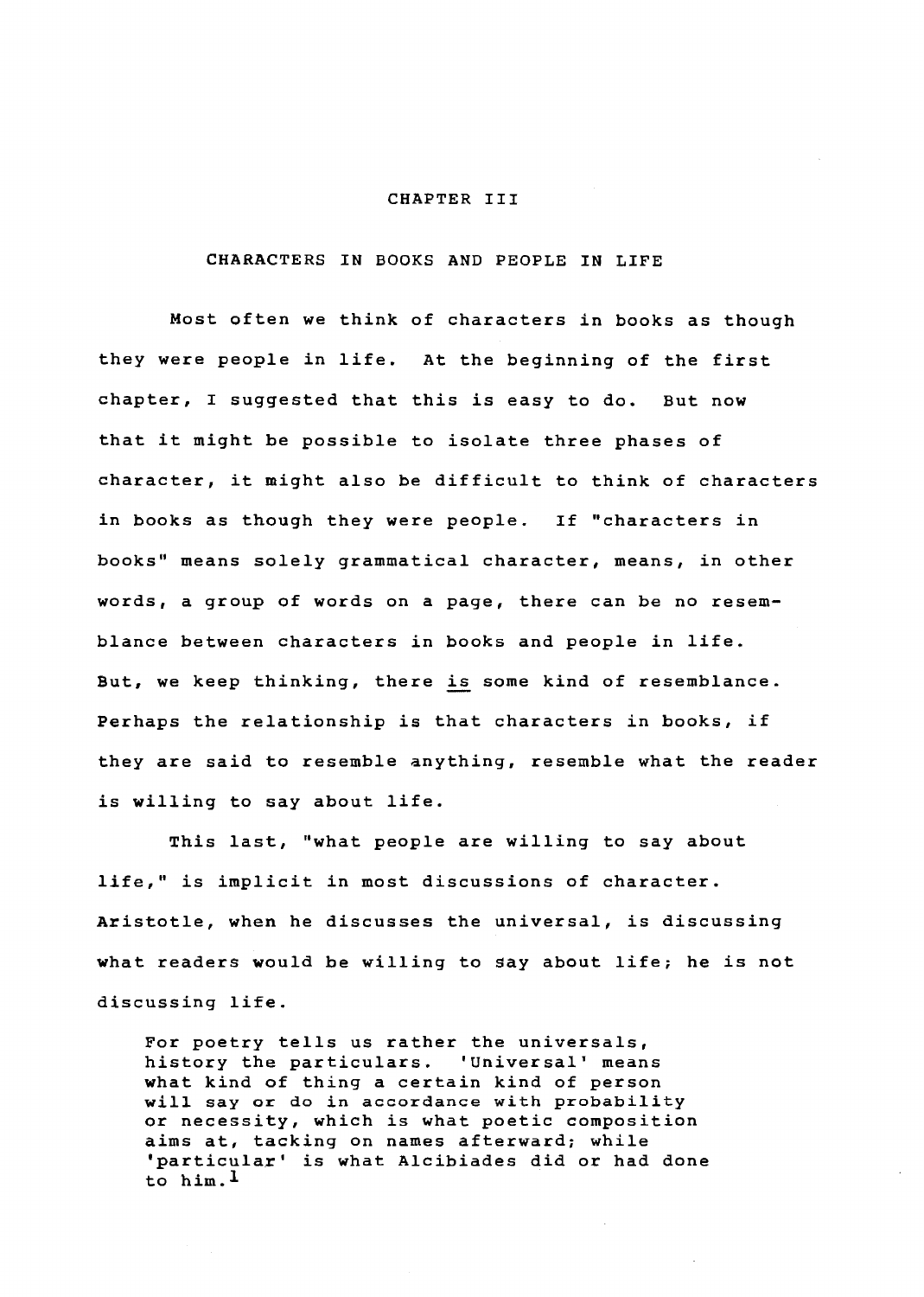The phrase "a certain kind of person" implies speech; it implies speech because it implied selection. I think Aristotle is pointing at a situation like this: there is a student named "Hamlet, Prince of Denmark" who is mourning the death of his father; he is presented with a ghost that says his father was murdered by his uncle; the student could, among other things, ignore the ghost, take his uncle to the courts, become very confused, take revenge, laugh as at a joke. This last might not seem to many of us a possible reaction, because most of us would not want to say that a student would think the murder of his father a laughing matter. If Hamlet, the Prince of Denmark, chose revenge, he would become the Hamlet of Shakespeare's play. In order to see these possibilities, and in order to see that any particular action is one of several possible actions, the reader has to say something about life.

Similarly, it was noted in the second chapter that our sense that "I" is somehow alive and sacred comes from "human passion, one aspect of the human world." This means not that "I" means a real passion, but that we transfer our personal use of "I," the use that I use "I" when I refez to myself, and myself is somehow more alive and more sacred than themselves. But it is the transference of our individual uses of the word "I" and not the "I" of any poem, that makes the first person of a poem so special and alive.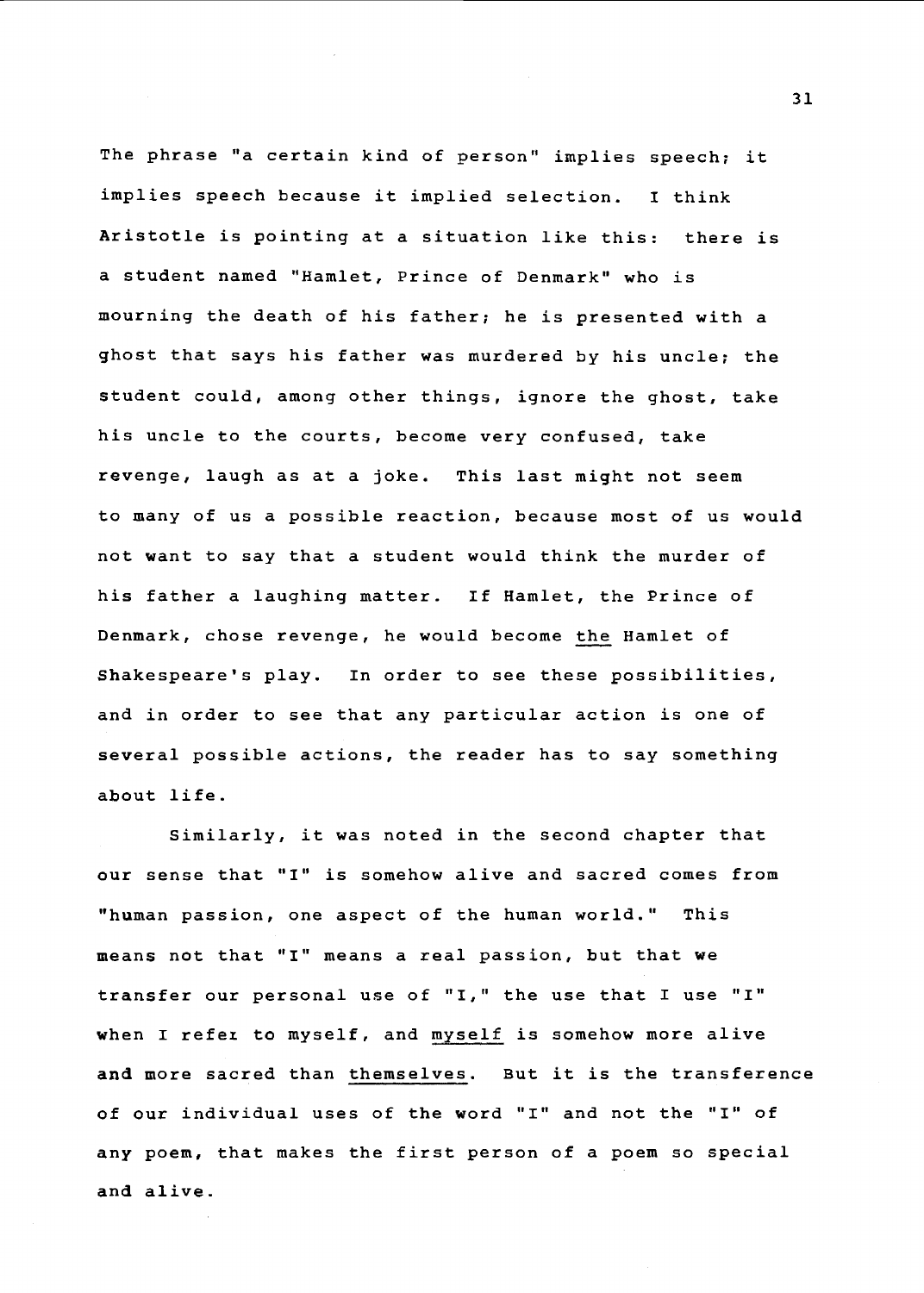It seems that there are four possible comparisons between grammatical characters and what a reader would say about people in life: (1} Hamlet is the character who is like my brother; (2) Hamlet is the character who is an example of some set of generalizations about life; (3) Hamlet is a type of person -- a melancholic, a Dane, a man; (4) Hamlet is both an individual and some sort of universal, which is close to, but not quite the same as, Hamlet is a concept embodied. This last category is the "concrete universal," which is the old theory that a thing is simultaneously individual and general.<sup>2</sup>

The first possibility, that Hamlet is like my brother, is often found in biographical criticism, student literary papers, and memoirs. It's quite relaxing criticism and is often felt to be very enlightening about both Hamlet and the brother. But, of course, this is not criticism; it is impressionism.

The second possibility, that a character is an example of some set of generalizations about people in life, ethical, or political generalizations, has its two kinds of expressions. One kind is expressed in novels like Middlemarch and the other kind is expressed in criticism like that of W.K. Wimsatt in The Verbal Icon. There is, in George Eliot's Middlemarch, a grammatical character that is an example of a grammatical generalization.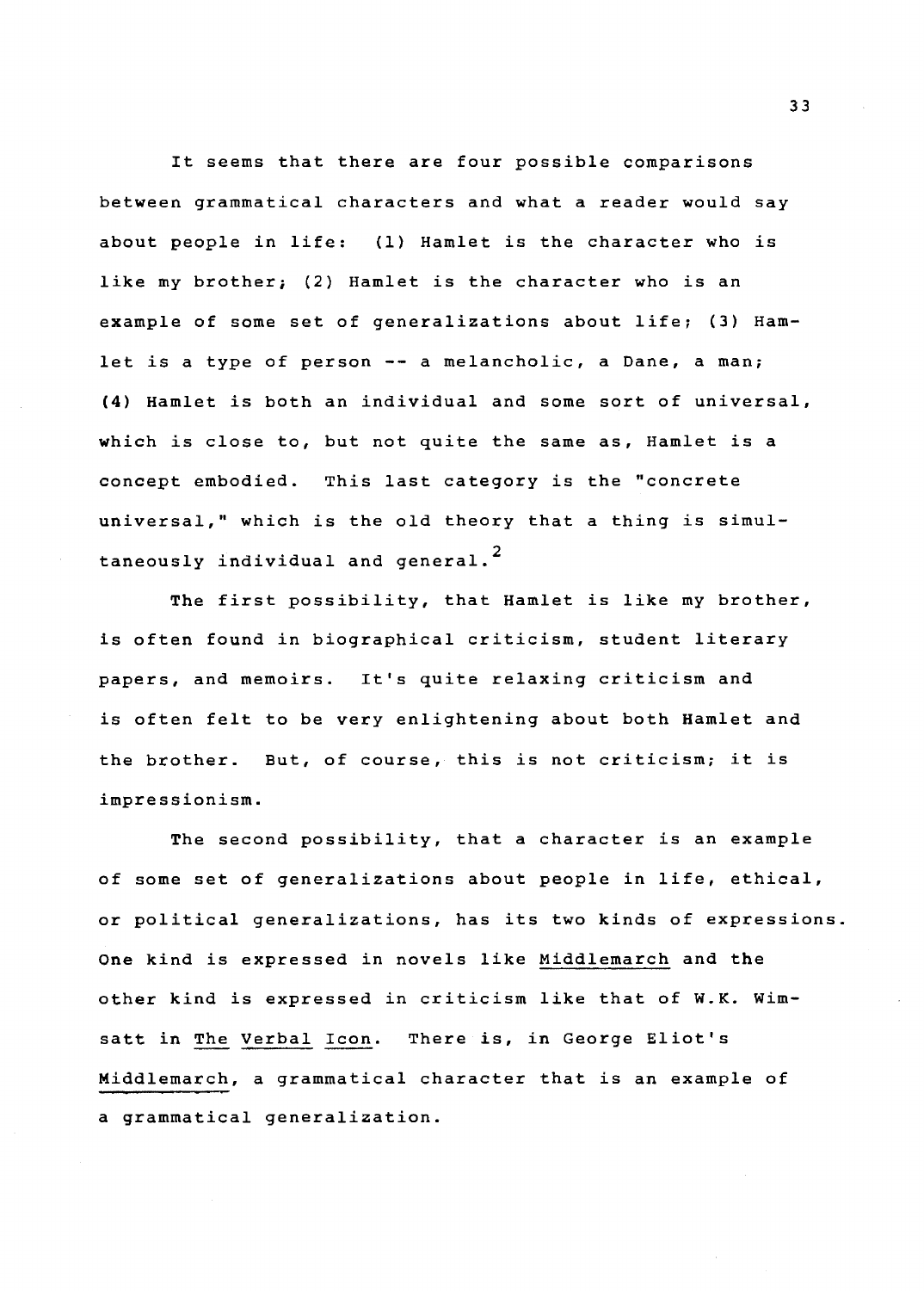We are all of us born in moral stupidity, taking the world as an udder to feed our supreme selves; Dorothea had early begun to emerge from that stupidity, but yet it had been easier to her to imagine how she would devote herself to Mr. Causabon and be wise and strong in his strength and wisdom, than to conceive with that distinctness which is no longer reflection but feeling -- an idea wrought back to the directness of sense, like the solidity of objects -- that he had an equivalent centre of self, whence the lights and shadows must always fall with a certain difference.3

There are three generalizations in this passage from Middlemarch: (1) "We are all of us born in moral stupidity, taking the world as an udder to feed our supreme selves;" (2) "to conceive with that distinctness which is no longer reflection but feeling -- an idea wrought back to the directness of sense, like the solidity of objects;" (3) "an equivalent centre of self, whence the lights and shadows must always fall with a certain difference." Enmeshed in these generalizations, generalizations that take up 63 of the 105 words in the paragraph, are "Dorothea" and "Mr. causabon." "Dorothea" is early linked with the first generalization; she had "early begun to emerge from that stupidity," "that stupidity" referring to "moral stupidity" from the first part of the sentence. Notice, too, that this paragraph is one sentence.

W. K. Wimsatt would call this kind of grammatical character a "concrete illustration."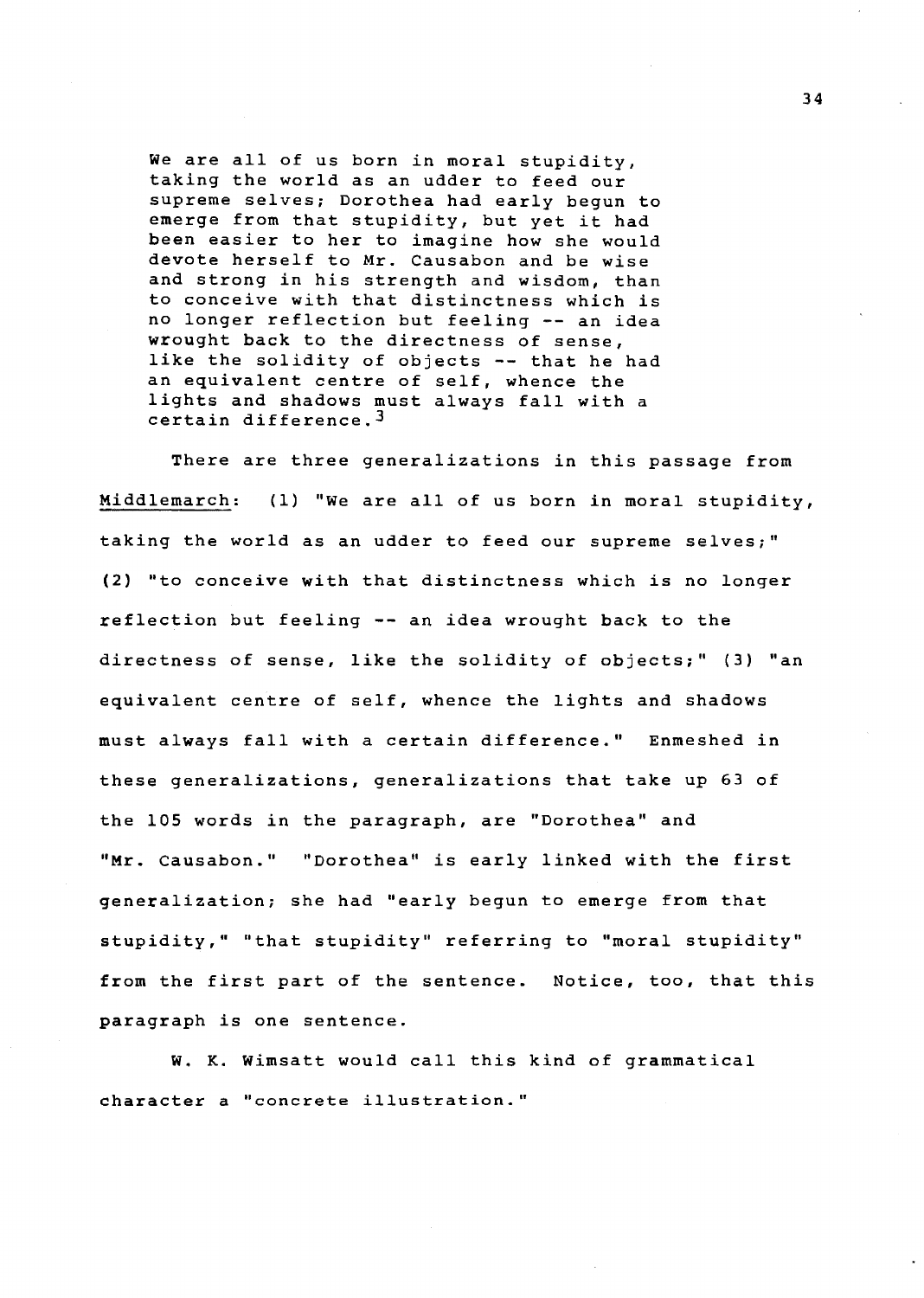The fact is that all concrete illustration has<br>about it something of the irrelevant. An about it something of the irrelevant. apple falling from a tree illustrates gravity, but apple and tree are irrelevant to the pure theory of gravity. It may be that what<br>happens in a poem is that the apple and the tree are somehow more than usually relevant.

"Dorothea," as a grammatical person, because Mr. Causabon is subordinate to her, is the group of words from "Dorothea" to "feeling" and from "that" to "difference." Most of these words are "moral" words, words that echo back spatially and antithetically to "We are all of us born in moral stupidity," etc. "Dorothea," "Mr. Causabon," "her," "she," "his," and "he," then, are syntactically linked with the set of moral words, making a grammatical character who is "born in moral stupidity" and is working her way to moral feeling, and who is, because of the tight linking, a relevant concrete illustration.

Hamlet as a type of human being, the third kind of relationship, is linked critically with the Theophrastan Character sketch, of which Benjamin Boyce has said: "Theoretically speaking, the Character exists in order to typify a group; the portrait, to separate a man from the group."<sup>5</sup> This statement is an example of one kind of type criticism, where the critic, looking at several works in a genre, has decided what kind of relationship that genre has to real groups of people; in fact, the definition of the "Overburian Character" in Hollander and Kermode's The Literature of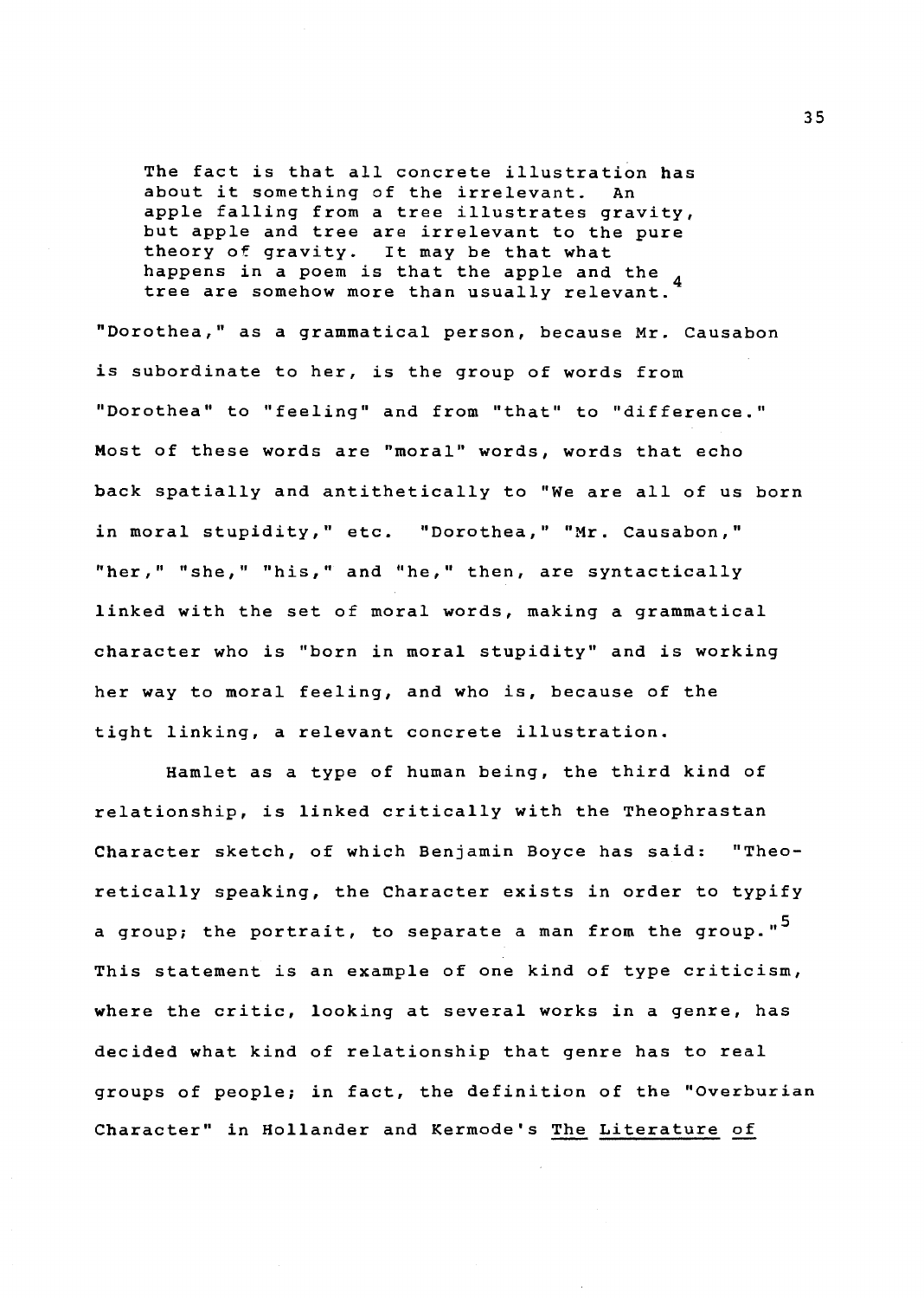### England involves this kind of criticism:

An 'Overburian character' existed in order to represent the deft, tight, single, long paragraph of characterization of a type of actual person, rather than a virtue or vice embodied.<sup>6</sup>

It would seem that there is a difference between the genre and its relationship to life. To demonstrate this I would like to look at one of the Overburian characters.

#### An Amorist

Is a man blasted or planet-strooken, and is the dog that leads blind Cupid; when he is the best his fashion exceeds the worth of his weight. He is never without verses and musk confects, and sighs to the hazard of his buttons. His eyes are all white, either to wear the livery of his mistress' complexion or to keep Cupid from hitting the black. He fights with passion and loseth much of his blood by his weapons; dreams, thence his paleness. His arms are carelessly used, as if their best use was nothing but embracements. He is untrussed, unbuttoned, and ungartered, not out of carelessness, but care; his farthest end being but going to bed. Sometimes he wraps his petition in neatness, but he goeth not alone; for then he makes some other quality moralize his affection, and his trimness is the grace of that grace. Her favour lifts him up as the sun moisture; when he disfavours, unable to hold that happiness, it falls down in<br>tears. His fingers are his orators, and he His fingers are his orators, and he expresseth much of himself upon some instrument. He answers not, or not to the purpose, and no marvel, for he is not at home. He scotcheth time with dancing with his mistress, taking up of her glove, and wearing her feather, he is confined to her colour, and dares not pass out of the circuit of her memory. His imagination is a fool, and it<br>goeth in a pied coat of red and white. Shortly goeth in a pied coat of red and white. he is translated out of a man into folly; his imagination is the glass of lust, and himself the traitor to his own discretion.<sup>7</sup>

It does seem necessary, when discussing "An Amorist," to talk about people in life the same way Forster found it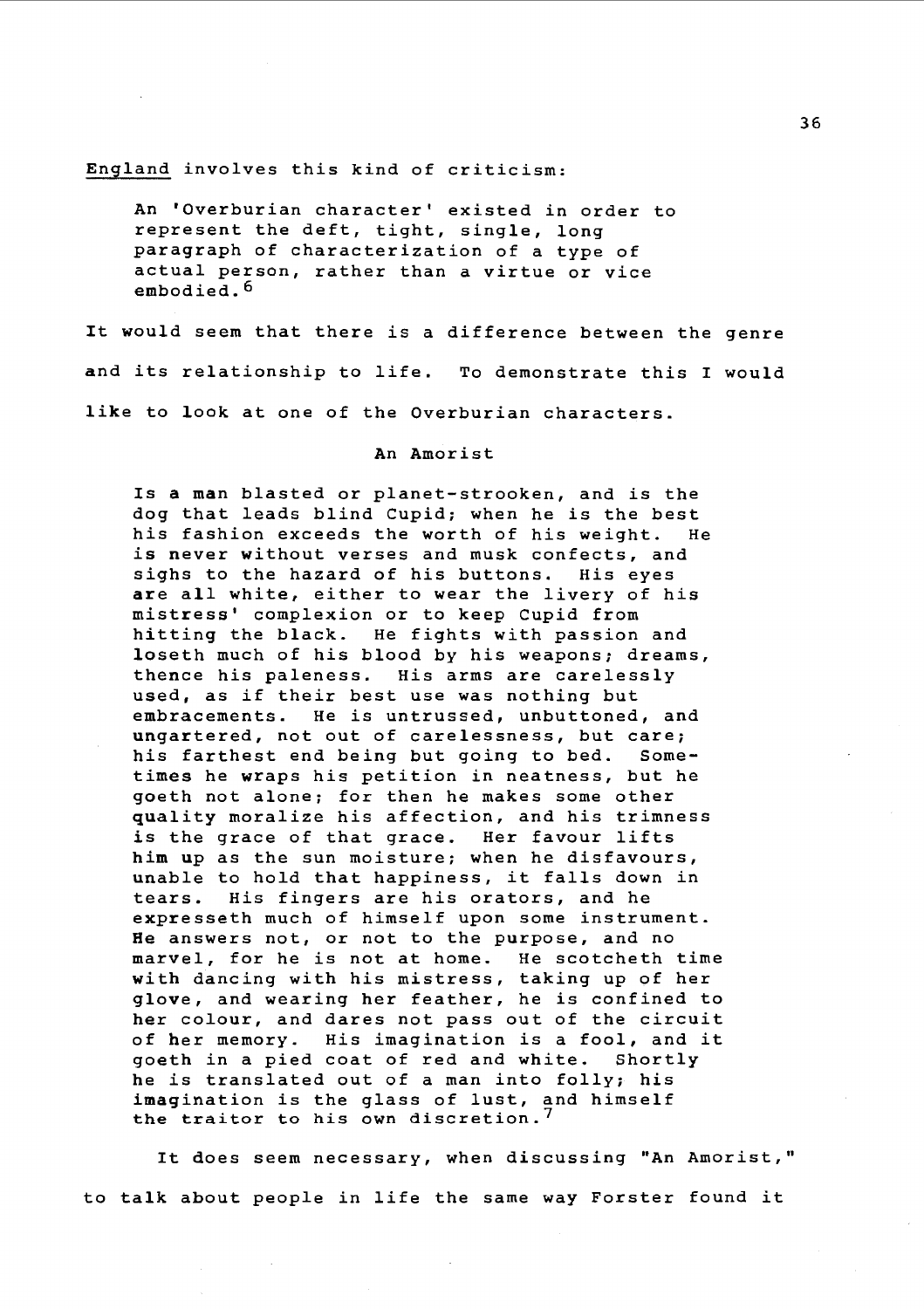necessary to talk about people in life, what he calls "flat" and "round" characters. We find that there is in his criticism a recognition that there is a grammatical character of a certain kind that can be called "flat" and that this "flat" kind of character is different from a character that can be called "round." Although Forster's remarks about flat and round characters apply more directly to the discussion of the concrete universal (a discussion I keep dangling like a critical carrot) \$0me remarks will be useful here.

Forster complains of Mrs. Micawber that Mrs. Micawber never says anything except that she will never desert Mr. Micawber. He complains about this instead of asserting it as a fact about a grammatical character, because he doesn't think that life presents us with such monomaniacs.

The Amorist is grammatically monomaniacal. All of the sentences that contain "he" or "his" also contain some word about seduction, the same kind of linking talked about earlier with respect to Dorothea. There are, besides these recurrent links, several phrases that are either universals or are, by grammatical synecdoche, further limitations of the scope of the character. Of the first, the generalizations, there is "an amorist," "a man," and a "he" that refers either to "an amorist" or to "a man," both universals.

The second kind of phrase, a phrase that indicates a kind of synecdoche on the grammatical level occurs three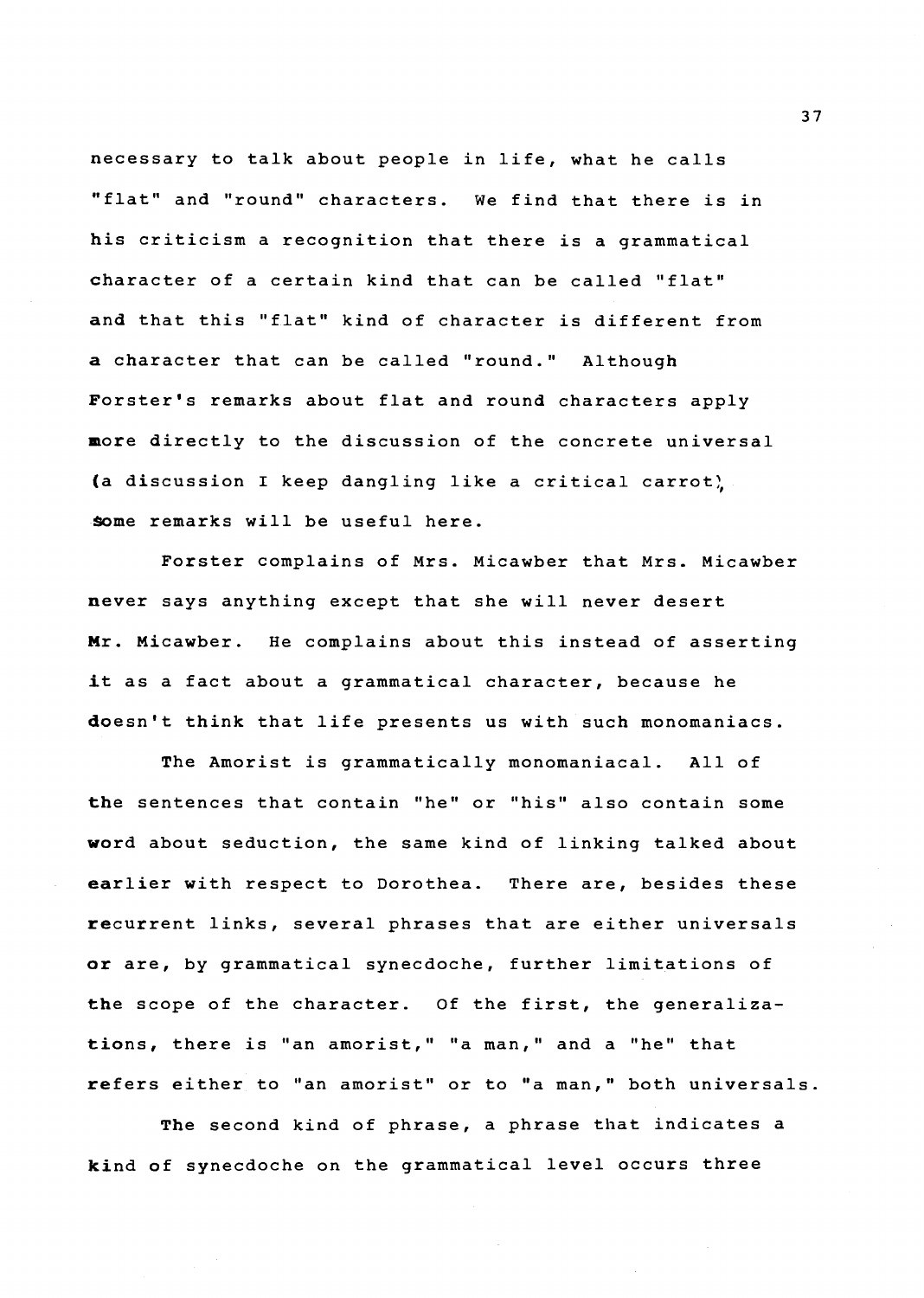times: (1) "His arms were carelessly used, as if their best use was nothing but embracements;" (2) "He is untrussed, unbuttoned, and ungartered, not out of careless ness, but care;" (3) He answers not, or not to the purpose, and no marvel, for he is not at home." With the negative phrases, two things are accomplished, some other possibilities are posited, and he is denied them. He is concretized into amorous language.

It could be said that "An Amorist" is linked grammatically with "mistress" and "passion" because wolves in real life, as Boyce says, perfectly conform to one another. If we agree that some men are essentially wolfish that would not be information about the grammatical person. It might be useful now to look at a character type that is not so clearly what we would say is characteristic of some people, one of Nathalie Sarraute's Tropisms.

He was smooth and flat, two level surfaces - his cheeks which he presented first to one then to the other, and upon which, with their pursed lips, they pressed a kiss.

They took him and they crunched him, turned him over and over, stamped on him, rolled, wallowed on him. They made him go round and round, there, and there, and there, they showed him disquieting painted scenery with blind doors and windows, towards which he walked credulously, and against which he bumped and hurt himself.

They had always known how to possess him entirely, without a moment's respite, how to devour him to the last crumb. They surveyed him, cut him up into dreadful building blocks, into squares, traversed him in every direction; sometimes they let him run, turned him loose, but they brought him back as soon as he went too far, they took possession of him again. He had developed a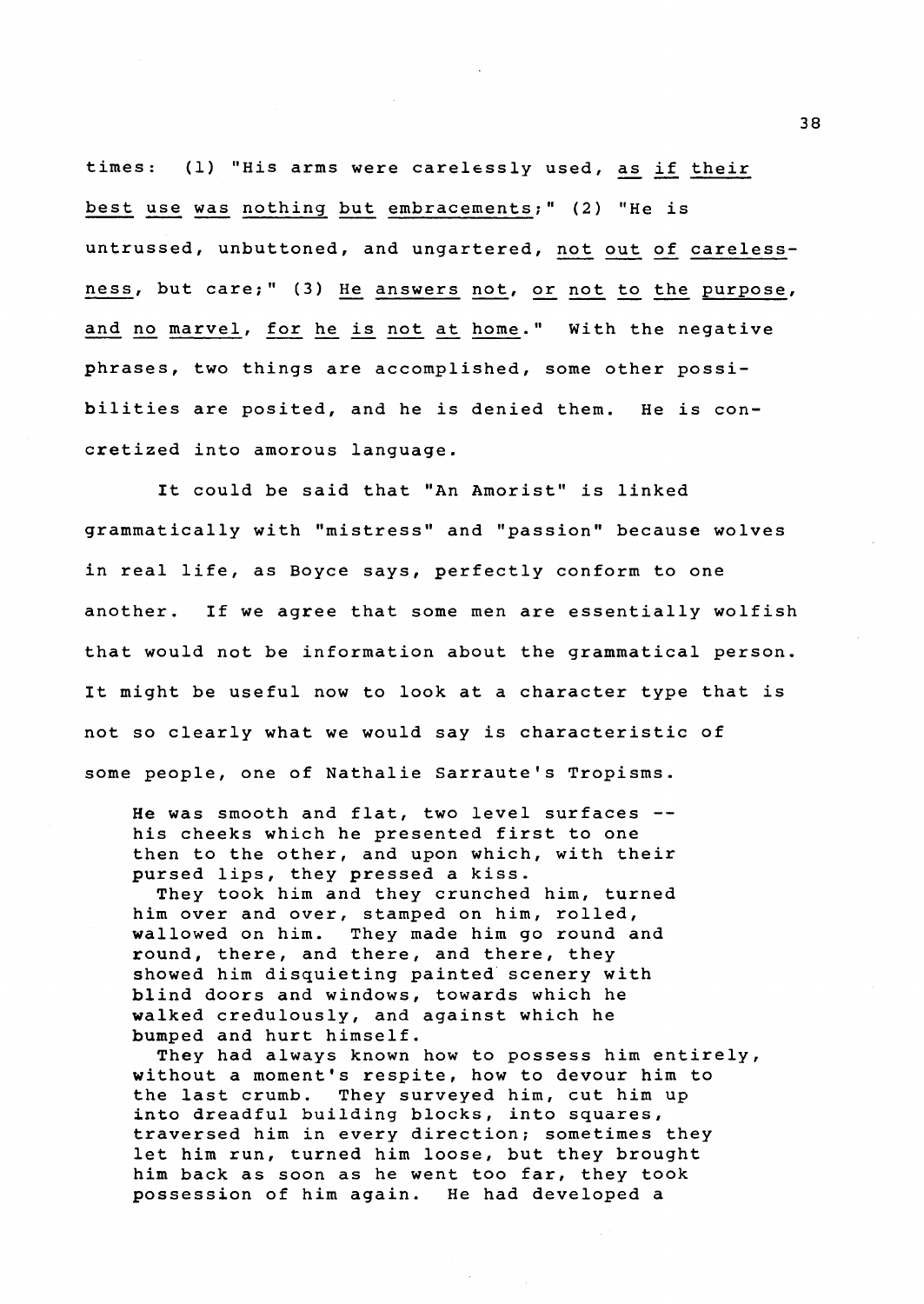taste for this devouring in childhood - he tendered himself, relished their bittersweet odor, offered himself.

The world in which they had enclosed him, in which they surrounded him on every side, was without issue. Everywhere their frightful clarity, their blinding light that levelled everything, did away with all shadows and asperities.

They were aware of his liking their attacks, his weakness, so they had no scruples.

They had emptied him entirely and restuffed him and they showed him everywhere other dolls, other puppets. He could not escape them. He could only turn politely towards them the two smooth surfaces of his cheeks, one after the other, for them to kiss. 8

Syntactically, one of the ways we understand that this character is a type is that the "he" refers only to "he," there is no proper name. The second clue is that "He was smooth and flat, two level surfaces." Early on in the sketch, "he" becomes "him," the object, while "they" becomes the subject. "They" acts on "him." The verb that is the syntactical relationship between "they" and "him" is, at first "took," then "crunched," then "turned over." As we read syntactically building spatial character, we realize the "they" hurt the "him," so that when "him" becomes "he," it is not surprising that "he bumped and hurt himself," or that later "He could not escape them." Even as a subject, he cannot act at all or cannot act without being hurt. The relationship established, then, between"they" and "him" is that "they" controls and hurts "him."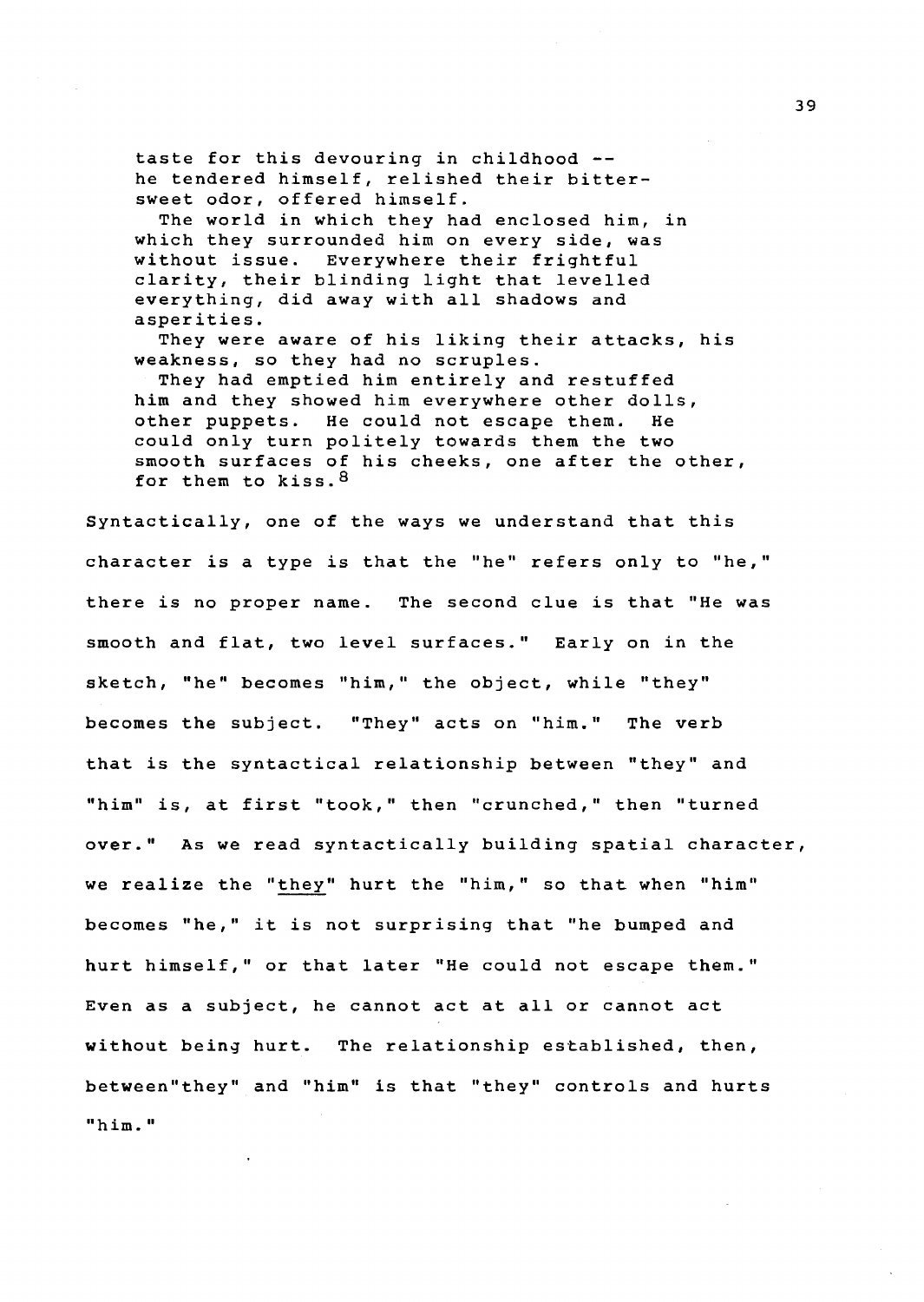There is a new aspect of "he" added in the third paragraph; "He had developed a taste for this devouring in childhood -- he tendered himself, relished their bitter-sweet odor, offered himself." The new part is "had developed a taste for this devouring," but this new part is still within the framework of the relationship with "they." "This devouring" is their devouring; of course, it is "their bitter-sweet odor."

Both sketches, "An Amorist" and the tropism, end with lines that imply that "he" does not refer to "man." The first ends with "Shortly he is translated out of man into folly; his imagination is the glass of lust, and himself the traitor to his own discretion." The second ends with "and they showed him everywhere other dolls, other puppets."

This second sketch, then, is a type for the same kinds of grammatical reasons "An Amorist" is a type. Can it be said that in either case "he" is a "type of actual person"? Of course the question "Is this a type of person?" is not a question about the grammatical characters, because words are not people. This is a question about the image and about what a reader is willing to say about life. One question that could be asked about the second sketch in order to determine its human type is: what would we title it? Would it be titled, among other possible titles, "A Twentieth-Century Man,'' "A Paranoid Man," "A Loser," "Hamlet"?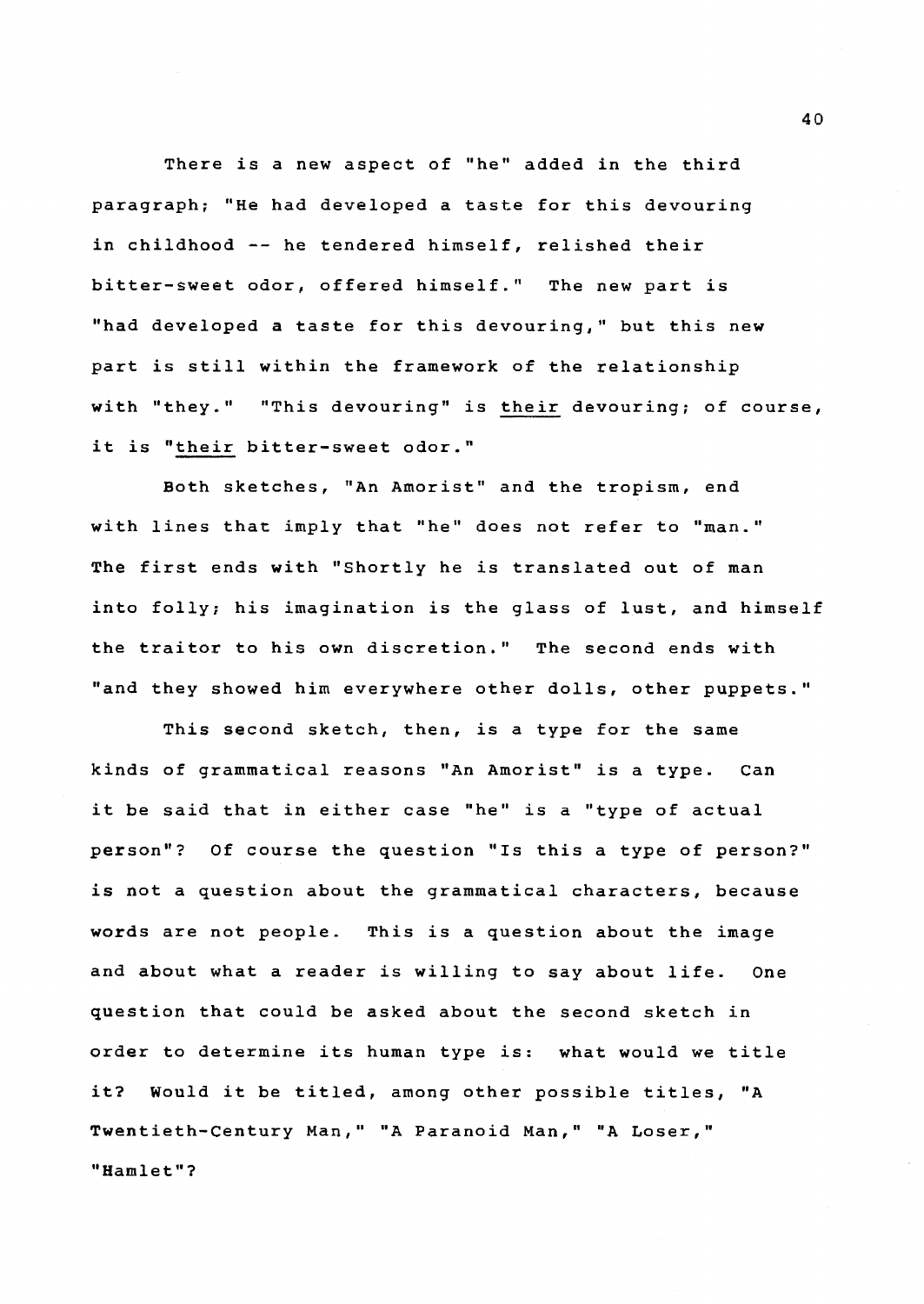The title of the sketch would depend upon what we are willing to say about people, and it would depend upon how we "saw" the character. I, for instance, would be willing to say that most people have felt manipulated, but that few people have enjoyed it. It seems to me, then, that an eerie, nameless individual is being described here. But if one could believe as George Lukacs has that "modern ideology (denies) the individual,"<sup>9</sup> and that part of this denial is a feeling of persecution, one could title this sketch "A Twentieth-Century Man."

It seems, then, that there is a genre, the grammatical type, that depends on a reader's view of people and on his view of the character, rather than upon the grammatical character, for its typicality. If I can take the argument one step further, it would seem that if one would say that "he" in Saurraute's sketch is typical of a kind of person, the sketch itself would be what one would say about a kind of person. One could say, then, "The sketch speaks for me." It is then that the grammatical person would be what one would have said about a kind of person, but it cannot itself be a kind of person.

The concrete universal, the fourth way of talking about the relationship between characters in books and people in life, is said to be a grammatical character that is at once individual and general. So far it has been suggested that there is a grammatical character that is on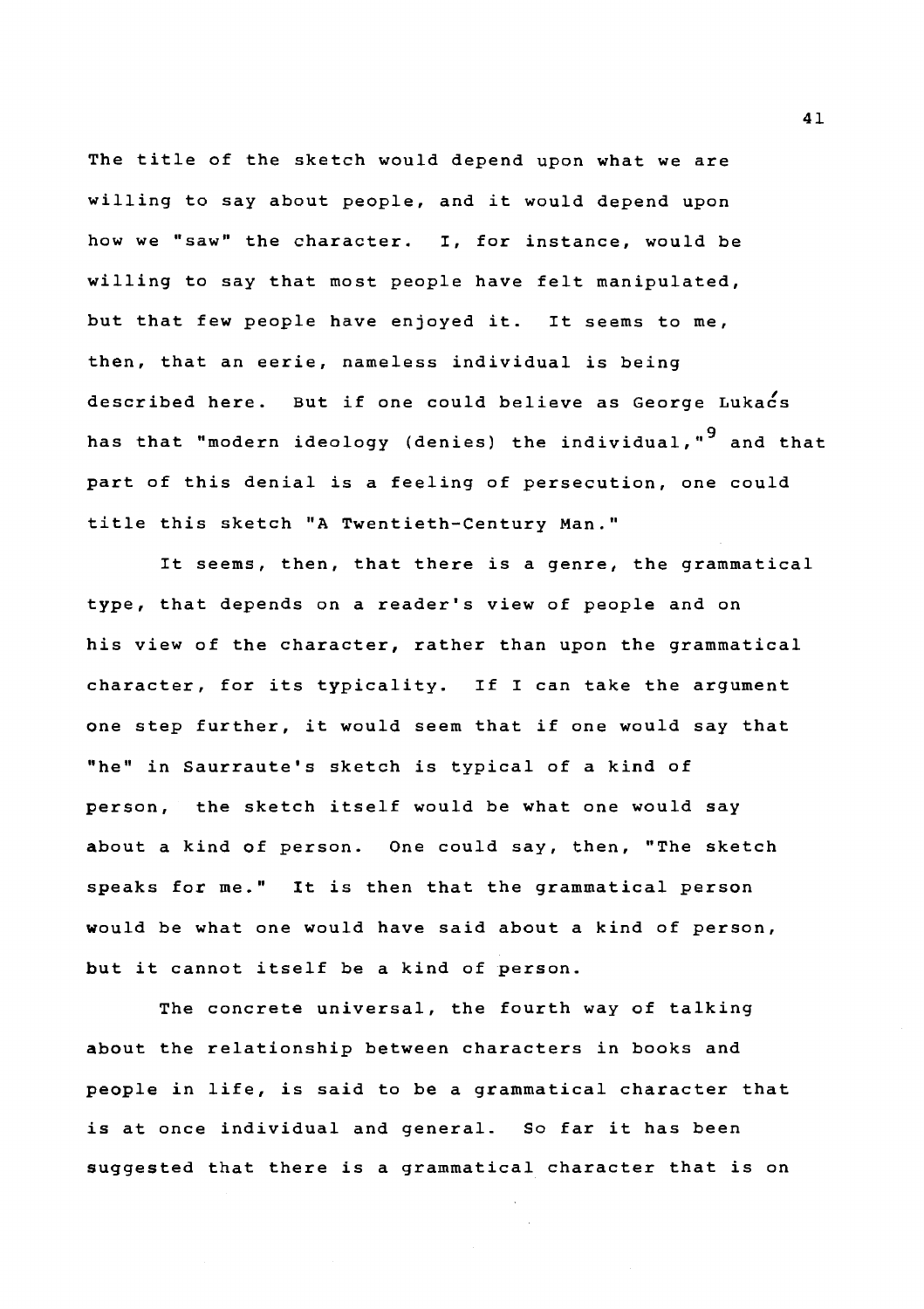the grammatical level, both individual and an example of some sort of generalization; Dorothea Brooks in Middlemarch was used as an example of this type of character.

And it was seen that there is the grammatical type that might be considered universal if one were to agree that what is written is the essence of some people. The concrete universal seems to be a category that puts together the specific of "Dorothea" with the notion that "Dorothea," and her surrounding noun and verb clusters is what one would say is the essence of some people.

This mingling seems clear in W. K. Wimsatt's definition of the concrete universal.

A literary work of art is a complex of detail (an artifact, if we may be allowed that metaphor for what is only a verbal object), a composition so complicated of human values that its interpretation is dictated by the understanding of it, and so complicated as to seem in the highest degree individual -- a concrete universal.

His definition places "human values" inside a work of art, and a work is so full of these human values that the work's interpretation is dictated by the understanding of "it" and an understanding of it seems to be an understanding of human values. This seems to be quite like what I said earlier about grammatical types, that, as far as a reader agrees that what is written is the dominant trait of some people, the grammatical type can be said to be what one would say is a type of actual person.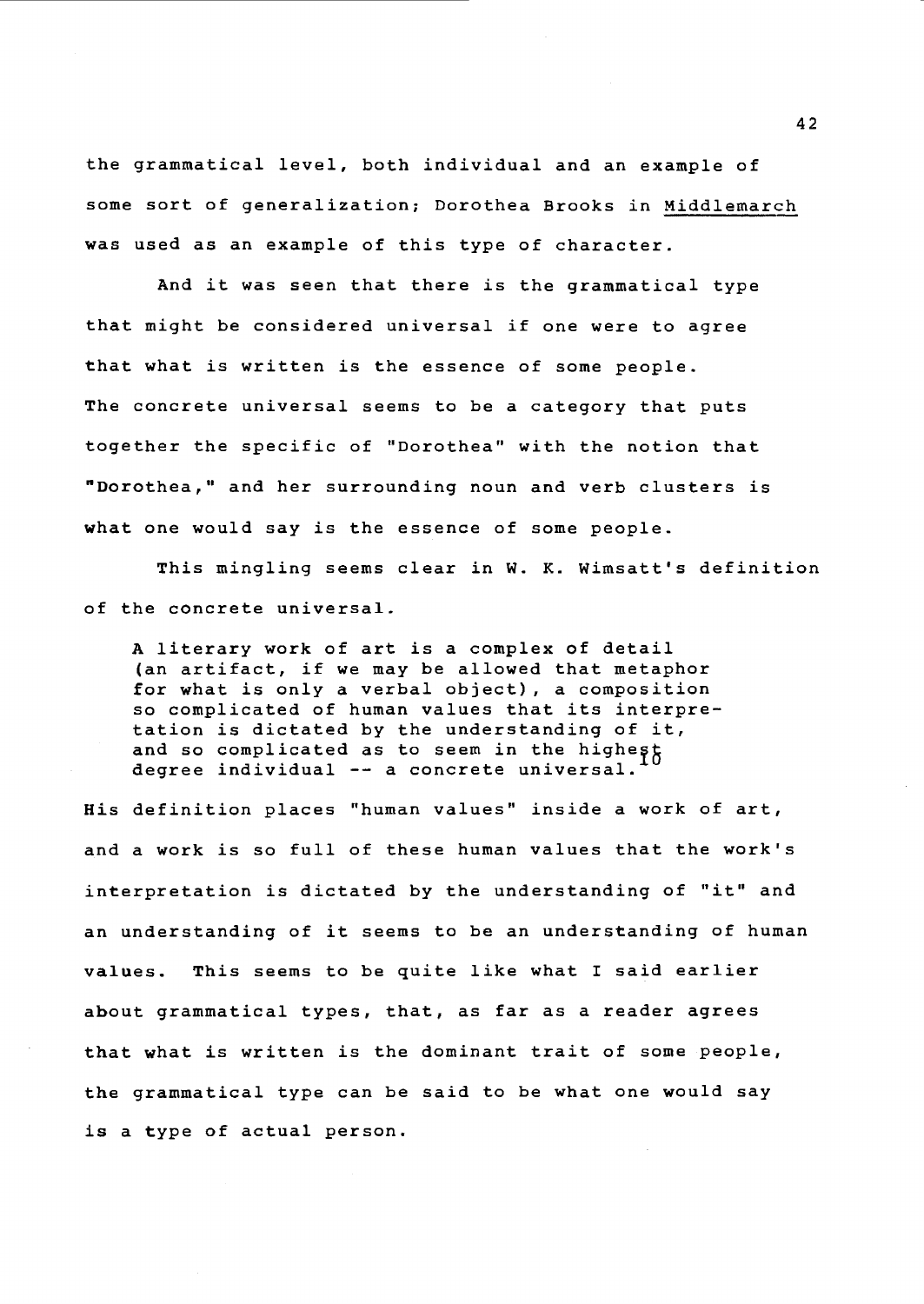The characteristic that seems to distinguish the grammatical type from the concrete character for Wimsatt is the word "complicated." It was seen earlier that "An Amorist" is not complicated; grammatical type seems to center around one or two words.

Falstaff or such a character of self-conscious 'infinite variety' as Cleopatra are concrete universals because they have no class names, only their own proper ones, yet are structures of such precise variety and centrality that each demands a special interpretation in the realm of human values.  $^{11}$ 

It seems, then, that for Wimsatt, the concrete universal is the same thing as Forster's "round character."

The notion that a grammatical character is both individual and universal could simply be another kind of type criticism where we could say, for instance, that Hamlet is a kind of person, perhaps a manic-depressive, where clearly the idea of his type is in our minds not in the play. It also seems possible, however, to say that some characters, even some very simple characters, are simultaneously individual and universal. "Julia," in Hericks's "Upon Julia's Clothes," is one character that might be a concrete universal in this sense.

Whenas in silks my Julia goes, Then, then, methinks, how sweetly flows That liquefaction of her clothes. Next, when I cast mine eyes and see That brave vibration each way free, Oh, how that glittering taketh  $me^{12}$ 

As a grammatical person, "Julia" is both "Julia" and "her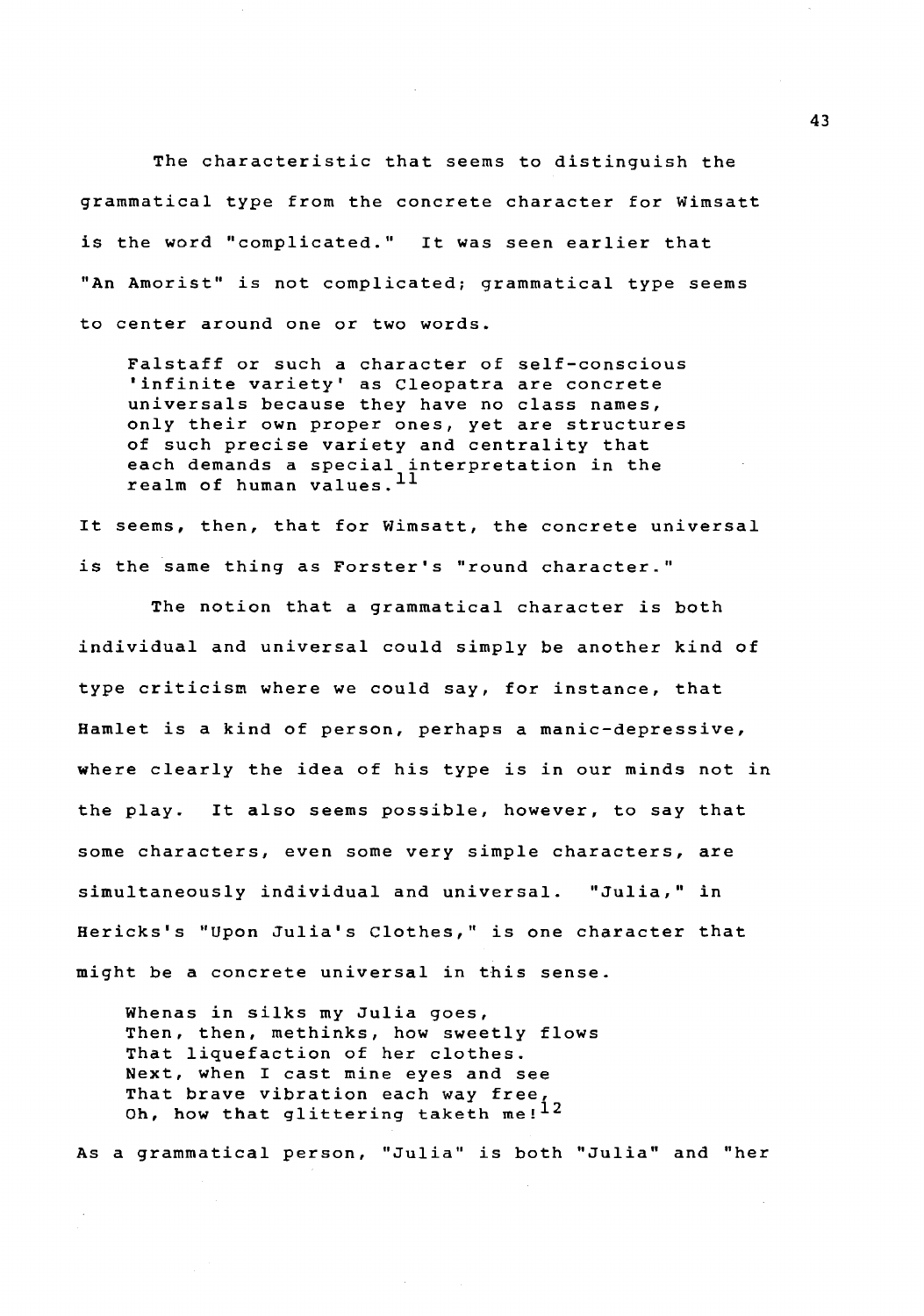clothes." Julia and her clothes are individual in this poem because they do not extend beyond the limits of the poem "Upon Julia•s Clothes." In other words, they are concrete because they are grammatical character; they are only "themselves." But in this sense, too, the grammatical character type is also concrete and therefore individual.

There is a way, though, that we can talk about a concrete universal. An individual proper name is one way of making a character both individual and universal. This simultaneity lies in our understanding of the name:

The name of a human being designates him or her as both an individual and as a person; for this reason the name has male or female gender. But the first and second personal pronouns, which we use when addressing each other as persons have no gender. The third person pronoun has gender and is therefore, strictly speaking, impersonal. It is grammatically convenient, when speaking to say He or She, but if, when we do, we think of them as He or She, not as John and Sheila, then we are thinking of them, not as persons, but as individuals. $\overline{1}$ 

It can be said that "Julia," the grammatical character, is, in the image, the woman who wore clothes in the poem "Upon Julia•s Clothes;" Julia is both "Julia" the person who, and "her," the woman who. There is no general statement in the poem of which "Julia" is the example; "Julia" is a concrete who is, by the making of the mental recreation and the understanding of the language, a universal.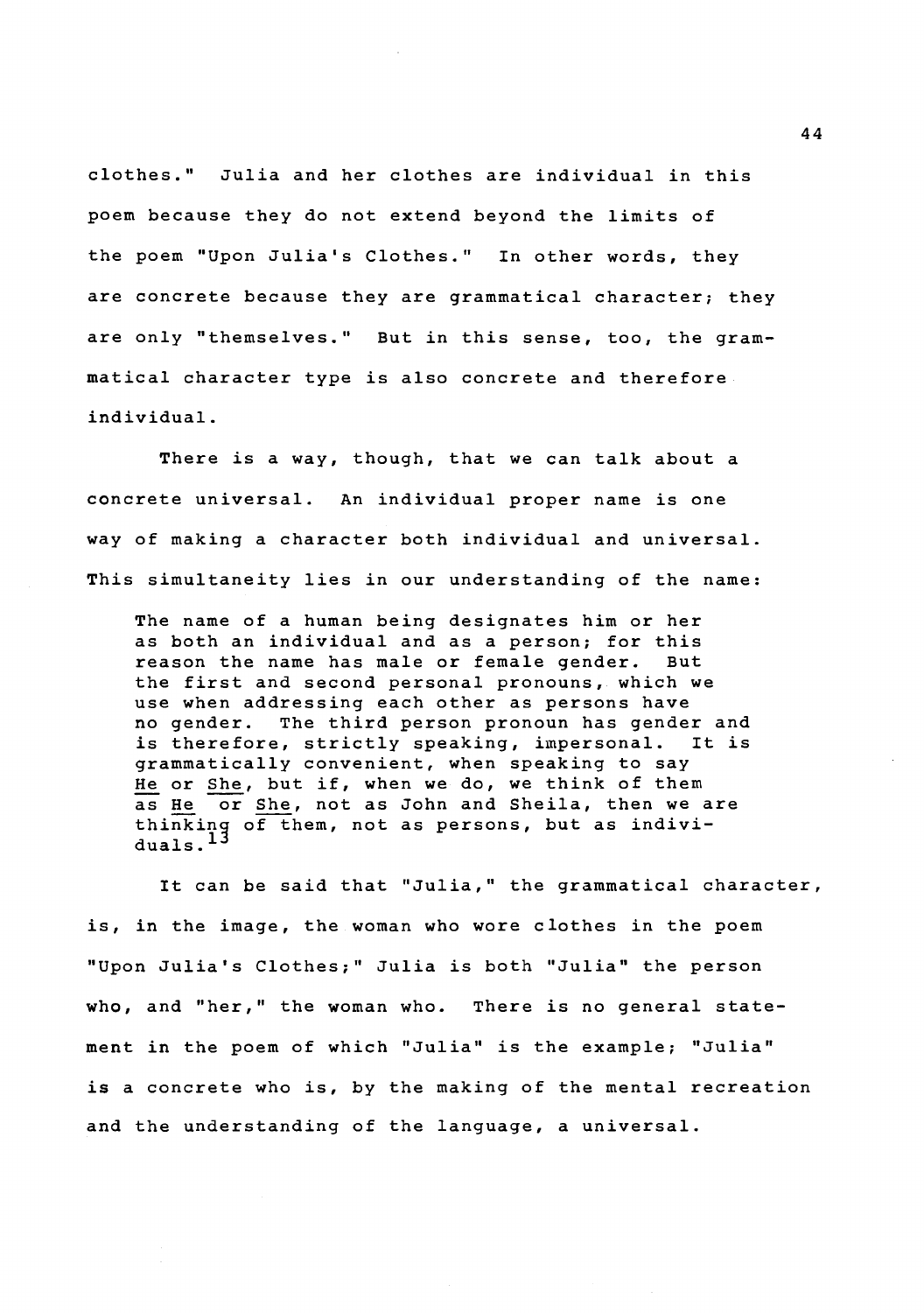The concrete universal is, as I suggested earlier, like, but not quite the same as, a virtue of a vice embodied. In a number of cases the difference is simply in a name. The Faerie Queene is a place in which to find several examples of virtues and vices embodied.

And greedy Avarice by him did ride Upon a camel loaden all with gold; Two iron coffers hung on either side, With precious metal full as they might hold; And in his lap an heap of gold he told; For of his wicked pelf his god he made, And unto hell himself for money sold. Accure'd usury was all his trade, And right and wrong alike in equal balance weighed.  $^{14}$ 

The name is "Avarice." "His lap" is the body; by rhetorical synecdoche "And right and wrong alike in equal balance weighed" is the syntactical mind. With the aid of the image, "him did ride" gives Avarice more body, as do "he told" and "his trade." All these phrases cluster around the name Avarice, a vice. This kind of monomaniac is a grammatical type. Because of the name "Avarice," he is called a vice embodied. If his name had been "Alfred," for instance, he would be called a grammatical type, a "flat character." But, he is also a concrete universal in the sense that he is a single uncopied grammatical type, and in the sense that he, the image, acts as we would say an avaricious person would.

It seems, then, that there are two basic relationships between characters and people in life. One is whether or not the grammatical character agrees with what we would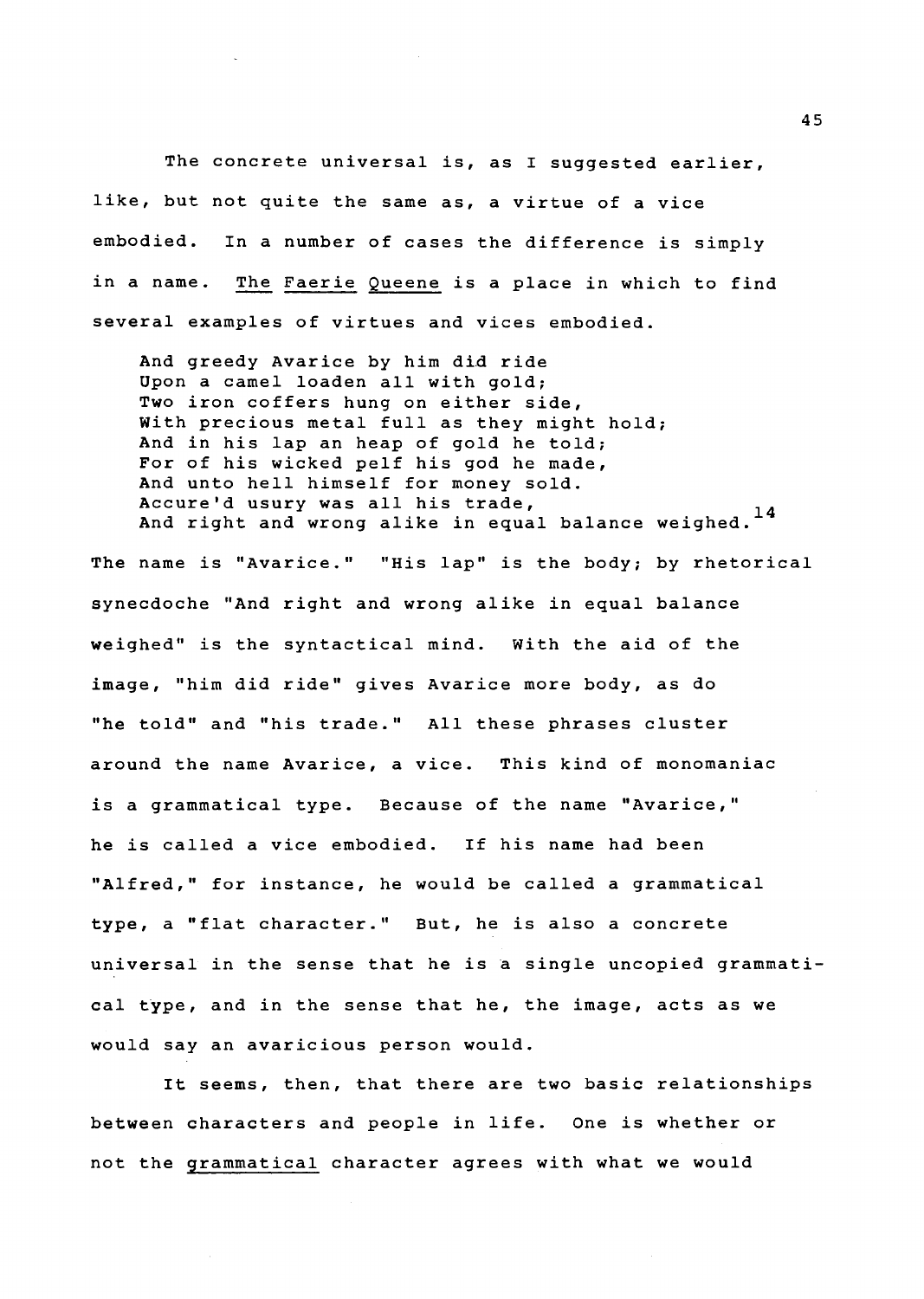say about people and the other is whether or not the image, the image in the sense of a character's point of view or actions or thoughts, agrees with what we would say about people. Of the first, we can say that a grammatical character type, because it is a character based upon only one or two concepts, is a grammatical character that is typical of some people if we agree with what is written. Percy Lubbock's discussion of Emma Bovary is an example of criticism based upon the image, because the criticism discusses Emma's point of view and replaces the grammatical person with the image as the fact of the character, but it is possible, as in the discussion of "On Julia's Clothes," to combine the two basic relationships in the "concrete universal," to say that although the grammatical character is unique, it is also typical of some people.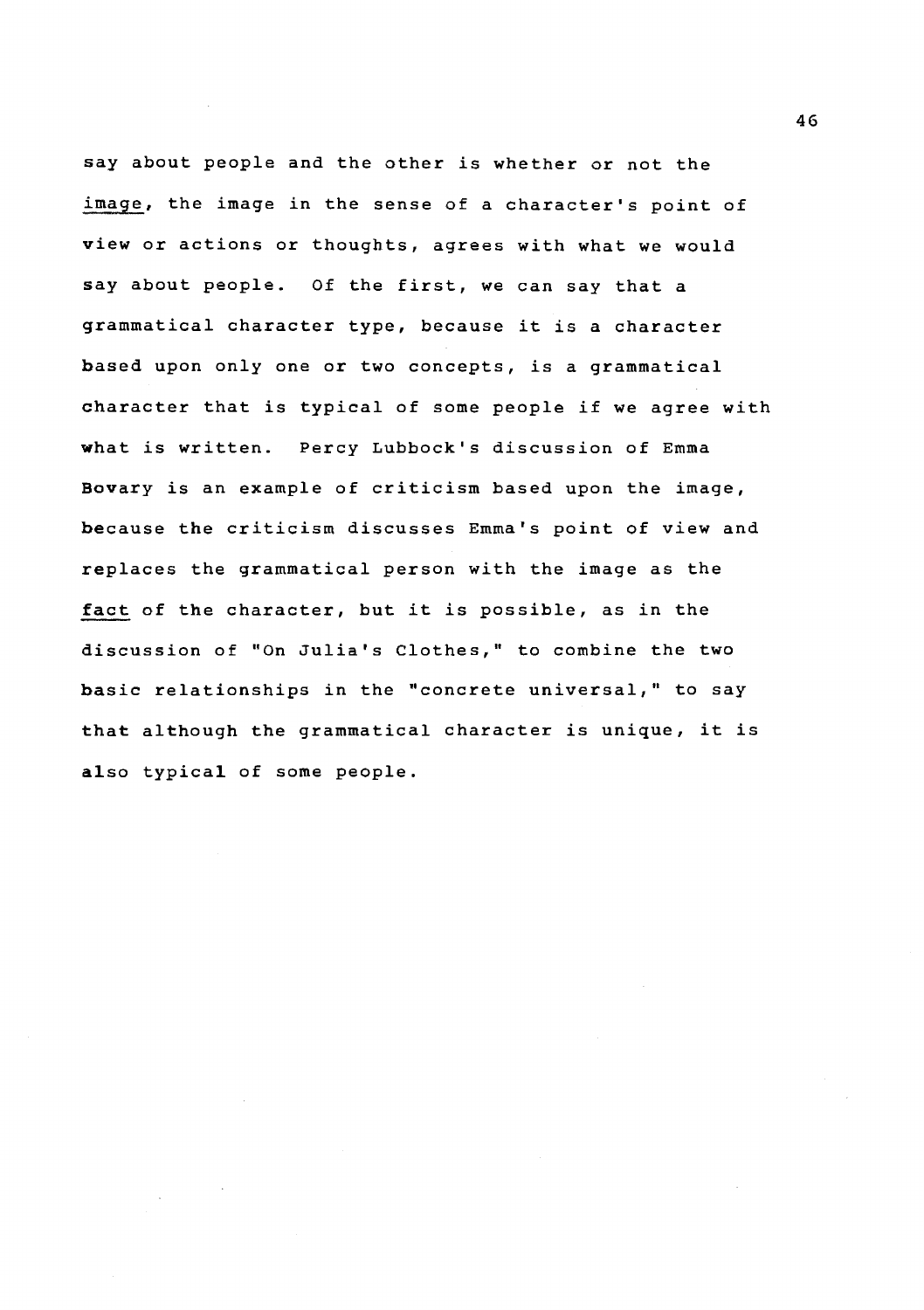1<br>Gerald Else, Aristotle's Poetics: The Argument<br>(Cambridge: Harvard University Press, 1957), p. 301. Harvard University Press, 1957), p. 301.

<sup>2</sup>It is also possible to compare two grammatical characters and to compare two images. If we do this, we are doing either formalist criticism or new criticism.

3Eliot, Middlemarch, pp. 156-157.

4W. K. Wimsatt, The Verbal Icon: Studies in the Meaning of Poetry (University of Kentucky Press, 1954), p. 76.

5<br>Benjamin Boyce, The Polemic Character 1640-1661 (Lincoln: University of Nebraska Press, 1955), p. 46.

6 John Hollander and Frank Kermode, eds., The Literature of Renaissance England (New York: Oxford University Press, 1953), p. 1022.

7sir Thomas Overbury, "An Amorist," in The Literature of Renaissance England, eds., John Hollander and Frank Kermode (New York: Oxford University Press, 1953), p. 1023.

8<br>Nathalie Sarraute, sketch number XIX, Tropisms, trans., Maria Jolas (New York: George Braziller, 1963), pp. 46-47.

9 George Lukacs, The Meaning of Contemporary Realism (London: Merlin Press, 1962), p. 43.

 $^{10}$ Wimsatt, p. 77.

 $11$ Wimsatt does reject simply numerical arguments: "Yet it cannot be that the difference between the round and flat character is simply numerical; the difference cannot be merely that the presiding principle is illustrated by more examples in the round character. Something further must be supposed -- a special interrelation in the traits of the round character" (p. 78). But, as the quote in the text shows, he still ends up with a numerical argument.

 $12$ Robert Herrick, "Upon Julia's Clothes," in Hollander and Kermode, p. 617.

13W. H. Auden, Secondary Worlds (New York: Random House, 1968), p. 123.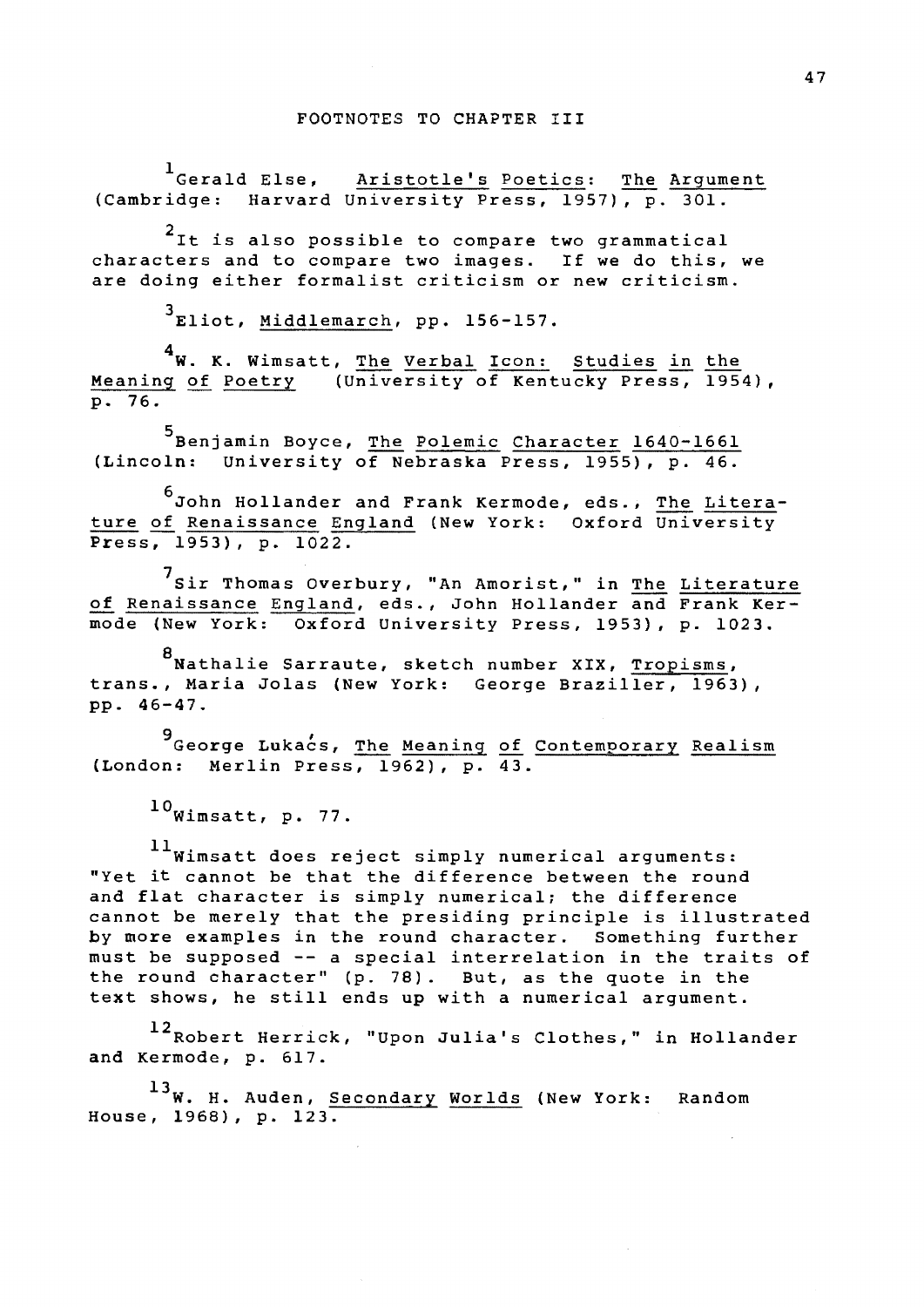$^{14}$ Edmund Spenser, <u>The Faerie Queene</u>, Bks. ed., Robert Kellogg and Oliver Steele (New York: Odyssey Press, 1965), p. 121. 1 & 2, The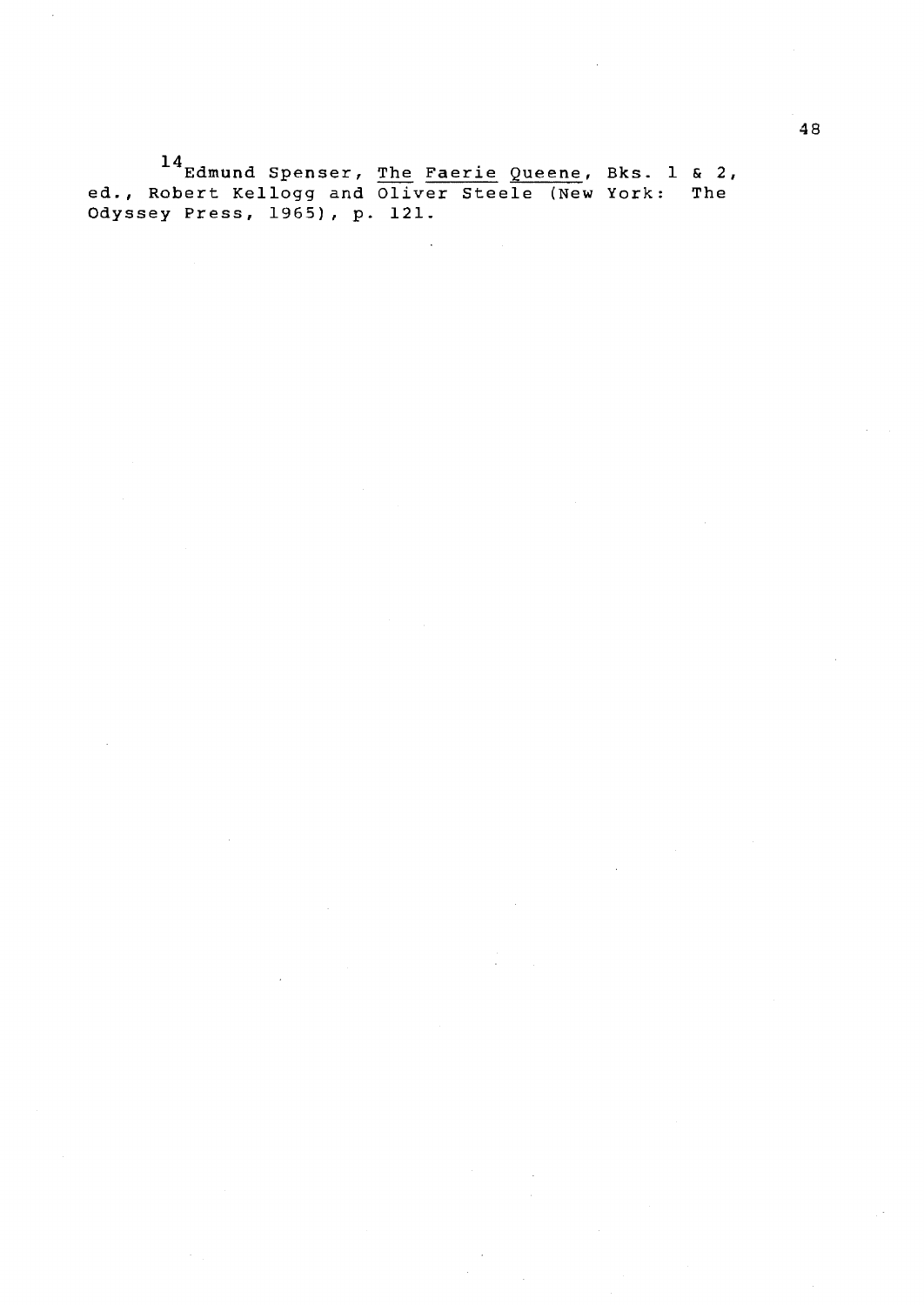### CHAPTER IV

# CONCLUSION

This paper was an attempt to describe what happens when we as readers compare literary characters with people. Literary character is a process that includes three separate elements: (1) syntactical character, the words that delimit character in the order in which they occur on the printed page; (2) spatial character, syntactical character patterned. These two elements together are called "grammatical characters"; (3) the image, a mental recreation of the syntactical and spatial characters. These elements can be isolated, but they are so intimately connected while we read that we are rarely conscious of their individual roles, and to further complicate the critical matter, we tend in our discussions of character to rely on the old relationship between characters and people.

The isolation of these three elements, an isolation that seems important to discussions of character, becomes a confusing process when critics compare literary characters to people. E. M. Forster and Sir Philip Sidney, for instance, by calling characters "people in books" $<sup>1</sup>$  and</sup> "images of virtues and vices," $^2$  make it difficult to distinguish between grammatical character and the image, making it difficult as well to discuss HCE from Finnegans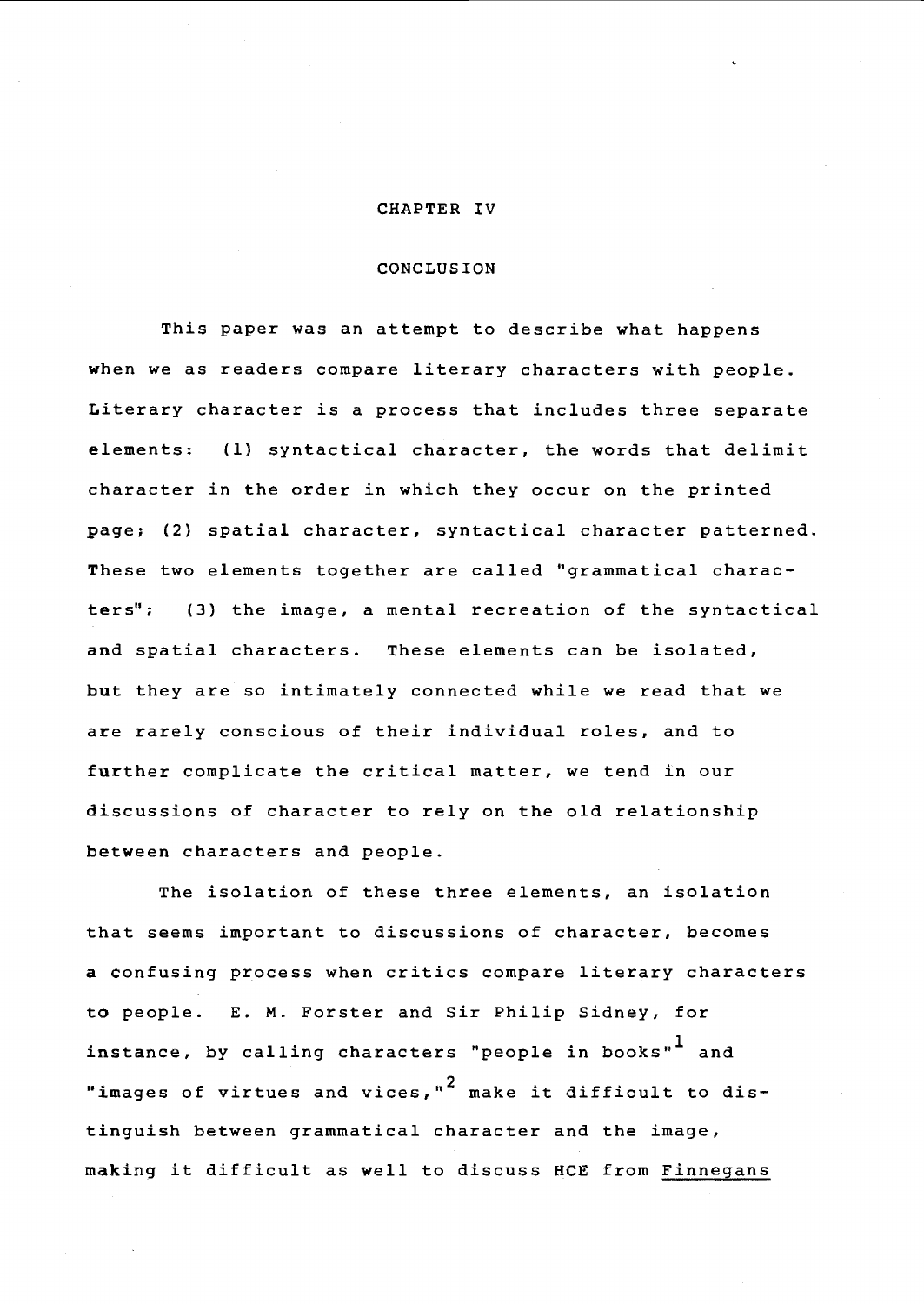Wake, Mrs. Malaprop, or an omniscient narrator.

William Gass's reaction to these mimetic views is that character is "{1) a noise, (2) a proper name, {3) a complex system of ideas, (4) a controlling conception, {5) an instrument of verbal organization, (6) a pretended mode of referring, (7) a source of verbal energy." $^{\mathbf{3}}$ Gass's objective view, which confines us to the grammatical character, makes discussions of characters like Emma Bovary or Virginia Woolf's Mrs. Ramsay dead and lifeless. <sup>4</sup>

The isolation of the three elements of character does not eliminate the relationship between characters *in* books and people; it just clarifies it. It *is* now possible to recognize that there are two distinct comparisons between character and people. We can compare the words we might say about people to the words with which a book presents character; they may be grammatically alike. And we can compare the image element of character with what we might imagine of people. The image, of course, is more directly related to what we make of people than is the grammatical character. This is easily seen in criticism -- Gass's criticism, which leaves out the image, is more dead and lifeless than Sidney's, which leaves in the image. But, as we have seen, it is confusing to make the book alive by saying in effect that what we imagine is the same sort of thing as what we say -- that characters are "people in books." Grammatical character is like what we would say

so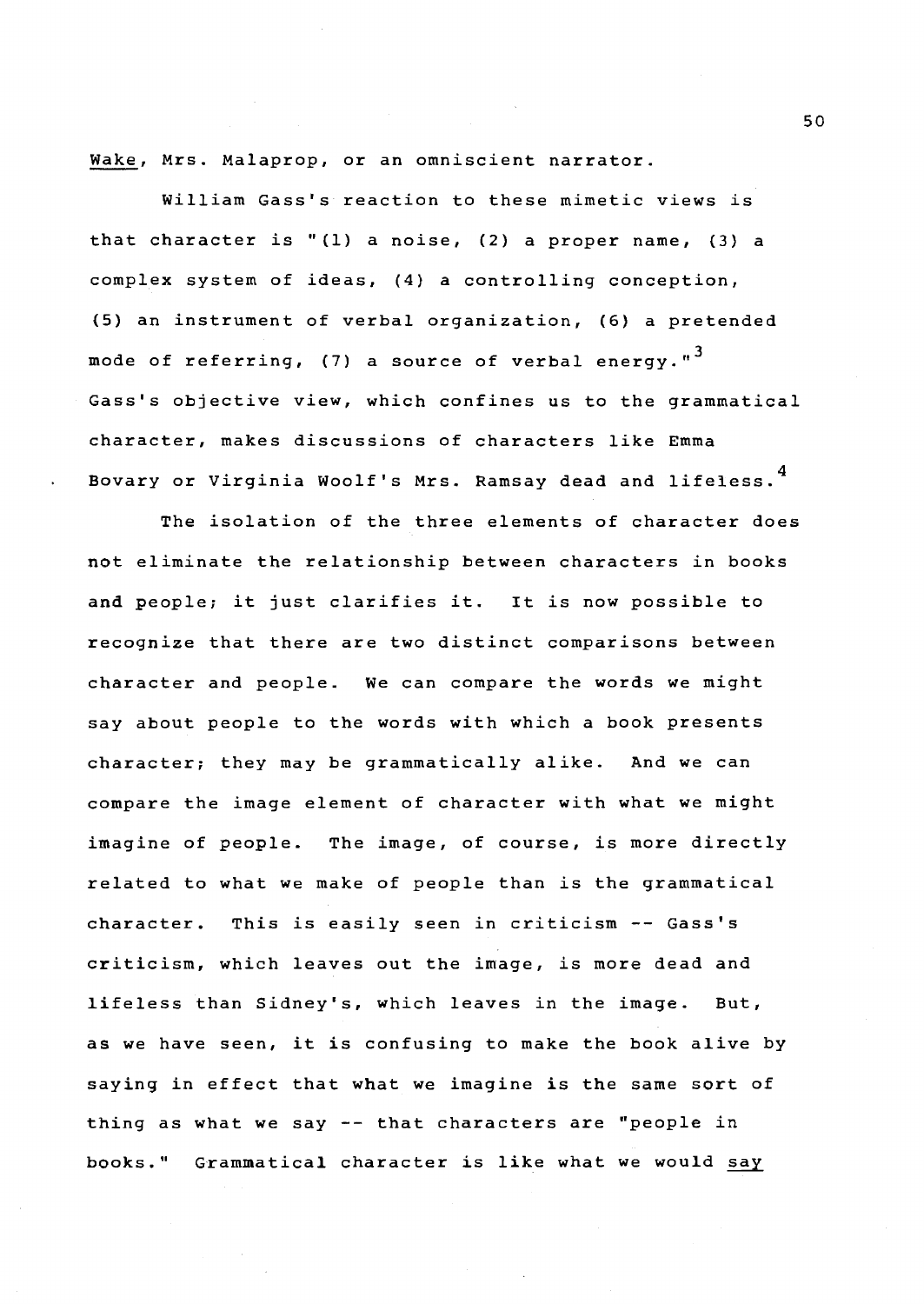about people in life; the image is like what we would imagine about people.

Finally from the separation of character into three elements and from the recognition that the grammatical character and the image approach in different ways a reader's perceptions of people, comes a clearer understanding of the four different ways of comparing characters in books with what a reader is willing to say or to imagine that people are like.

We can now say that characters compare with people in these four ways: (1) the grammatical character or the image is like someone a reader knows. This is not precisely criticism, but impressionism; (2) a grammatical character is an example of some grammatical generalization about life; (3) a character is a type of person, which means that a grammatical character, usually a "flat character," is like what a reader would say is the dominant characteristic of some people. The image can also be used here to say things like "this character's attitude toward food is like some people's attitude toward food"; (4) a character is a concrete universal, which means that a character is simultaneously individual and typical of some people. This is the most complex of comparisons. Grammatical character is always individual; it is a unique set of words. If this set is "complicated" of several basic concepts, it can be considered to be like what a reader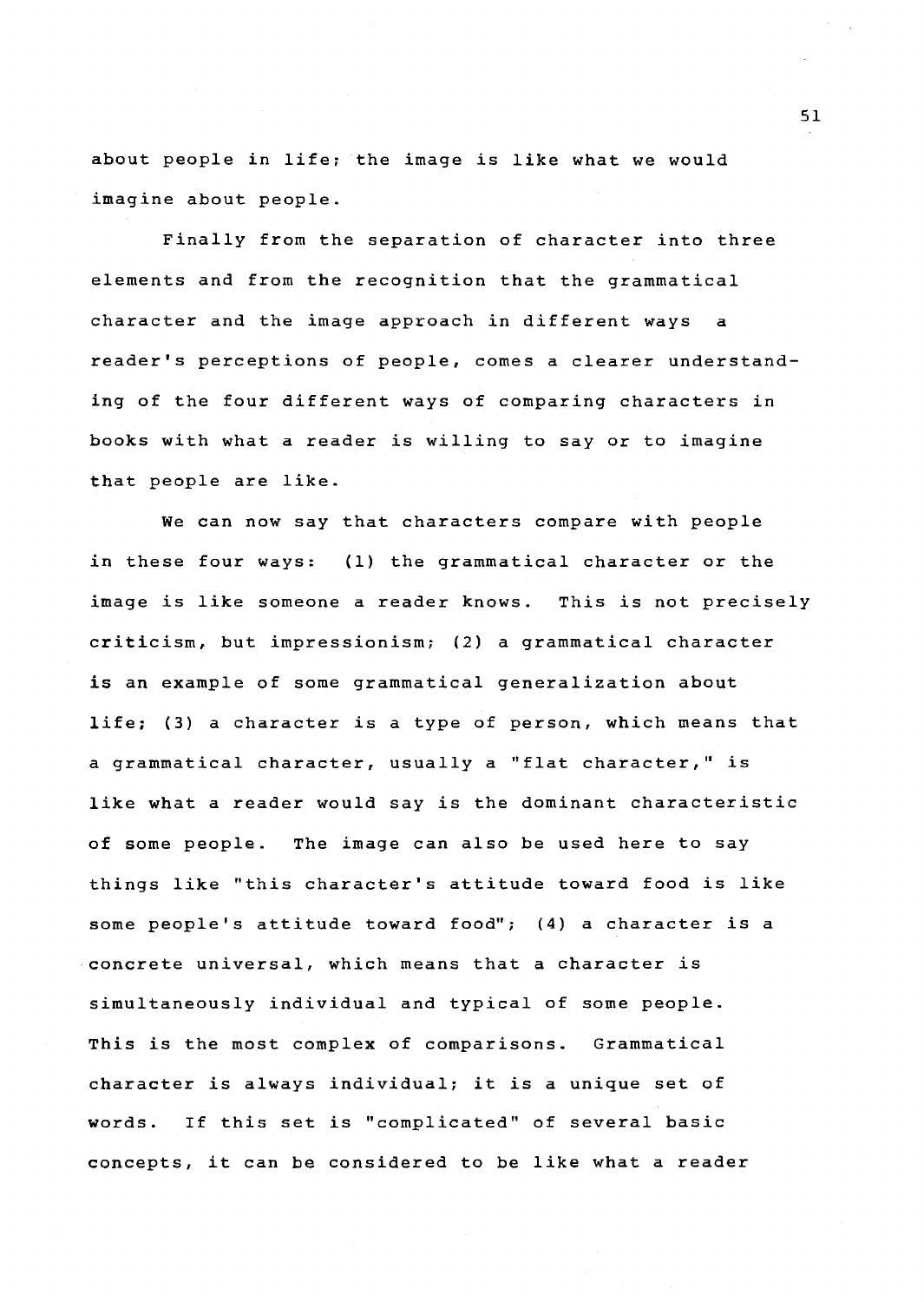would say is typical of some people. And a grammatical character can be considered a concrete universal if its name is seen as simultaneously individual and general, since a name is both one's personal name and is indicative of sex and sometimes of class. The image can be used here too, to say, for example, that a character's change in attitude is like a change in attitude we have named **from** life.

This criticism, then, a criticism based on the separation of our experiences of character into three separate elements, allows us to account for the traditional comparisons between characters and people, at the same time allowing us to discuss both the words and the images without confusing the two in a labyrinth of metaphors.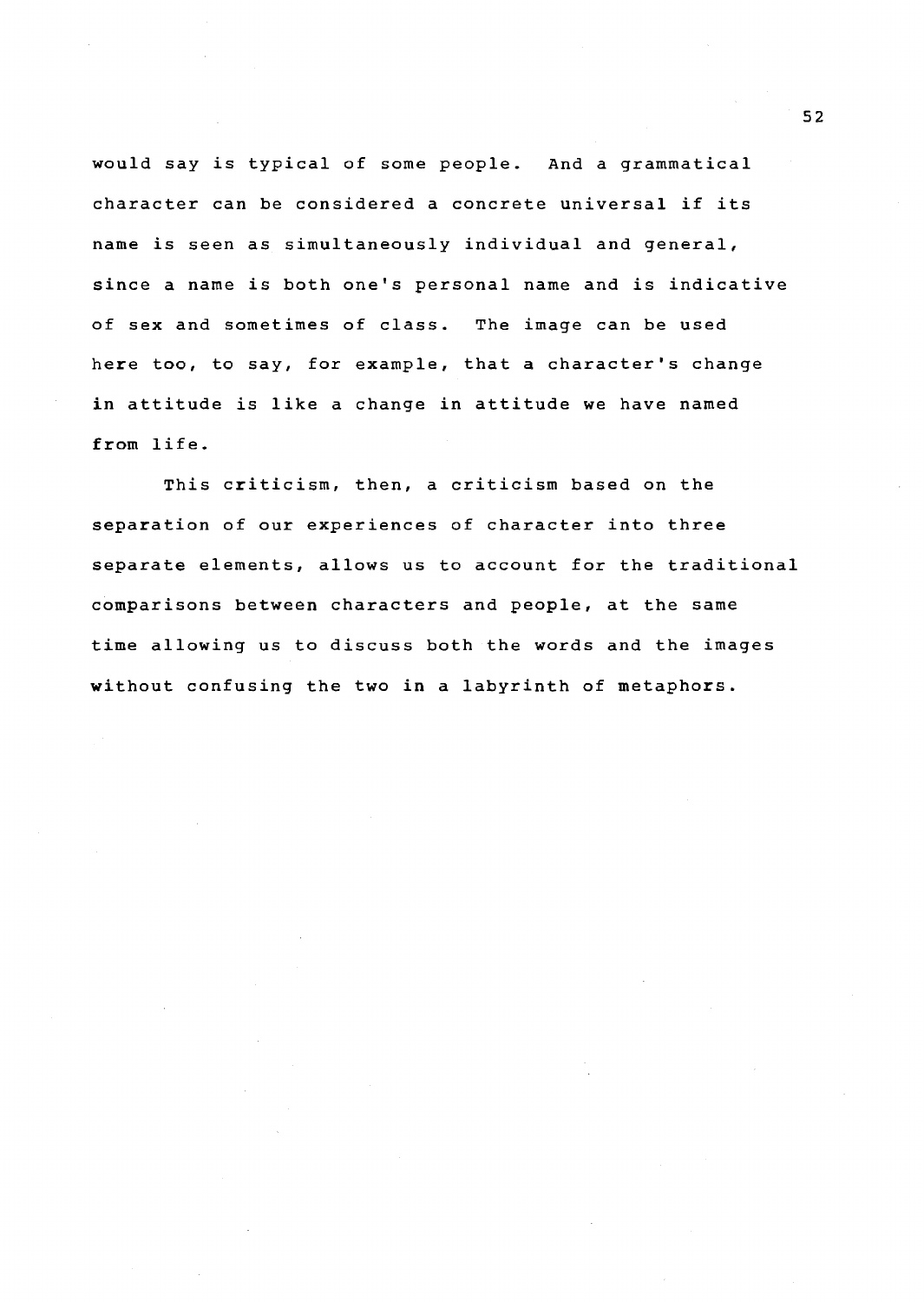<sup>1</sup>Forster, p. 47.  $2$ Sidney, C3. 3 Gass, p. 36.

4<br>He does suggest that there is a kind of spurious image: "from any given body of fictional text, nothing image: "<u>from any given body of fictional text</u>, <u>nothing</u><br><u>necessarily follows</u>, <u>and anything may</u> (p. 36). But it goes quickly, because images become, in his argument, simply free associative.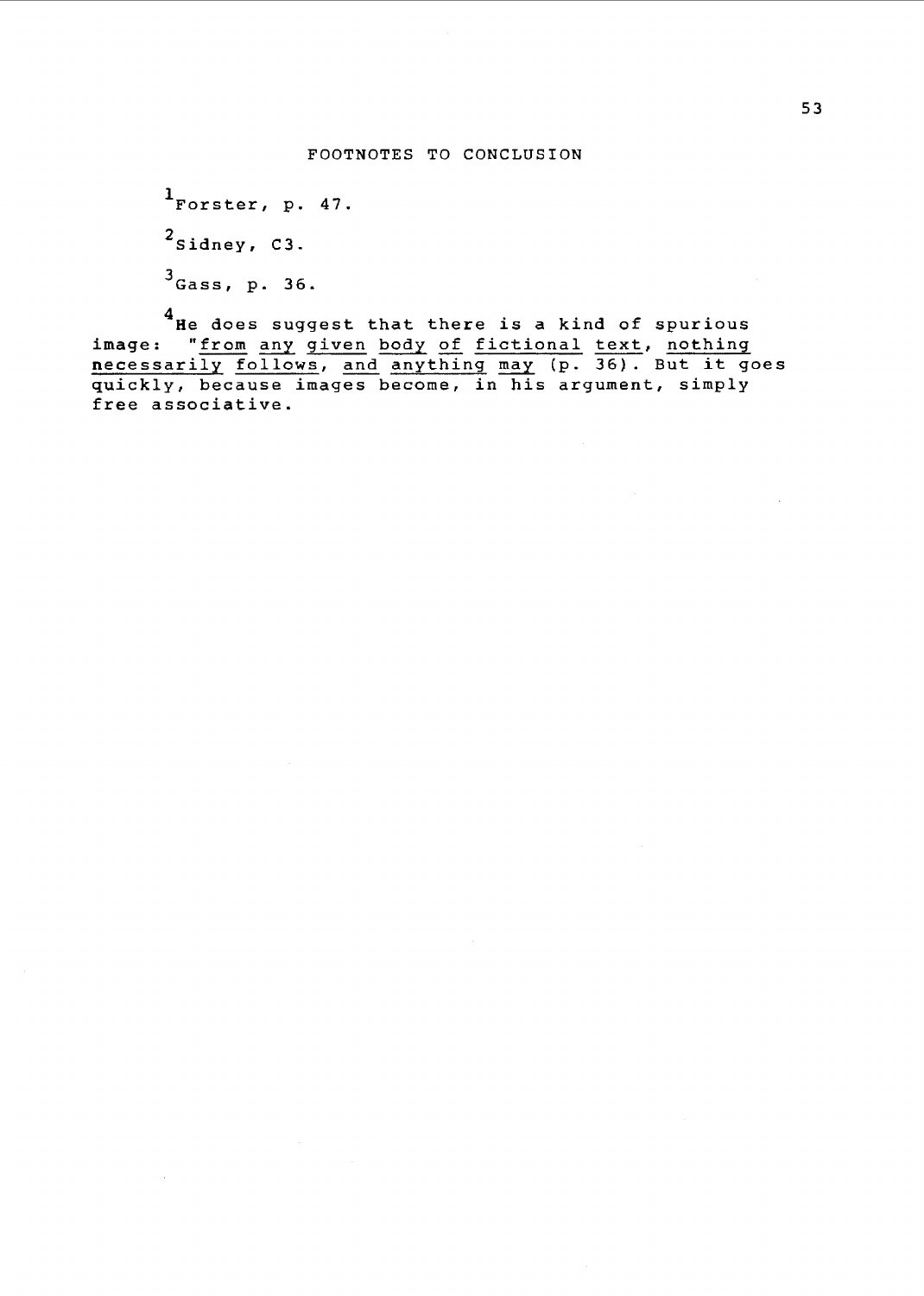#### BIBLIOGRAPHY

- Abrams, M. H. The Mirror and the Lamp. (Cambridge: Oxford University Press, 1953).
- Auden, W. H. Secondary Worlds. (New York: Random House, 1968).
- Boyce, Benjamin. The Polemic Character 1640-1661. (Lincoln, Nebraska: University of Nebraska Press, 1955).
- Castelvetro, Lodovico. "The Poetics of Aristotle Translated and Annotated," in Literary Criticism: Plato to Dryden (Detroit: Wayne State University,  $1962$ .
- Eliot, George. Middlemarch. (Boston: The Riverside Press, 1968).
- Else, Gerald, ed. The Poetics: An Argument. (Cambridge: Harvard University Press, 1957).
- Flaubert, Gustav. Madame Bovary, trans Francis Steegmuller. (New York: The Modern Library, 1957).
- Forster, E. M. The Aspects of the Novel. (New York: Harcourt, Brace and World, 1927).
- Frye, Northrop. Anatomy of Criticism: Four Essays. (Princeton: University of Princeton Press, 1957).
- Gass, William H. Fiction and Figures of Life. (New York: Vintage, 1958).
- Herrick, Robert, "Upon Julia's Clothes," in The Literature of Renaissance England, ed. John Hollander and Frank Kermode. (New York: Oxford University Press, 1953).
- Hollander, John and Frank Kermode. The Literature of Renaissance England. (New York: Oxford University Press, 1953).